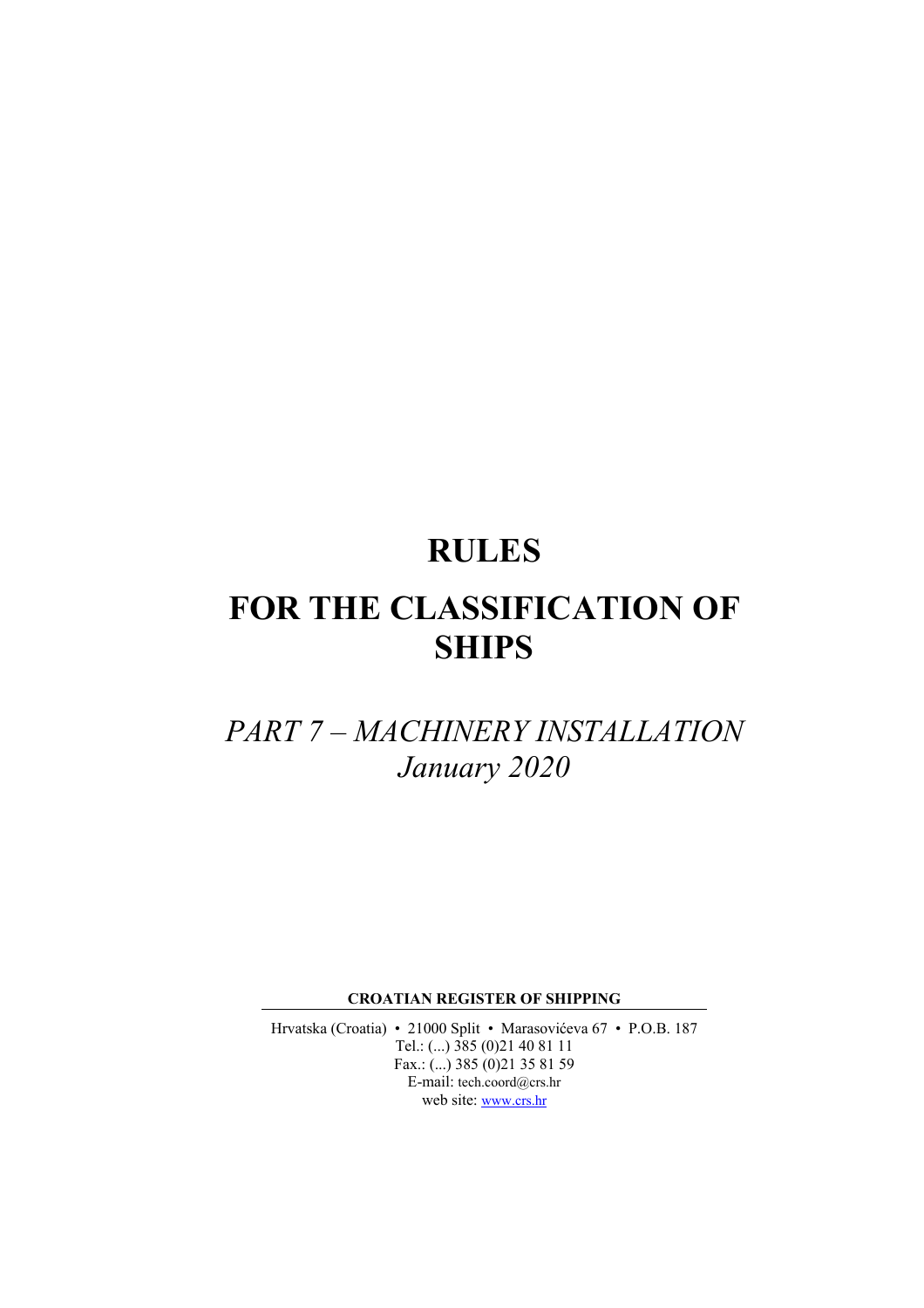By the decision of the General Committee to the Croatian Register of Shipping,

# **RULES FOR THE CLASSIFICATION OF SHIPS**

Part 7 – MACHINERY INSTALLATION edition January 2020

have been adopted on 20th December 2019 and shall enter into force on 1st January 2020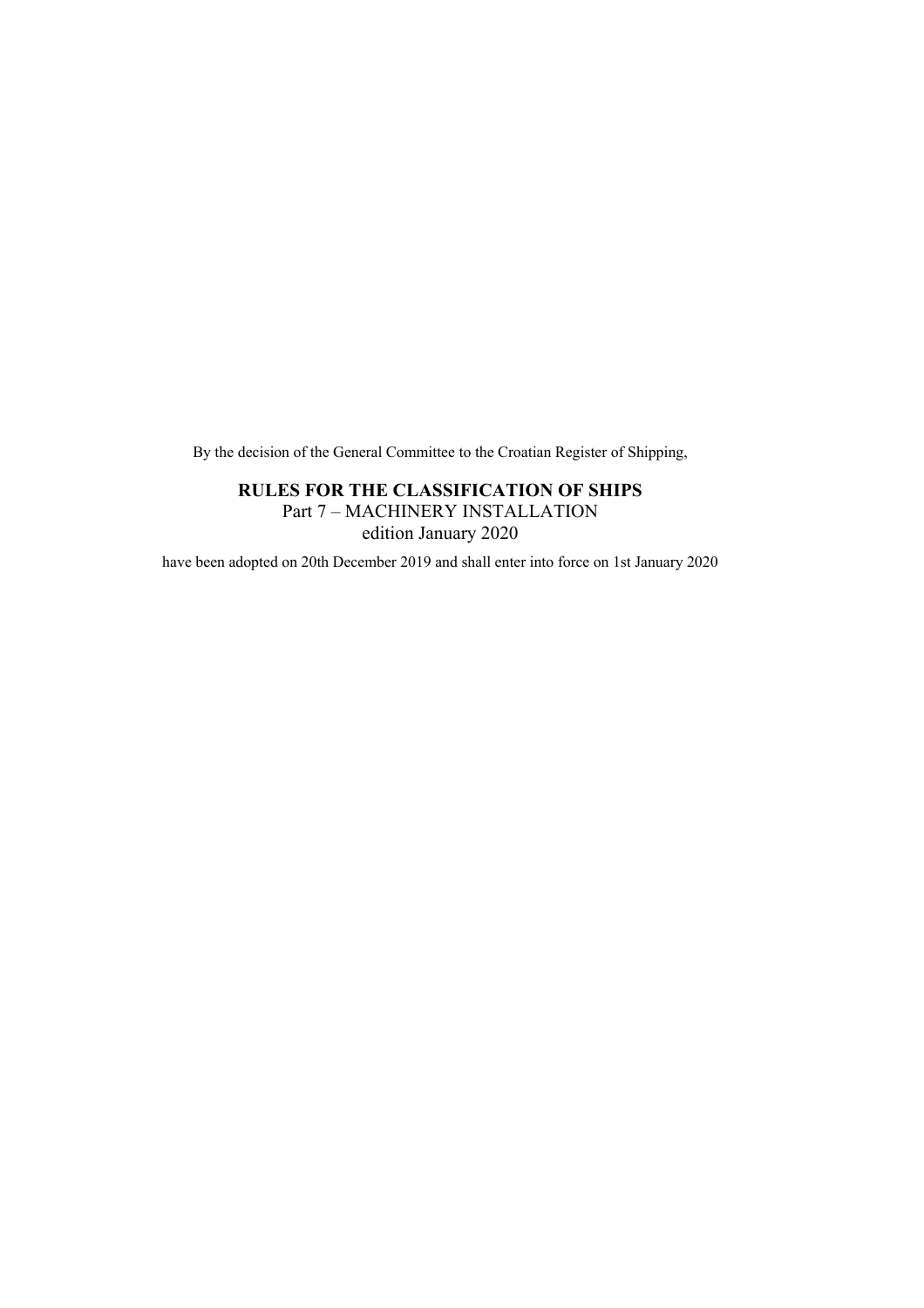# **REVIEW OF AMENDMENTS IN RELATION TO PREVIOUS EDITION OF THE RULES**

# *RULES FOR THE CLASSIFICATION OF SHIPS Part 7 – MACHINERY INSTALLATION*

All major changes in respect to the Rules for the classification of ships, Part 7 – Machinery installation, edition January 2018, as last amended by Amendments No. 1, edition July 2018 throughout the text are shaded (if any).

Items not being indicated as corrected have not been changed.

The grammar and print errors, have been corrected throughout the Rules and are not subject to above indication of changes.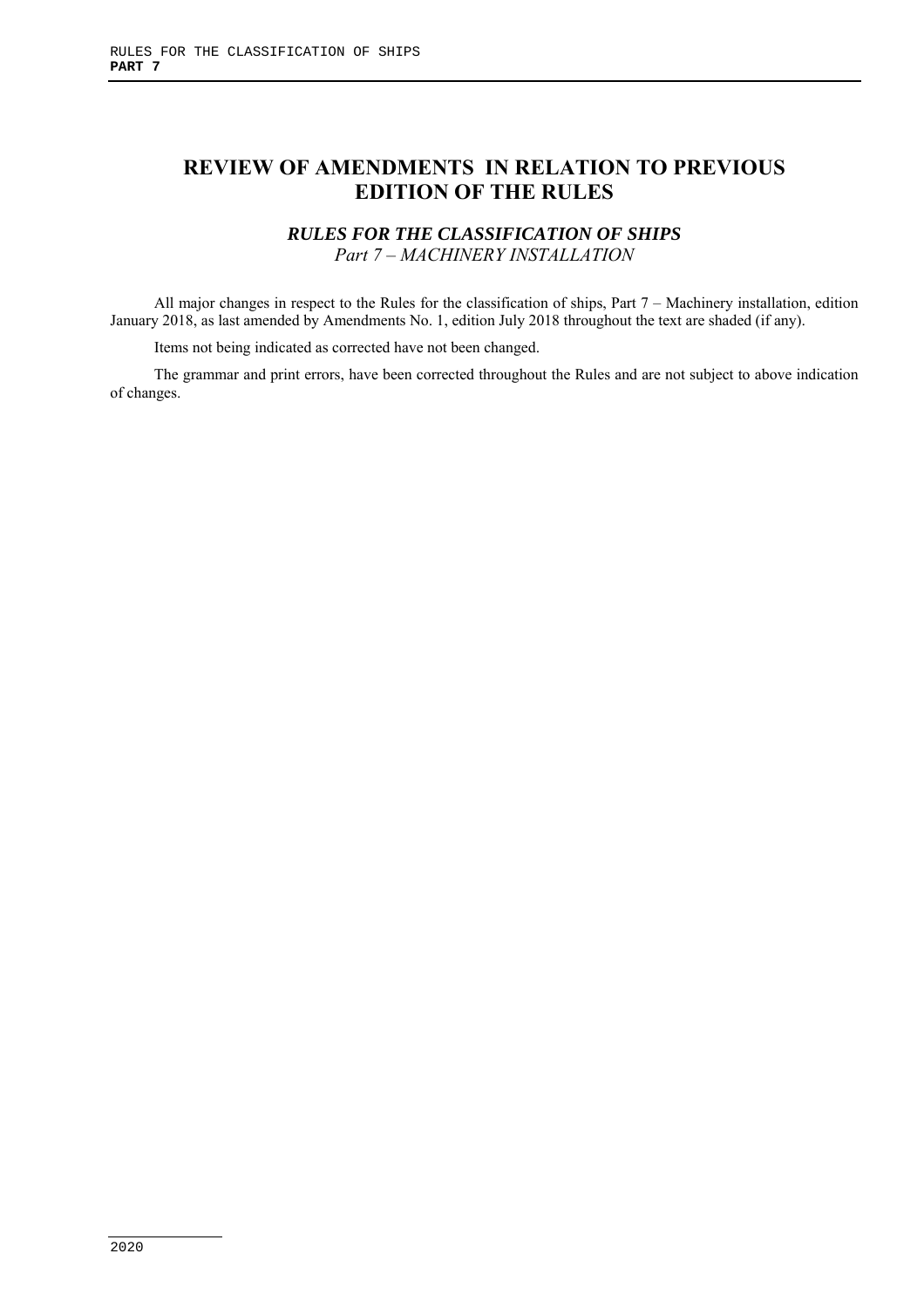This Part of the Rules includes the requirements of the following international Organisations: **International Maritime Organization (IMO) Conventions:** International Convention for the Safety of Life at Sea 1974 (SOLAS 1974) and all subsequent amendments up to and including the 2011 amendments (MSC.317/89). Protocol of 1988 relating to the International Convention for the Safety of Life at Sea 1974, as amended (SO-LAS PROT 1988). **Circulars:**MSC.1/Circ 1203 (2006) **International Association of Classification Societies (IACS) Unified Requirements (UR):**  K3 (Corr. 2, 1998), M25 (Rev. 4, 2017), M34 (1980), M40 (1981), M46 (Rev. 2, 2018), M52 (Rev.1 2019), M62 (2002), M68 (Rev.2, 2015), M69 (2008) **Unified Interpretations (UI):**  SC16 (Rev. 2, 2006), SC17 (Rev. 2, 2005), SC95 (1994), SC184 (Rev. 1, 2005), SC242 (corr. 1, Aug 2011, reinstated) **Recommendations (UI):**  No. 26 (Rev. 1, 2006), No. 27 (Rev. 1, 2006), No. 28 (Rev. 1, 2006), No. 29 (Rev. 1, 2006), No. 30 (Rev. 1, 2006)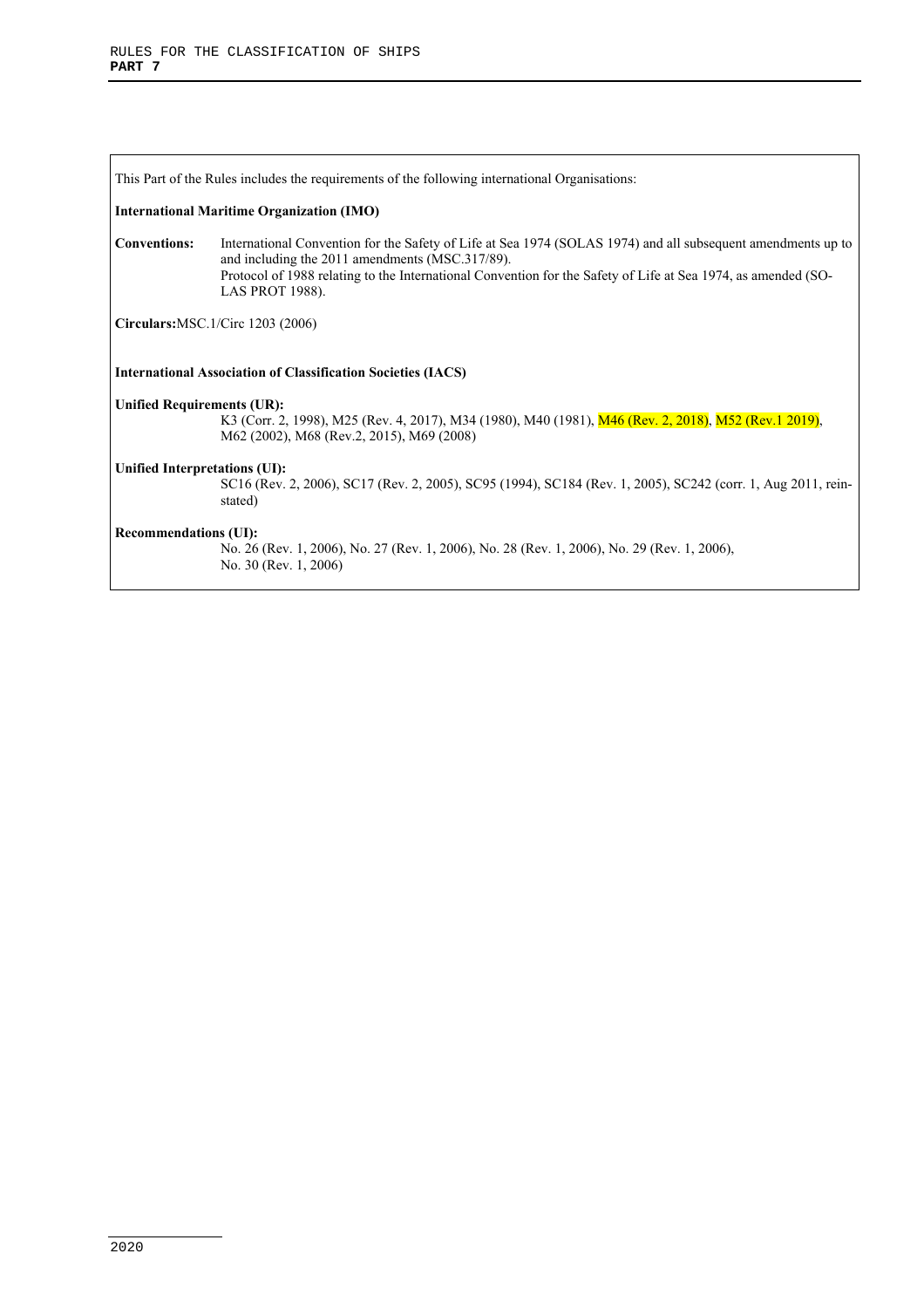#### Contents:

## Page

| $\mathbf{1}$        |  |
|---------------------|--|
| 1.1<br>1.2          |  |
| 1.3                 |  |
| 1.4                 |  |
| 1.5                 |  |
| 1.6                 |  |
| 1.7                 |  |
| 1.8                 |  |
| 1.9                 |  |
| 1.10                |  |
| 1.11                |  |
| 1.12                |  |
| 1.13<br>1.14        |  |
|                     |  |
|                     |  |
| $\mathbf{2}$<br>2.1 |  |
| 2.2                 |  |
| 2.3                 |  |
| 2.4                 |  |
| 2.5                 |  |
| 2.6                 |  |
| 2.7                 |  |
| 2.8                 |  |
| 2.9                 |  |
|                     |  |
| $3^{\circ}$         |  |
| 3.1                 |  |
| 3.2                 |  |
| 3.3                 |  |
| 3.4<br>3.5          |  |
| 3.6                 |  |
|                     |  |
| 4                   |  |
| 4.1                 |  |
| 4.2                 |  |
| 4.3                 |  |
| 4.4                 |  |
|                     |  |
|                     |  |
| 5.1                 |  |
| 5.2                 |  |
| 5.3                 |  |
| 5.4                 |  |
| 5.5                 |  |
| 5.6                 |  |
|                     |  |
| 6                   |  |
| 6.1                 |  |
| 6.2                 |  |
| 6.3                 |  |
| 6.4                 |  |
|                     |  |
| $\overline{7}$      |  |
| 7.1<br>7.2          |  |
| 7.3                 |  |
|                     |  |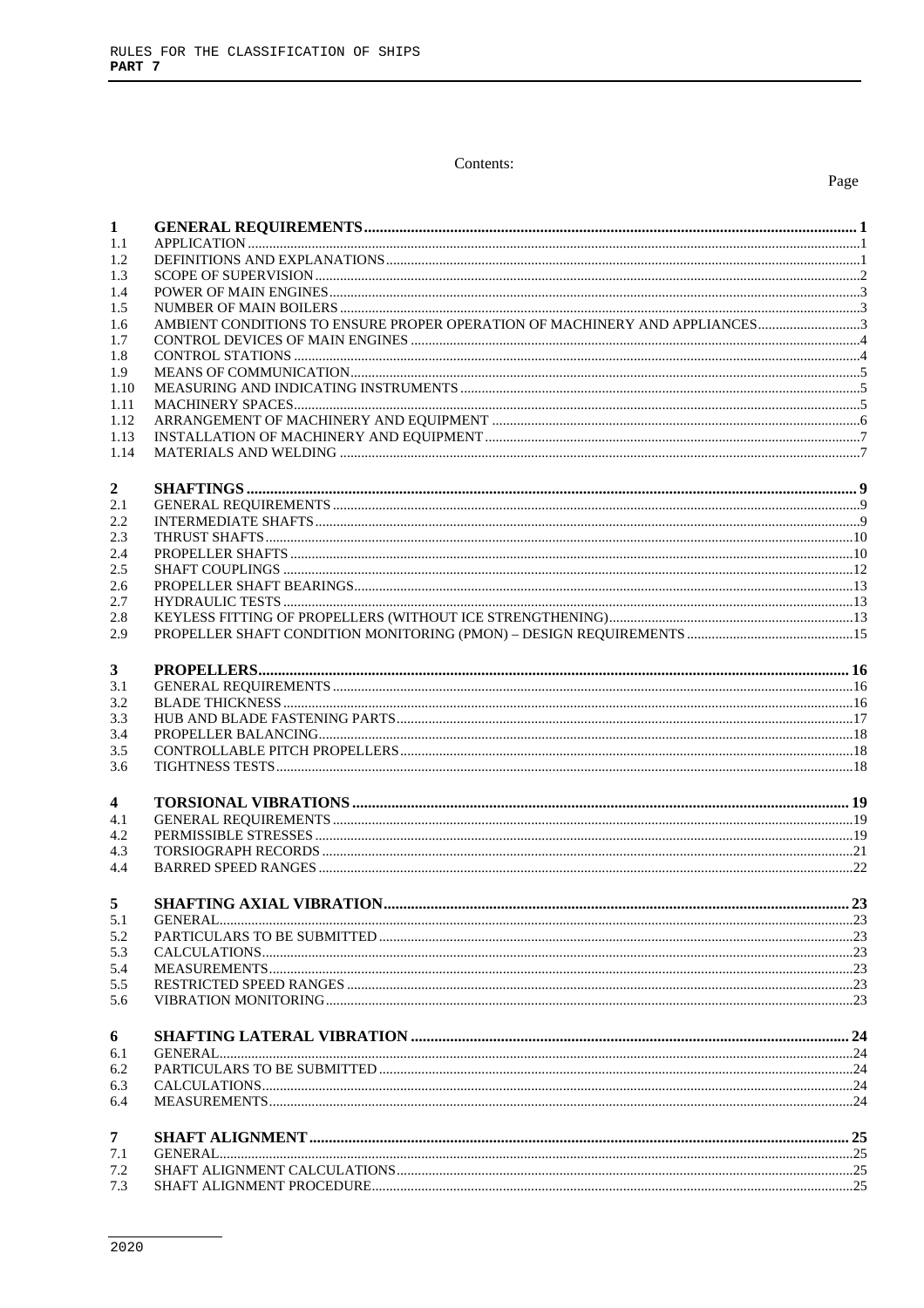| 7.4  |                                                                    |  |
|------|--------------------------------------------------------------------|--|
| 7.5  |                                                                    |  |
| 7.6  |                                                                    |  |
| 8    |                                                                    |  |
| 9    |                                                                    |  |
| 9.1  |                                                                    |  |
| 9.2  |                                                                    |  |
| 10   | <b>QUALITATIVE FAILURE ANALYSIS FOR PROPULSION AND STEERING ON</b> |  |
|      |                                                                    |  |
| 10.1 |                                                                    |  |
| 10.2 |                                                                    |  |
| 10.3 |                                                                    |  |
| 10.4 |                                                                    |  |
| 10.5 |                                                                    |  |
|      | ANNEX A - SPECIAL APPROVAL OF ALLOY STEEL USED FOR INTERMEDIATE    |  |
|      |                                                                    |  |
| 1    |                                                                    |  |
| 2    |                                                                    |  |
| 3    |                                                                    |  |
| 4    |                                                                    |  |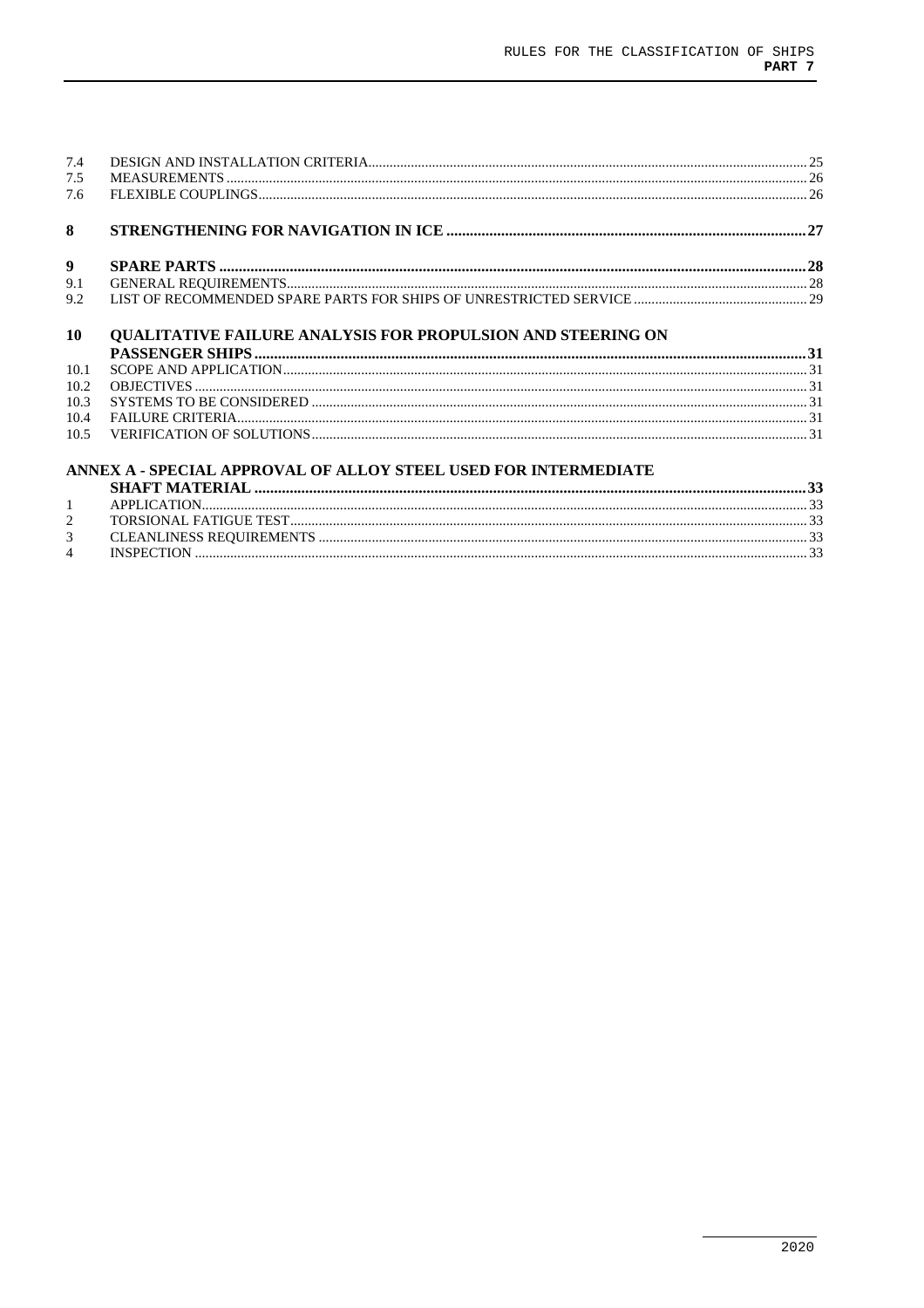# **1 GENERAL REQUIREMENTS**

## **1.1 APPLICATION**

**1.1.1** This part of the *Rules* states the general conditions for arrangement and control of ship machinery installations, shaftlines, propellers and spare parts.

**1.1.2** The requirements of this part of the *Rules* are based upon the requirement that the flash point of fuel oil used for propulsion engines and boilers in ships of navigation area 1 (unrestricted service) shall not be below 60°C, and the flash point of fuel oil for emergency generator engine not below 43°C (see the *Rules, Part 17-Fire protection*, 3.1.2.24).

The use of fuel oil with a flash point lower than 60°C, but in any case not below 43°C, may be admitted in ships of navigation area from 2 to 8 (restricted service), provided that the ambient temperature of spaces, in which fuel oil is stored or used, is always at least 10°C below the flash point. Proper measures to be taken to fulfil this requirement, in each particular case, shall be separately considered by the *Register*.

# **1.2 DEFINITIONS AND EXPLANATIONS**

**1.2.1** Definitions and explanations relating to general terminology of the *Rules* are referred to in the *Rules, Part 1- General requirements, Chapter 1 – General information*. For the purpose of this Part of the Rules, for the *Rules, Part 8- Piping* and the *Rules, Part 9- Machinery* the following definitions have been adopted:

**1.2.2 Oil Fuel Units** – any equipment, used for the preparation and delivery of oil fuel, heated or not, to boilers (including inert gas generators) and engines (including gas turbines) at a pressure of more than 0,18 MPa. Oil fuel transfer pumps are not considered as oil fuel units (MSC.1/Circ.1203).

**1.2.3 Equipment** – various types of filters, heat exchangers, tanks and other arrangements ensuring normal operation of machinery installations.

**1.2.4 Machinery spaces of category A** – spaces and trunks to such spaces which contain either:

- internal combustion machinery used for main propulsion;
- internal combustion machinery used for purposes other than main propulsion where such machinery has in the aggregate a total power output of not less than 375 kW; or
- any oil-fired boiler or oil fuel unit, or any oil-fired equipment other than boilers, such as inert gas generators, incinerators, etc.

**1.2.5 Machinery Spaces** – all machinery spaces of A Category and all other spaces containing main engines, shaftlines, boilers, oil fuel units, steam engines, internal combustion engines, generators and major electrical equipment, fuel oil filling stations, refrigerating, stabilising, ventilation and air-conditioning machinery, and similar spaces; together with the trunks to such spaces.

**1.2.6 Engine Room** – machinery spaces intended for main engines and, in the case of electrically propelled ships, for the main generators and/or propulsion electric motors.

**1.2.7 Main Engines** – machinery intended for driving propellers or propulsors (propulsion units).

**1.2.8 Auxiliary Engines and Machinery** – machinery necessary for the operation of main engines, supply of the ship with electric power and other kinds of energy, as well as for normal operation of the systems and arrangements subject to supervision of the *Register*.

**1.2.9 Rated Power** – maximum continuous (not timelimited) power used as the basis for calculations. It is stated in the *Rules* and in the documents issued by the *Register*.

**1.2.10 Rated Speed** – rotational speed (number of revolutions per minute) corresponding to rated power.

**1.2.11 Remote Control** – remote-functioning system used for the changing of the speed and direction of rotation, as well as for starting and stopping of the machinery from a distance.

**1.2.12 Control Stations** – those spaces in which the ship's radio or main navigating equipment or the emergency source of power is located or where the fire recording or fire control equipment is centralised. The last mentioned spaces are also considered to be fire control stations (the *Rules, Part 17 - Fire protection*, 3.1.2.18).

Main navigational equipment includes, in particular, the steering stand and the compass, radar and directionfinding equipment.

Steering gear rooms containing an emergency steering position are not considered to be control stations.

Spaces containing, for instance, the following battery sources should be regarded as control stations regardless of battery capacity:

- .1 emergency batteries in separate battery room for power supply from black-out till start of emergency generator,
- .2 emergency batteries in separate battery room as reserve source of energy to radiotelegraph installation,
- .3 batteries for start of emergency generator, and
- .4 in general, all emergency batteries required by the *Rules*.

**1.2.13 Central Control Station** – control station where remote controls are arranged to operate the main and auxiliary engines, controllable pitch propellers, or cycloidal propulsors (Voith-Schneider), as well as measuring instruments and gauges, alarm devices and means of communication.

**1.2.14 Local Control Station** – control station fitted with controls, measuring instruments and gauges and means of communication, located in proximity to, or directly on, the engine.

**1.2.15 Common Control Station** – control station fitted with measuring instruments and gauges, alarm devices, means of communication, and equipment for simultaneous control of two or several main engines.

**1.2.16 Escape Way** – way leading from the lowest level of the machinery space floor plates to the exit of that space.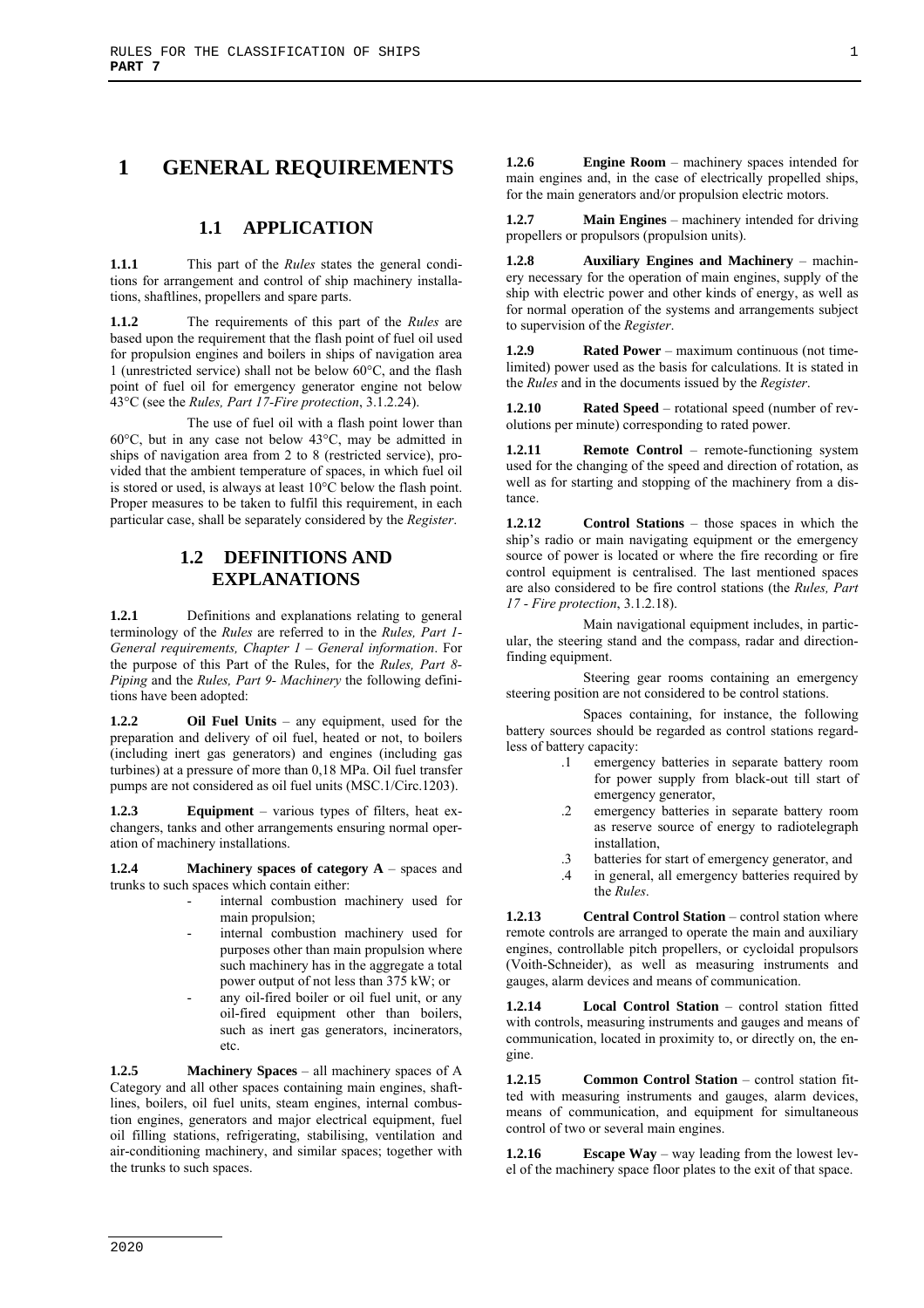**1.2.17 Exit** – opening in the bulkhead or deck provided with means for closing and intended for the passage of persons.

# **1.3 SCOPE OF SUPERVISION**

1.3.1 General requirements related to classification, supervision during construction and surveys, as well as the requirements for the technical documentation which shall be sent to the Register for review or approval, are set forth in the *Rules, Part 1 - General Requirements*.

**1.3.2** The *Register* shall carry out supervision during manufacture, in compliance with the approved technical documentation, of the following assemblies and items:

- .1 shaftline assemblies, including propeller shafts with liners or other corrosion protections, shaft bearings, thrust bearings and stern tube bearings, couplings, glands, etc.;
- .2 propellers, bow thrusters, water-jet propulsion units, pitch control gear, lubrication and propeller blades controlling systems;
- .3 items referred to in the Table 1.3.2;
- .4 corresponding spare parts recommended in accordance with Chapter 9.2.

| Nos.           | Component                                               | Material $1)$                          | Chapter of the Rules, Part 25<br>- Metallic Materials |
|----------------|---------------------------------------------------------|----------------------------------------|-------------------------------------------------------|
| 1              | SHAFTING <sup>4)</sup>                                  |                                        |                                                       |
| 1.1            | Thrust, intermediate and propeller shafts <sup>2)</sup> | forged steel                           | 3.11                                                  |
| 1.2            | Propeller shaft liners                                  | copper alloys                          | 4.2                                                   |
|                |                                                         | stainless steel                        | approved by the Register                              |
| 1.3            | Coupling flanges                                        | forged steel                           | 3.11                                                  |
|                |                                                         | cast steel                             | 3.12                                                  |
| 1.4            | Coupling flange bolts                                   | forged steel                           | 3.11                                                  |
| 1.5            | Stern tubes                                             | cast steel                             | 3.12                                                  |
|                |                                                         | cast iron                              | 3.13.2                                                |
|                |                                                         | steel plates                           | 3.2                                                   |
| 1.6            | Stern bushes and strut bushes                           | copper alloys                          | 4.2                                                   |
|                |                                                         | cast iron                              | 3.13.2                                                |
|                |                                                         | cast steel                             | 3.12                                                  |
| 1.7            | Bearing materials                                       | bearing alloys and non-metal materials | approved by the Register                              |
| 1.8            | Thrust bearing casting                                  | cast steel                             | 3.12                                                  |
|                |                                                         | cast iron                              | 3.13.2                                                |
|                |                                                         | steel plates                           | 3.3                                                   |
| $\overline{2}$ | PROPELLERS <sup>1),3)</sup>                             |                                        |                                                       |
| 2.1            | Solid propellers, blades and hubs of built pro-         | cast steel                             | 3.12                                                  |
|                | pellers                                                 | copper alloys                          | 4.3                                                   |
| 2.2            | Bolts for fastening blades, cap and glands              | copper alloys                          | approved by the Register                              |
|                |                                                         | forged steel                           | 3.11                                                  |
| 2.3            | Propeller cap                                           | cast steel                             | 3.12                                                  |
|                |                                                         | copper alloys                          | 4.2 and 4.3                                           |
|                |                                                         |                                        |                                                       |

**Table 1.3.2**  The parts which shall be supervised by the *Register* during manufacture

Notes:

<sup>1)</sup> Material shall be chosen in accordance with 1.14.<br><sup>2)</sup> Thrust shafts, propelly and intermediate shafts as

2) Thrust shafts, propeller and intermediate shafts as well as propeller blades shall be examined by one of the non-destructive methods approved by the *Register*.<br>3) Nomenclature, material and test groups of parts of controllable pitch propellers and cycloidal propulsors (Voith-Schneider),

in each case, shall be submitted to the Register for special consideration.

4) For use of rolled steel see 1.14.5

**1.3.3** The fitting of equipment in machinery space as well as testing of machinery installations listed below, are subject to supervision of the *Register*:

- .1 main engines, their reduction gears and couplings;
- .2 boilers, heat exchangers and other pressure vessels;
- .3 auxiliary machinery;
- .4 control, monitoring and signalling systems;
- .5 shafting and propellers.

**1.3.4** After assembling on board all machinery installations shall be tested under a load according to the approved program.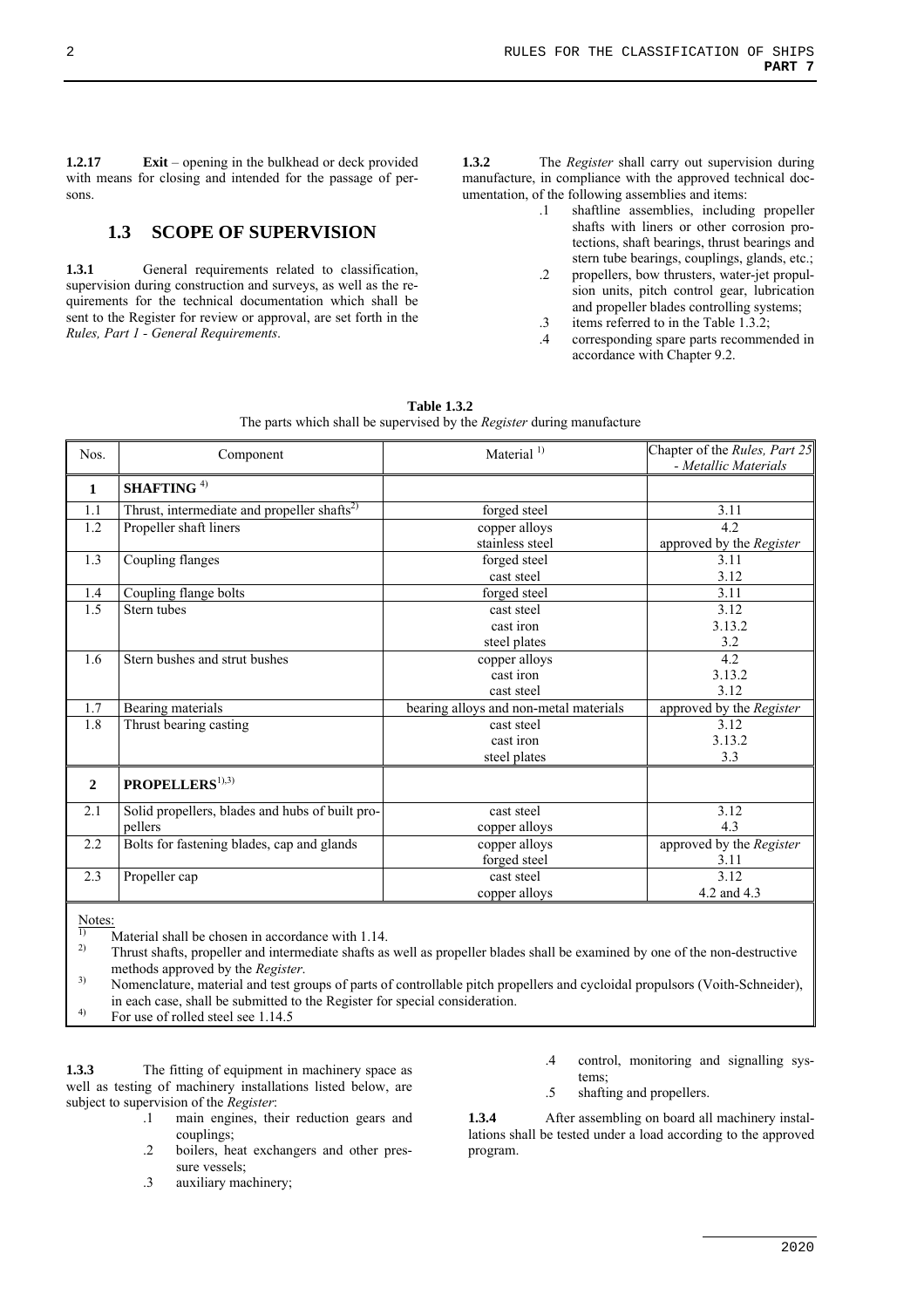## **1.4 POWER OF MAIN ENGINES**

**1.4.1** For nominal output of main engines in ships with ice class notations see the *Rules, Part 29 – Polar Class Ships and Ice Class Ships*.

**1.4.2** For use of propulsion turbines in ships with ice class notations see the *Rules, Part 29 – Polar Class Ships and Ice Class Ships*.

**1.4.3** The machinery installation shall provide sufficient astern power to maintain manoeuvring of the ship in all normal service conditions.

The ability of the machinery to reverse the direction of thrust in sufficient time, and so to bring the ship to rest within a reasonable distance from maximum ahead service speed, shall be demonstrated and recorded.

The stopping times, ship headings and distances recorded on trials, together with the results of trials to determine the ability of ships having multiple propellers or multiple propulsion/steering arrangements to navigate and manoeuvre with one or more of these devices inoperative, shall be available on board for the use of the master or designated personnel.

**1.4.4** In order to maintain sufficient manoeuvrability and secure control of the ship in all normal circumstances, the main propulsion machinery shall be capable of reversing the direction of thrust so as to bring the ship to rest from the maximum service speed. The main propulsion machinery shall be capable of maintaining in free route astern at least 70% of the ahead revolutions.

**1.4.5** Where steam turbines are used for main propulsion, they shall be capable of maintaining in free route astern at least 70% of the ahead revolutions for a period of at least 15 minutes. The astern trial shall be limited to 30 minutes or in accordance with manufacturer's recommendation to avoid overheating of the turbine due to the effects of windage and friction.

**1.4.6** For the main propulsion systems with reversing gears, controllable pitch propellers or electrical propeller drive, running astern should not lead to the overload of propulsion machinery.

Main propulsion systems are to undergo tests to demonstrate the astern response characteristics.

The tests are to be carried out at least over the manoeuvring range of the propulsion system and from all control positions. A test plan is to be provided by the yard and accepted by the *Register*. If specific operational characteristics have been defined by the manufacturer these shall be included in the test plan. The reversing characteristics of the propulsion plant, including the blade pitch control system of controllable pitch propellers, are to be demonstrated and recorded during trials.

The reversing characteristics of the propulsion plant, including the blade pitch control system of controllable pitch propellers, are to be demonstrated and recorded during trials.

The ahead revolutions as mentioned in 1.4.4 and 1.4.5 are understood as those corresponding to the maximum continuous ahead power for which the vessel is classed.

**1.4.7** Means shall be provided to ensure that machinery can be brought into operation from the *dead ship condition* without external aid.

*Dead ship condition* shall be understood to mean a condition under which the main propulsion plant, boilers and auxiliaries are not in operation. In addition to this in restoring the propulsion, no stored energy for starting and operating the propulsion plant, the main source of electrical power and other essential auxiliaries is assumed to be available.

Where the emergency source of power is an emergency generator this generator may be used for restoring operation of the main propulsion plant, boilers and auxiliaries where any power supplies necessary for engine operation are also protected to a similar level as the starting arrangements.

Where there is no emergency generator installed the arrangements for bringing main and auxiliary machinery into operation shall be such that the initial charge of starting air or initial electrical power and any power supplies for engine operation can be developed on board ship without external aid. If for this purpose an emergency air compressor or an electric generator is required, these units shall be powered by a hand-starting oil engine or a hand-operated compressor. The arrangements for bringing main and auxiliary machinery into operation are to have capacity such that the starting energy and any power supplies for engine operation are available within 30 minutes of a dead ship condition.

**1.4.8** Medium and high-speed engines (over 750 rpm), whose increased noise level makes load control difficult, may be approved for use as main engines, if provision is made for remote control and monitoring so that a constant presence of attending personnel in the engine room will not be necessary.

Control and monitoring facilities are to comply with requirements of the *Rules, Part 13 - Automation*.

**1.4.9** Machinery installations of ships with one internal combustion main engine, in the event of failure of one turbocharger (see the *Rules, Part 9 - Machines*, 2.5.1), shall generally operate at a speed required for proper steerage of a ship.

# **1.5 NUMBER OF MAIN BOILERS**

**1.5.1** In ships of navigation area 1 (unrestricted service), as a rule, not less than two main boilers shall be fitted. The possibility of using a steam powered plant with one main boiler shall be separately considered by the *Register* in each particular case.

# **1.6 AMBIENT CONDITIONS TO ENSURE PROPER OPERATION OF MACHINERY AND APPLIANCES**

**1.6.1** Ambient conditions specified in this part of the *Rules* shall be applied to the layout, selection and arrangement of main and auxiliary machinery, equipment and appliances to ensure their proper operation.

- **1.6.2** Limit values of inclinations<sup>2)</sup>
	- for main and auxiliary machinery and equipment: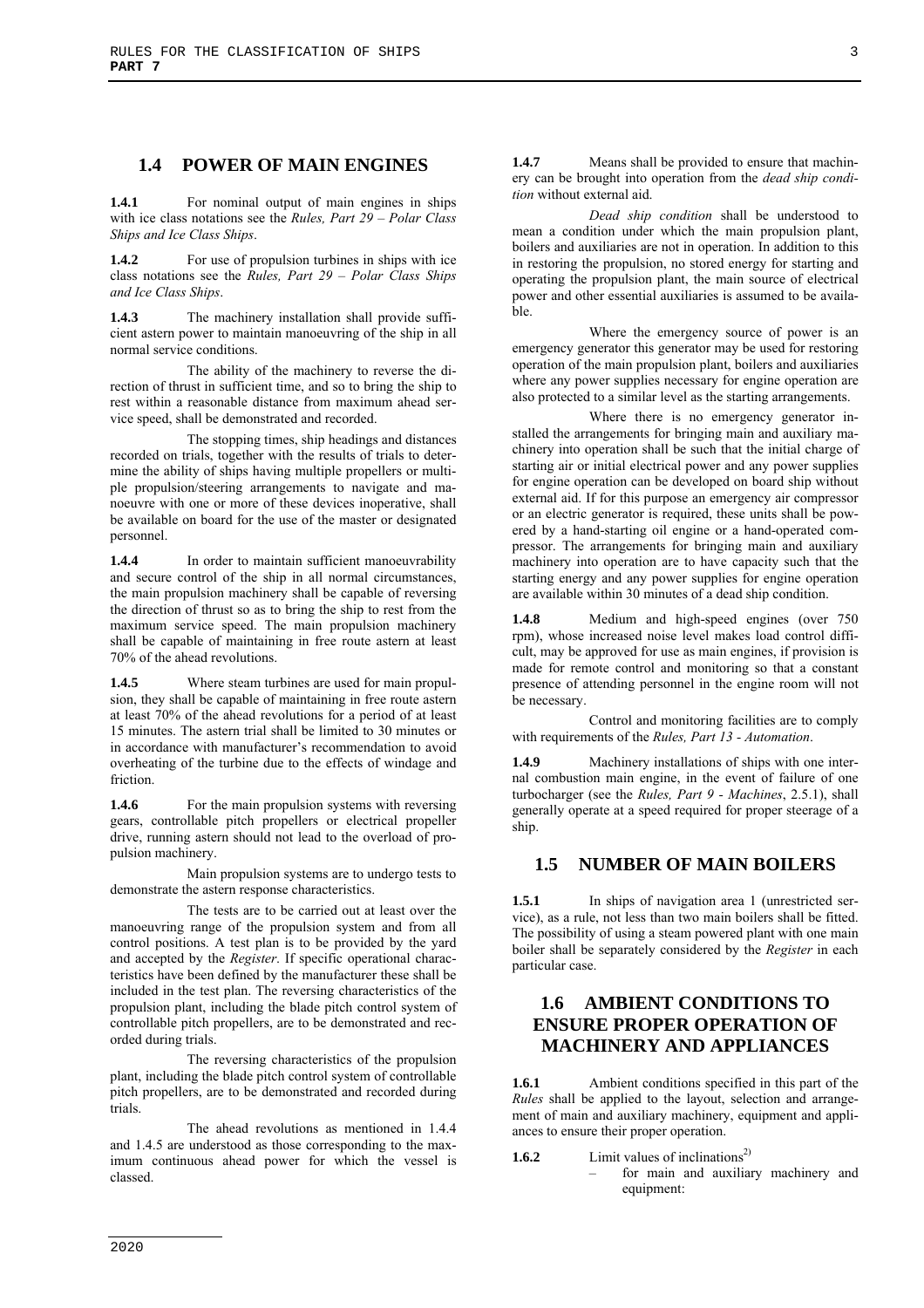athwartships static inclination.........…15° fore and aft static inclination<sup>4)</sup>................5° athwartships dynamic inclination.....22,5° fore and aft dynamic inclination.........7,5°

for safety equipment (e.g. emergency power installations, emergency fire pumps and their devices, switchgear, electrical and electronic appliances $\overline{1}$  and remote control systems): athwartships static inclination<sup>3)</sup>........22,5 $^{\circ}$ 

fore and aft static inclination............10,0° athwartships dynamic inclination<sup>3)</sup>...22,5° fore and aft dynamic inclination.......10,0°

#### Notes:

- 1) No undesired switching operations or operational changes are to occur.
- 2) Athwartships and fore-and-aft inclinations may occur simultaneously.
- 3) In ships for the carriage of liquefied gases and of chemicals the emergency power supply must also remain operable with the ship flooded to a final athwartships inclination up to maximum of 30°.
- 4) Where the length of the ship exceeds 100 m, the foreand-aft static angle of inclination may be taken as 500/*L* degrees where  $L$  – length of the ship [m], as defined in the *Rules, Part 2 – Hull*, 1.2.3.1.

The *Register* may consider deviations from these angles of inclination taking in consideration the type, size and service conditions of the ship.

**1.6.3** Limit temperature values for installations and  $components<sup>1</sup>$  which are intended to operate:

- in enclosed spaces ..............…… 0 to 45°C
- in machinery spaces, boiler room and other spaces subjected to higher and lower temperatures shall be determined according to specific local conditions
- on the open decks ...........……. –25 to 45°C
- at sea water temperature .......….…to 32°C2)

#### Notes:

- 1) Electronic appliances shall be suitable for proper operation with an air temperature of 55°C.
- 2) In case of the ships intended for restricted service in certain geographical areas the *Register* may approve other temperature limits in case.

**1.6.4** Conditions which shall be fulfilled regardless of where machinery installations are located:

- resistance to oil vapours and salt mist in air;
- proper operation at 100% humidity with respect to temperature of 45°C;
- resistance to corrosion, for deck machinery and equipment exposed to seawater.

**1.6.5** In specially protected spaces, such as central control station, resistance to up to 80% humidity at 45°C is required.

# **1.7 CONTROL DEVICES OF MAIN ENGINES**

**1.7.1** The starting and reversing arrangements shall be so designed and placed in such a way that each engine can be started or reversed by a single operator.

**1.7.2** Proper working direction of control handles and hand-wheels shall be clearly indicated by arrows and relevant inscriptions.

**1.7.3** The setting of manoeuvring handles in the direction from, or to the right of the operator, or turning the hand wheel clockwise, shall correspond to the ahead speed direction of the ship.

The setting of handles in the direction astern shall correspond to the astern speed direction of the ship.

**1.7.4** Means of control shall to be so designed as to eliminate self-acting operation.

**1.7.5** The control device of the main engine shall have an interlocking system to preclude starting of the main engine while a shaft turning gear is engaged.

It is recommended to provide an interlocking system between the engine telegraph and the reversing arrangements so as to prevent the engine from running in the direction opposite to the prescribed one.

**1.7.7** The control devices of the main engine shall have a signalling device indicating that the distance control system is out of operation.

## **1.8 CONTROL STATIONS**

**1.8.1** Bridge control stations of the main engines and propellers, as well as central control stations with any remote control system shall be equipped with:

- .1 Control device for main engines and propellers. In case of controllable pitch propellers or cycloidal propulsors (Voith-Schneider), only remote control of propellers may be permitted and the requirements referred to under 6. and 10. are not mandatory;
	- .2 One tachometer and one sense of rotation indicator of the main engines and propellers;
	- .3 Signalling devices indicating that the main engines and remote control system are ready to start;
	- .4 Indicator showing which control station is active.
	- .5 Means of communication (according to 1.9)
	- 6. Emergency stopping device, independent of normal control system. In case that a clutch is provided for disconnecting the main engine from propeller, the remote disconnecting of the clutch shall be permitted only;
	- .7 Emergency control device for overriding automatic protection of the main engines (except the engine over-speed protection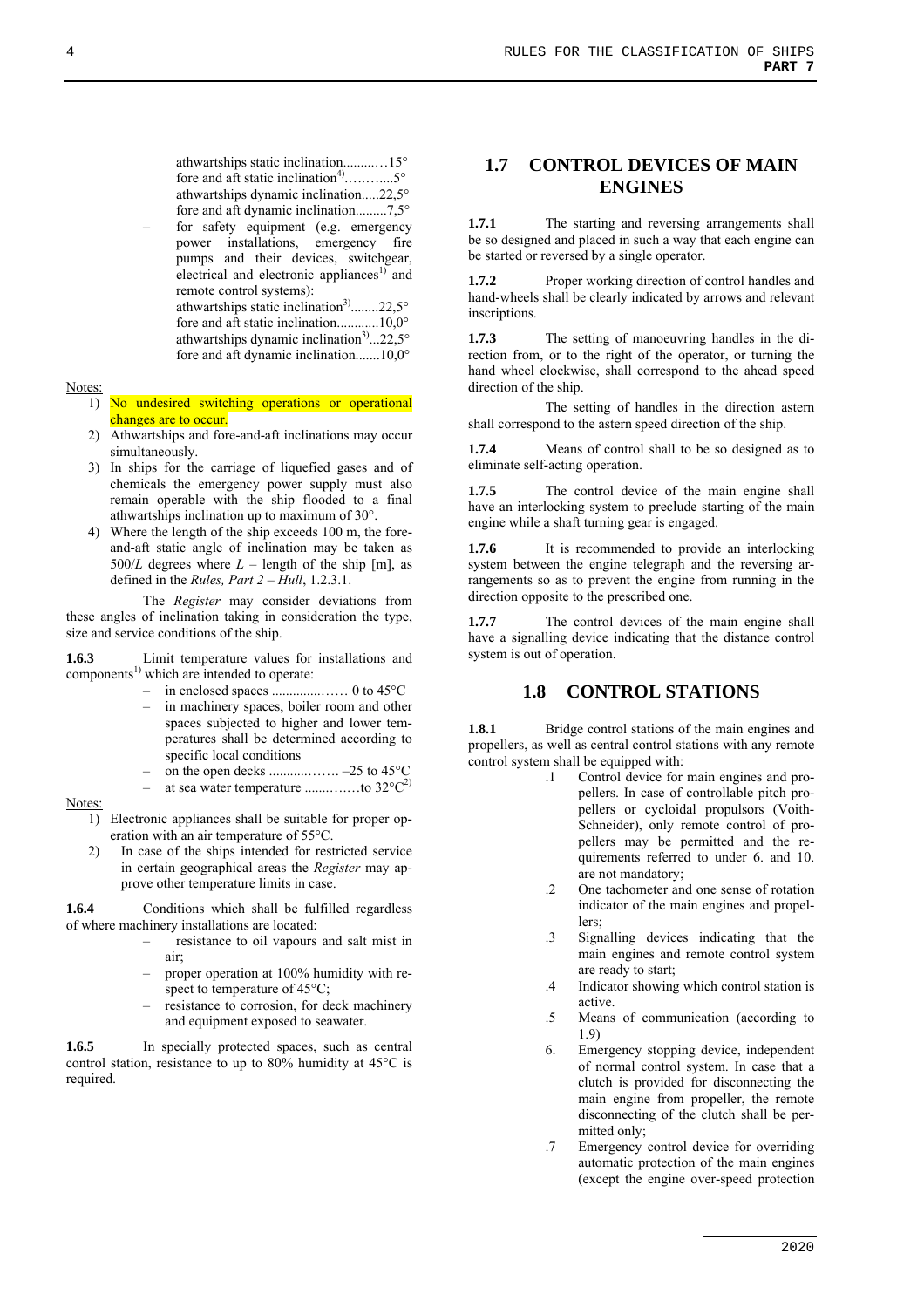system). In case of the multi-propulsion system this device is not mandatory;

- .8 Signalling devices indicating whether the automatic protection of the main engines is overridden or activated. Signalling devices indicating that the main engines shut-off device have been activated or that the main engine has been declutched;
- .9 In case of the controllable pitch propeller, one pitch indicator and signalling device of the minimum pressure in the hydraulic system and that of over-loading of propulsion engines (in case that the recommendation under 3.5.2 is not accepted);
- .10 Signalling devices for minimum starting air pressure equal to the pressure which enables three consecutive starts of each reversible main engine from the local control station.

1.8.2 Control station on the navigation bridge wings may not be provided with the devices referred to in 1.8.1.3. 1.8.1.5, 1.8.1.7, 1.8.1.8, 1.8.1.9 and 1.8.1.10.

1.8.3 Emergency stop control devices of the main engines and devices for protection of overriding shell be such as to preclude the possibility of accidental activating.

**1.8.4** In case of the multi-propulsion system on a ship operating on one shaft line, the common control station shall be provided.

1.8.5 In addition to the remote control, also local control stations for engines and propellers shall be provided. In case of mechanically operated remote control, the local control stations may be dispensed with in agreement with the *Register*.

**1.8.6** Remote control of the main engines and propellers shall not be possible simultaneously from different control stations. Change-over of control shall be possible from the engine room only or from the central control station. Considerable changes in running of the ship shall not occur during the change-over.

Control station on the bridge wings shall be so connected with those on the navigation bridge that the operation from each station is possible without the change-over.

Remote control of the main engine from the navigation bridge, as a rule, shall be effected by a single control element (lever, hand wheel, push button and similar).

In case of controllable pitch propellers twolever control system may be applied, wherein the possibility of accidental stop of main engine shall be precluded.

1.8.8 Central and local control stations shall be provided with means to indicate the main engine operating orders that are given from the navigation bridge.

# **1.9 MEANS OF COMMUNICATION**

**1.9.1** At least two independent means shall be provided for communicating orders from the navigation bridge to the position in the machinery space or in the control room from which speed and direction of thrust of the propellers are normally controlled. One of these shall be an engine-room

telegraph which provides visual indication of the orders and responses both in the machinery spaces and on the navigation bridge. Appropriate means of communication shall be provided from the navigation bridge and the engine room to any other position from which the speed or direction of thrust of the propellers may be controlled.

For two control stations located closely together, only one voice communication may be provided.

If the engine telegraph and voice communication devices are of electrical type they are to comply with the requirements of the *Rules, Part 12 - Electrical Equipment*.

**1.9.2** Two-way communication shall be provided between engine room, auxiliary machinery space and boiler room and on tankers, in addition, between the engine room and cargo pump rooms.

**1.9.3** When installing telephones, provisions shall be made to ensure clear audibility during machinery operation.

# **1.10 MEASURING AND INDICATING INSTRUMENTS**

**1.10.1** All the measuring and indicating instruments, except liquid-filled thermometers, shall be checked by testing institutions approved by the *Register*. Pressure gauges for boilers, heat exchangers, pressure vessels and refrigerating plants shall comply with the *Rules, Part 10 - Boilers, heat exchangers and pressure vessels* and the Rules, *Part 11- Refrigerating plant*.

# **1.11 MACHINERY SPACES**

**1.11.1** Main and auxiliary engines shall be so arranged as to provide passages from the control stations and attendance positions to the exits of machinery spaces. The width of the passages shall be at least 600 mm.

In ships with gross tonnage less than 1000, the width of passages may be reduced to 500 mm.

The width of passages along the switchboard shall comply with the *Rules, Part 12 - Electrical equipment*.

**1.11.2** The width of escape ladders and exit doors shall be at least 600 mm. In ships of less than 1000 gross tons the width of the ladders may be reduced to 500 mm.

**1.11.3** Each machinery space of Category A, shaft tunnels and pipeline tunnels shall be provided with at least two escape ways leading to the lifeboat deck. These escape ways shall be as widely separated from each other as possible. Steel ladders shall lead to the exit doors of these spaces.

Fire protection of stairways shall comply with the *Rules, Part 17 - Fire protection.*

One of the escape ways may lead through a steel door operable from both sides into a space which has its own escape way.

The exits from shaft tunnels and pipeline tunnels shall terminate in watertight casings extending to the open deck. One of these escape ways may lead to the machinery space. In tankers one of the escape ways from pipeline tunnels located below cargo tanks may lead to the cargo pump room, but shall not lead to the machinery space.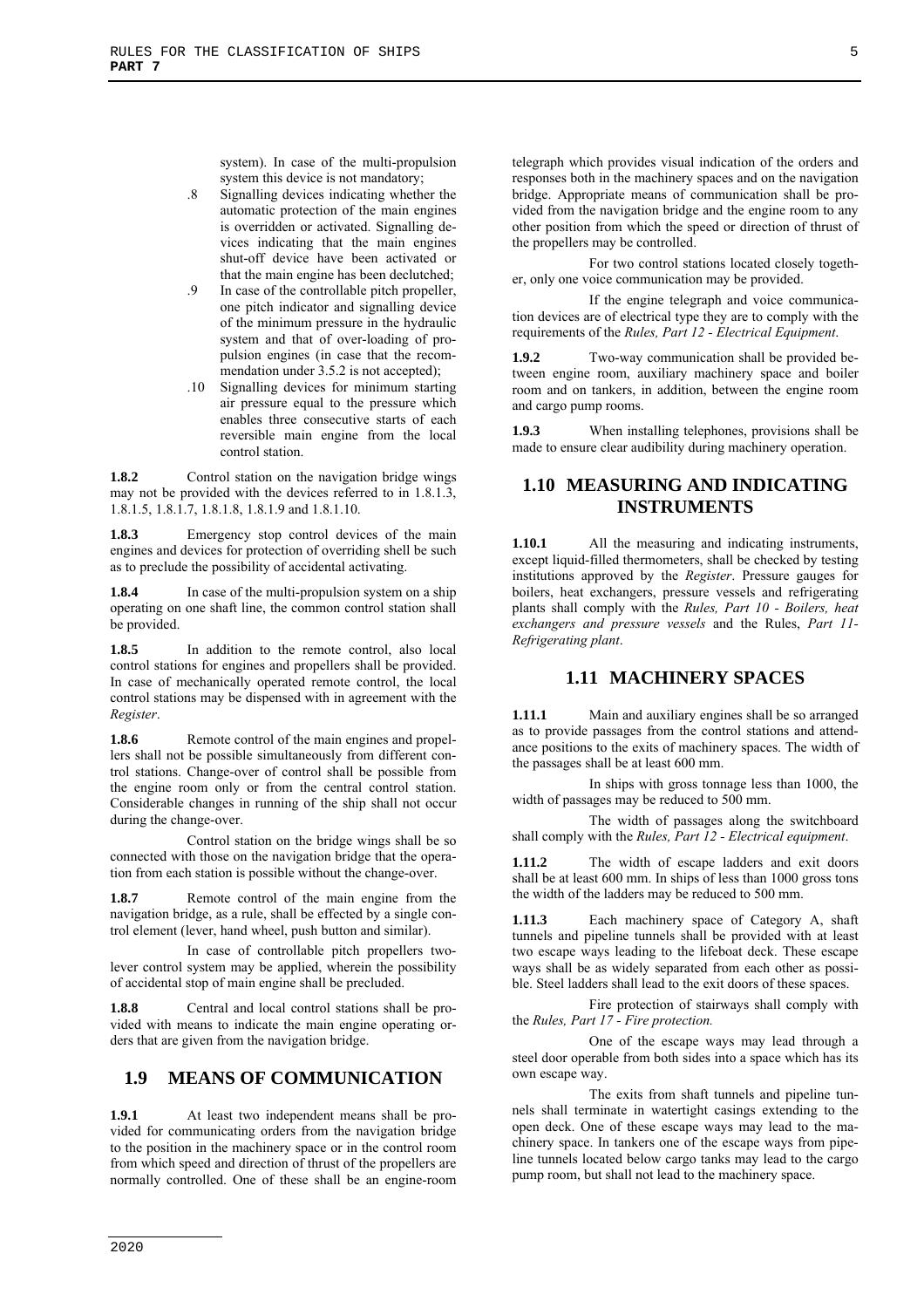Doors of shaft line tunnels and pipeline tunnels leading to the machinery space or cargo pump room shall comply with the *Rules, Part 3 - Hull equipment*.

In ships with gross tonnage less than 1000, with respect to the size of these spaces, the second escape way may be dispensed with in agreement with the *Register*.

Lifts shall not be considered as escape ways.

**1.11.4** Machinery spaces, other than those referred to in 1.11.3 may have one escape way only.

Workshops, spaces intended for testing of fuel devices, separators and other enclosed spaces within machinery spaces, may have exits leading into these spaces.

In passenger ships two means of escape shall be provided from the central control station located within a machinery space, at least one of which will provide continuous fire shelter to a safe position outside the machinery space.

In engine rooms of smaller size or where an extra escape way of the central control station is located closely to the escape way of the engine room, an extra escape way of the central control station may be dispensed with in agreement with the *Register*.

**1.11.5** If two adjacent machinery spaces communicate through a door and each of them has only one escape way through its casing, these escape ways shall be located at the opposite ship sides.

**1.11.6** Escape ways from the pump rooms shall lead straight to the open deck. Exits to other machinery spaces shall not be permitted.

**1.11.7** Escape ways from machinery spaces shall lead to the places providing ready access to the lifeboat deck.

All the doors, covers of companion ways and skylights through which it is possible to leave the machinery spaces shall be capable of being operable (opened and closed) both from inside and outside.

The covers of companion ways and skylights shall bear a clear inscription prohibiting to stow any load on them.

The cover of skylights which do not serve as escape ways shall be fitted with closing device arranged for locking them from outside.

The doors and hatch covers of cargo pump rooms shall be capable of opening and closing both from inside and outside, and their design shall preclude the possibility of sparking.

**1.11.9** The surfaces of machinery, equipment and pipelines liable to be heated to temperatures equal or exceeding 220°C shall be heat insulated. Provisions shall be made to protect the insulation against mechanical damage and effect of vibrations.

**1.11.10** Insulation material shall comply with *the Rules, Part 17 - Fire protection*, 4.4.3.

All the machinery spaces shall be fitted with ventilation system in compliance with the *Rules, Part 8 - Piping*, section 7.

# **1.12 ARRANGEMENT OF MACHINERY AND EQUIPMENT**

**1.12.1** Machinery, boilers, equipment, pipes and fittings shall be so arranged as to provide free access to them for maintenance and overhaul; the requirements of 1.11.1 shall also be met.

In emergency firefighting pump spaces of cargo ships, as well as in the spaces of their driving units, enough space shall be provided for maintenance works and inspections.

**1.12.2** The distance from the outer surface of the boiler insulation to the walls of the oil fuel and lubrication oil tanks, should be at least 600 mm.

Where the fuel oil tanks are located in the double bottom under the boilers, the distance between the boiler casing and double bottom plating shall be at least 750 mm.

Manholes to fuel oil tanks shall not be arranged close to boiler fronts.

**1.12.3** Auxiliary boilers installed in the engine room shall be fitted in way of the furnace with a metal screen or other measures shall be taken to protect the equipment in this space against effects of flame accidentally thrown off the furnace.

**1.12.4** The auxiliary oil-fired boilers fitted on the platform or in tween deck spaces which are not watertight shall be protected with oil-tight coamings at least 200 mm in height.

**1.12.5** The fuel oil tanks shall generally be structural and shall be located outside machinery spaces of category A. Where these tanks, other than double bottom tanks, are necessarily located adjacent to or within machinery spaces of category A, the area of the tank boundary common with the machinery spaces shall be kept to a minimum and they shall preferably have a common boundary with the double bottom tanks. Where fuel such tanks are situated within the machinery spaces of category A, they shall not contain fuel oil having flash point below 60°C. If the *Register* permits the use of non-structural tanks, the application of oil-trays shall be provided around them. In passenger ships, if non-structural tanks cannot be avoided, then they shall be located outside the machinery spaces of category A.

Fuel oil and lubricating oil tanks shall not be located above machinery and other installations with surface temperature under insulation exceeding 220°C, boilers, internal combustion engines, electrical equipment and shall be as distant from the mentioned engines and installations as possibly practicable.

Passenger ships in length up to 30 m, of restricted navigation areas 5 to 8, may be fitted with nonstructural tanks within machinery spaces of category A, in a way that tanks shall be made of steel or any other equivalent material.

**1.12.6** Cargo pump driving units and those of ventilators in cargo pump rooms, except steam engines temperature of which does not exceed 220°C and hydraulic motors, shall not be installed in the cargo pump rooms. Such machinery may be installed in the spaces adjacent to the pump room provided with mechanical ventilation or in the gas-tight com-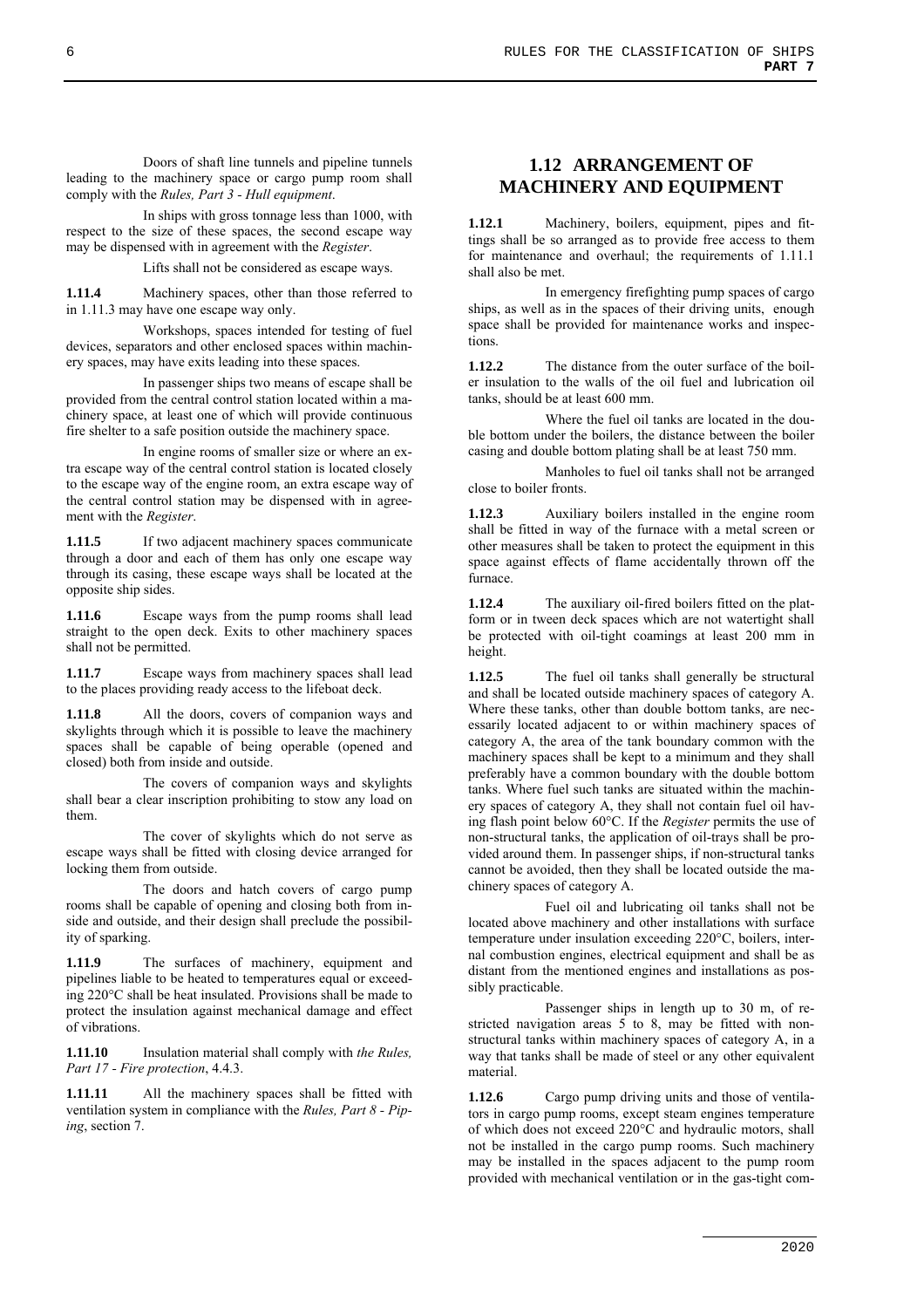partments located inside the pump room but not communicating directly therewith.

Pump driving units and those of ventilators may be installed in spaces partly located above the cargo pump room.

Penetrating bulkhead or deck drive shafts of cargo pumps and ventilators shall be fitted with gas-tight sealing glands, efficiently lubricated, from outside of the pump room.

The structure of the seal glands shall be such as to exclude the possibility of its being overheated. Those parts of the seal glands which, due to the loss of centricity of the drive shaft or damage of the bearings, might contact each other, shall be made of material that will not initiate sparks.

If siphons are incorporated in seal glands, they shall be pressure tested before fitting.

**1.12.7** Air compressors shall be fitted in such places where the air, sucked by the compressor, contains the minimum vapours of combustible liquids.

**1.12.8** Main parts of the installations intended for preparation of flammable liquids for necessities of boilers, main and auxiliary engines (e.g. centrifugal separators) of working pressure above 1,5 MPa, not belonging into systems of main and auxiliary engines, boilers etc., may be located in separated rooms.

If the main parts of stated installations are not possible to be located into separated spaces, special attention shall be paid to their accommodation, collecting of drained liquid and mechanical protection of the equipment.

**1.12.9** Emergency diesel generator shall comply with the *Rules, Part 12 - Electrical equipment*, section 9.2.

**1.12.10** In tankers, the internal combustion engines, boilers and other installations with possible flame sources, shall be located outside dangerous areas, in accordance with the *Rules, Part 12 - Electrical equipment*.

# **1.13 INSTALLATION OF MACHINERY AND EQUIPMENT**

**1.13.1** The machinery and equipment shall be fitted and fastened to strong and rigid foundations. The foundation design shall comply with the *Rules, Part 2 - Hull*, 7.3.3.

**1.13.2** Boilers shall be installed on foundations so that their welded joints do not rest on supports.

**1.13.3** To prevent shifting of boilers, these shall be provided with special stops and stays, the thermal expansion of the boiler casing being taken into account.

**1.13.4** Where it is necessary to install engines on dampers or resin chocks, design and materials shall be approved by the *Register*.

Main engines, their gears and shaft line bearings shall be secured to the foundations with fitted bolts throughout or in part. Special stoppers may be substituted for bolts.

Where necessary, fitted bolts shall be used to fasten auxiliary machinery to their foundations.

**1.13.6** Bolts used for fastening of the main and auxiliary engines and shaft line bearings to their foundations, as well as the bolts connecting the shafting shall be secured against loosening.

**1.13.7** Machinery with horizontal shafts shall be installed parallel to the centre line of the ship. If their design is in compliance with requirements of 1.6, any other direction is permitted.

**1.13.8** Generator prime movers shall be fitted on the same foundations where their generators are installed.

# **1.14 MATERIALS AND WELDING**

**1.14.1** Materials intended for the manufacture of shaftlines and propeller details shall comply with the *Rules, Part 25 - Metallic materials*.

In the Table 1.3.2, column 4, the relevant chapters of the *Rules, Part 25 - Metallic materials* are indicated for the particular parts which are subject to supervision of the *Register*.

Materials of parts referred to in the Table 1.3.2 under 1.7 may be chosen according to standards. Materials of parts referred to in the Table 1.3.2 under 1.2 to 1.6 and 1.8, 2.2 and 2.3 may be chosen according to standards as well. The *Register* decides about the application of these materials during the approval of the technical documentation.

Materials of parts referred to under 1.1, 2.1, and 2.2 in the Table 1.3.2 shall be supervised by the *Register* during their manufacture. The *Register* may require supervision of other materials stated in the mentioned table.

**1.14.2** The requirements for tensile strength of materials used for the manufacture of shafting are stated in 2.1.4.

#### **1.14.3 Propeller materials**

Solid propellers, blades and hubs of fixed pitch propellers with detachable blades and of controllable pitch propellers shall be made of the materials specified in the Table 1.14.3.

#### **Table 1.14.3**  Propeller materials, for ships without

ice strengthening category

| Copper alloys                   | Cast steel <sup>2)</sup>  |
|---------------------------------|---------------------------|
| $(Rules, Part 25 -$             | $(Rules, Part 25 -$       |
| <i>Metallic materials, 4.3)</i> | Metallic materials, 3.12) |
| Category                        |                           |
| <b>CU1, CU2, CU3</b>            | Stainless steel           |
| and CU <sub>4</sub>             |                           |
|                                 |                           |

Notes:

- 1) Hubs of fixed pitch propellers with detachable blades and of controllable pitch propellers for ships with ice strengthening of categories 1AS and 1A may be manufactured from carbon steels
- 2) Steels with the minimum value of the absorbed energy of 21 J at the temperature of –10°C.
- 3) For ships with ice class notations see the *Rules, Part 29 – Polar Class Ships and Ice Class Ships*.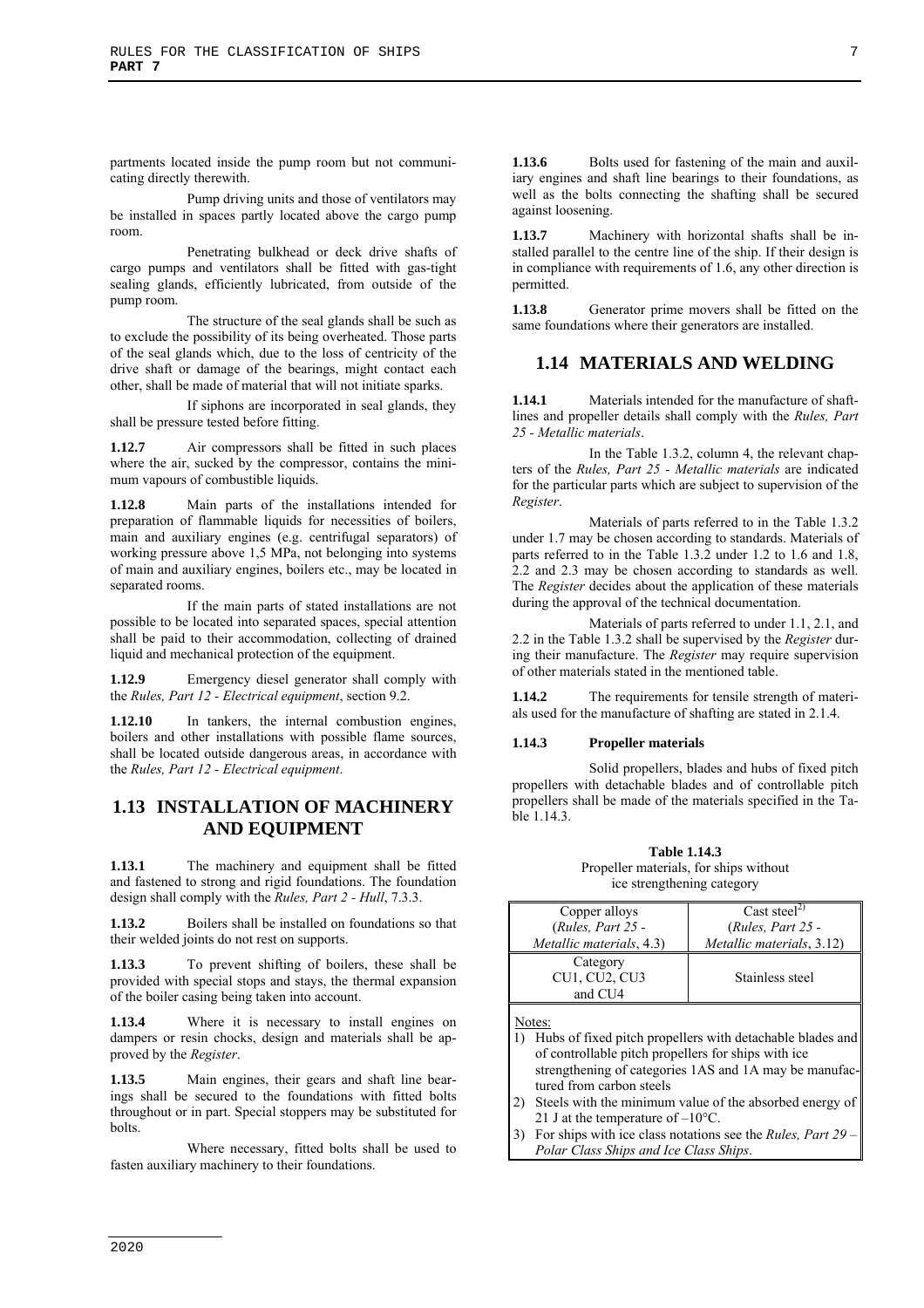**1.14.4** Where it is intended to make shafts and propellers of alloy steels, corrosion-resistant or high strength steels, data on chemical composition, mechanical and special properties, confirming suitability of the steel for intended application, shall be submitted to the *Register*.

**1.14.5** Thrust shafts, intermediate shafts and propeller shafts with limit of diameters of 250 mm, as well as coupling bolts may be manufactured from rolled steels produced according to recognized standards. In that case the use of these materials is subject to approval by the Register, during the inspection of technical documentation.

Rolled bars for shafts lines having a diameter higher than 150 mm, are to be submitted to volumetric (e.g. ultrasonic testing) and surface (e.g. liquid penetrant and/or magnetic particle) non-destructive examinations. The extents of testing and acceptance criteria are to be agreed with Register. *IACS Recommendation No.68* is regarded as an example of an acceptable standard.

Testing and certification of mentioned rolled steel shall be in compliance with the requirements referred to in the *Rules, Part 25 - Metallic materials*, 3.11.6, 3.11.8, 3.11.10, 3.11.11, as applicable.

1.14.6 Bolts for fastening propeller blades and caps, stern tubes, stern bushes and glands shall be manufactured from stainless materials.

**1.14.7** Welding and methods of control of welded joints shall comply with the *Rules, Part 26 - Welding*.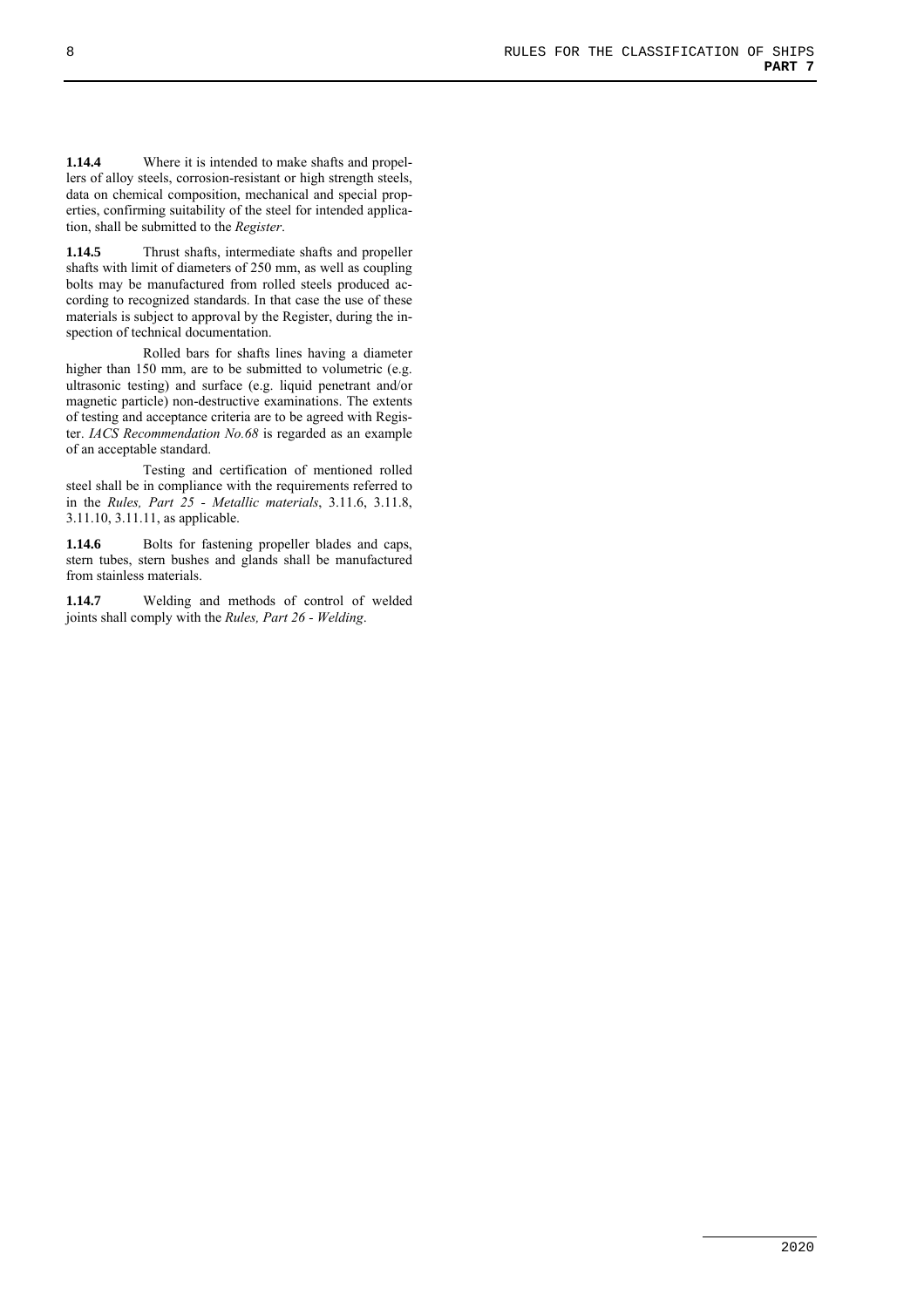# **2 SHAFTINGS**

## **2.1 GENERAL REQUIREMENTS**

**2.1.1** This Chapter applies to propulsion shafts such as intermediate and propeller shafts of traditional straight forged design and which are driven by rotating machines such as diesel engines, turbines or electric motors.

For shafts that are integral to equipment, such as for gear boxes, podded drives, electrical motors and/or generators, thrusters, turbines and which in general incorporate particular design features, additional criteria in relation to acceptable dimensions have to be taken into account. For the shafts in such equipment, the requirements of this Chapter may only be applied for shafts subject mainly to torsion and having traditional design features. Other limitations, such as design for stiffness, high temperature etc. are to subject to the special consideration by the *Register*.

Explicitly the following applications are not covered by this Chapter:

- .1 gearing shafts,
- .2 electric motor shafts,
- .3 generator rotor shafts,
- .4 turbine rotor shafts,
- .5 diesel engine crankshafts.

Shaft diameters calculated by the formulae referred to in the present chapter apply to the minimum shaft diameters without taking into account additions for weardown. It is assumed that additional stresses from torsional vibrations will not exceed permissible values stipulated in Chapter 4.

**2.1.2** Alternative calculation methods may be considered by the *Register*. Any alternative calculation method is to include all relevant loads on the complete dynamic shafting system under all permissible operating conditions. Consideration shall be given to the dimensions and arrangements of all shaft connections.

Moreover, an alternative calculation method is to take into account design criteria for continuous and transient operating loads (dimensioning for fatigue strength) and for peak operating loads (dimensioning for yield strength). The fatigue strength analysis may be carried out separately for different load assumptions.

**2.1.3** Shafts complying with this part of the Rules satisfy the following:

- .1 Low cycle fatigue criterion (typically  $\leq 10^4$ ), i.e. the primary cycles represented by zero to full load and back to zero, including reversing torque if applicable. This is addressed by the formulae (2.2.1) and (2.4.1).
- .2 High cycle fatigue criterion (typically  $>>10<sup>7</sup>$ ), i.e. torsional vibration stresses permitted for continuous operation as well as reverse bending stresses.

The limits for torsional vibration stresses are given in 4.2.

The influence of reverse bending stresses is addressed by the safety margins inherent in the formulae  $(2.2.1)$  and  $(2.4.1)$ .

.3 The accumulated fatigue due to torsional vibration when passing through a barred speed range or any other transient condition with associated stresses beyond those permitted for continuous operation is addressed by the criterion for transient stresses in 4.2.

**2.1.4** Material intended for the manufacture of shaftlines shall meet the requirements in 1.14, provided that the tensile strength under normal conditions shall be within 400 to 800 N/mm². Steels with other properties or any other material may be used if approved by the *Register* in each particular case.

Where shafts may experience vibratory stresses close to the permissible stresses for transient operation, the materials are to have specified minimum ultimate tensile strength of 500 N/mm².

**2.1.5** For ships with ice class notations shaft diameters shall be increased in accordance with the *Rules, Part 29 – Polar Class Ships and Ice Class Ships*.

**2.1.6** For ships navigating in restricted navigation areas 5 to 8 the minimal shaft diameters, calculated in accordance with the formulae stated in this chapter, may be reduced by 5%.

## **2.2 INTERMEDIATE SHAFTS**

**2.2.1** The diameter of the intermediate shaft  $d_m$  shall not be less than that determined by the formula:

$$
d_{M} = F_{M} \cdot k_{M} \sqrt[3]{\frac{P}{n} \cdot \frac{1}{1 - (\frac{d_{uM}}{d_{vM}})^{4}}} \cdot \frac{560}{R_{mM} + 160}} \text{ [mm]}(2.2.1)
$$

where:

- $F_M$  factor for the type of propulsion installation:
	- 95, for turbine installation, internal combustion engine installation with slip type coupling and for electric propulsion installation.
	- = 100, for all other internal combustion engine installations.
- *kM* factor for different shaft design features chosen from the Table 2.2.1. Transitions of diameters shall be designed with either a smooth taper or a blending radius. For guidance, a blending radius equal to the change of diameter is recommended.
- *P* rated power of the main engine (losses in gearboxes and bearings shall be disregarded),  $[kW]$ ;
- *n* rated speed of propeller shaft, [rpm];
- *duM* diameter of internal longitudinal shaft bore, [mm];
- *dvM* outside shaft diameter, [mm]; In cases where  $d_u \leq 0.4d_v$  the following expression may be used:

$$
1 - \left(\frac{d_{uM}}{d_{vM}}\right)^4 = 1,0
$$

*RmM* – Tensile strength of the material taken for calculation, [N/mm²].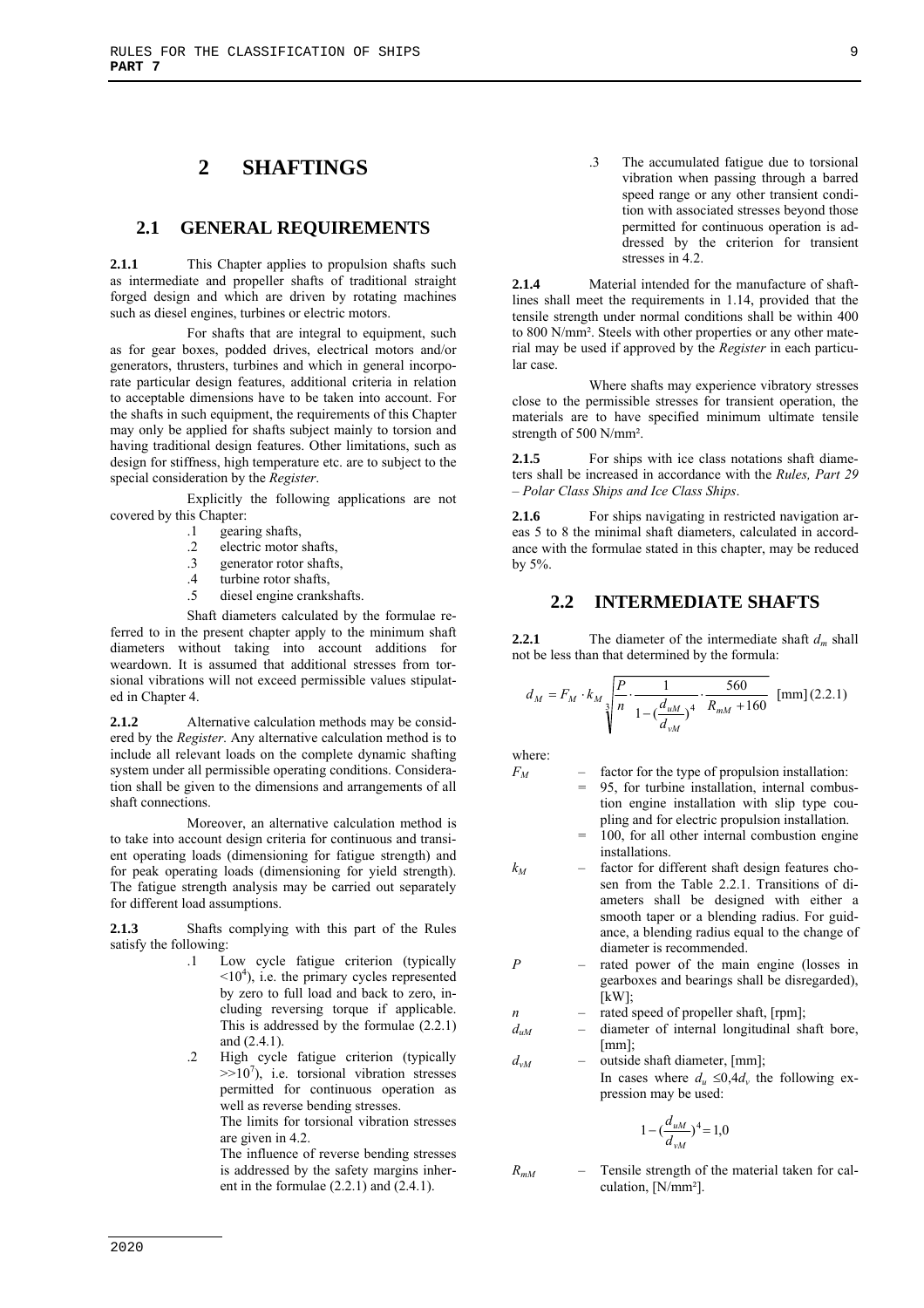When the intermediate shaft material is a carbon or carbon-manganese steel having the tensile strength exceeding 760 N/mm², for the calculation purpose will be considered that of *RmM=*760 N/mm² only.

 When the intermediate shaft material is an alloy steel having the tensile strength exceeding 800 N/mm², for the calculation purpose will be considered that of *RmM=*800 N/mm² only.

Where materials with greater specified or actual tensile strengths than the limitations given above are used, reduced shaft dimensions or higher permissible vibration stresses are not acceptable when derived from the formulae in 2.2.1 unless the Register verifies that the materials exhibit similar fatigue life as conventional steels (see Annex A).

**Table 2.2.1**   $k_M$ -factors for intermediate shafts

| No. | Intermediate shafts with                                           | $k_M$ |
|-----|--------------------------------------------------------------------|-------|
|     | integral coupling flanges <sup>1)</sup>                            | 1.0   |
| 2   | straight sections                                                  | 1,0   |
| 3   | shrink fit coupling (keyless) <sup>2)</sup>                        | 1,1   |
| 4   | keyways (cylindrical or tapered con-<br>nections) <sup>3) 4)</sup> | 1.1   |
| 5   | radial bores or transverse holes <sup>5)</sup>                     | 1.1   |
| 6   | longitudinal slots <sup>6)</sup>                                   |       |
|     |                                                                    |       |

Note: Transitions of diameters are to be designed with either a smooth taper or a blending radius. For guidance, a blending radius equal to the change in diameter is recommended.

Footnotes:

<sup>1)</sup> Fillet radius shall not be less than  $0.08d<sub>M</sub>$ .

- <sup>2</sup>) Factor  $k_M$  refers to the plain shaft sections only. Where shafts may experience vibratory stresses close to the permissible stresses for continuous operation, an increase in diameter to the shrink fit diameter is to be provided, e.g. a diameter increase of 1% to 2% and a blending radius as described in the Table note stated above.
- $3)$  At a distance of not less than  $0,2d_M$  from the end of the keyway the shaft diameter may be reduced to the diameter calculated with  $k_M$ =1. Fillet radius in the transverse section of the bottom of the keyway shall not be less than
- $0.0125d_M$ .<br><sup>4)</sup> Keyways are in general not to be used in installations with a barred speed range (see Chapter 4.4).
- $^{5)}$  Diameter of radial bore shall not exceed  $0,3d<sub>M</sub>$ . Intersection between a radial and an eccentric axial bore is a subject of special consideration.
- $6)$  Length of the slot shall not exceed  $0, 8d_M$ . Inner diameter shall not exceed  $0, 8d_M$ . Width of the slot shall be higher than  $0,1d_M$ . The end rounding of the slot shall not be less than half its width. An edge rounding should preferably be avoided. The values in the table are valid for 1, 2 and 3 slots, i.e. with slots at 360º respectively, 180º respectively and 120º apart.

**2.2.2** The portion of the shaft outside of the keyway, bore or slot area may be gradually reduced to the diameter calculated with  $k_M = 1$ .

**2.2.3** The determination of  $k_M$  factors for shaft design features other than those referred in 2.2.1 is left to the discretion of the *Register*.

## **2.3 THRUST SHAFTS**

**2.3.1** The diameter of the thrust shaft which is not incorporated in the main engine shall be determined by the formula (2.2.1) with factor  $k_M = 1, 1$ .

**2.3.2** The diameter referred to in 2.3.1 applies to the length equal to the diameter of shaft considered from both sides of thrust collar (fillet radius shall not be less than 0,08*d,*  where: *d* - shaft diameter), or to the length of axial bearing, if the antifrictional bearing is used as thrust bearing. Outside of these lengths, the diameter may be gradually reduced to the diameter of the intermediate shaft.

## **2.4 PROPELLER SHAFTS**

**2.4.1** The diameter of the propeller shaft  $d_P$  shall not be less than that calculated from the following formula:

$$
d_P = F_P \cdot k_P \sqrt{\frac{P}{n} \cdot \frac{1}{1 - (\frac{d_{up}}{d_{vp}})^4} \cdot \frac{560}{R_{mp} + 160}} \text{ [mm]} (2.4.1)
$$

where:

 $F_P$  – factor for the type of propulsion installation. = 100 for turbine installations, all internal combustion engine installations and electric propulsion installations;

- $k_P$  factor dependent on shaft design features:
	- $\Gamma$  Factor  $k_P$  applied to the portion of propeller shaft between the forward edge of the aft stern tube bearing and propeller boss, equal to minimum length  $2,5d<sub>P</sub>$ .
		- $k_P = 1.22$  for propeller shafts where the propeller is keyless fitted on the propeller shaft taper or where the propeller is attached to an integral propeller shaft flange and where the propeller shaft bearings are oil lubricated and provided with an approved type of sealing glands or where the shaft is fitted with a continuous liner.
		- $k_P$  =1,26 for propeller shafts where the propeller is keyed on the propeller shaft taper and where the propeller shaft bearings are oil lubricated and provided with an approved type of sealing glands or where the shaft is fitted with a continuous liner.

For propeller shafts without liners in case of water lubricated bearings, factor  $k_P$ shall be increased by 2%. This is not required for propeller shafts made of austenitic stainless steels.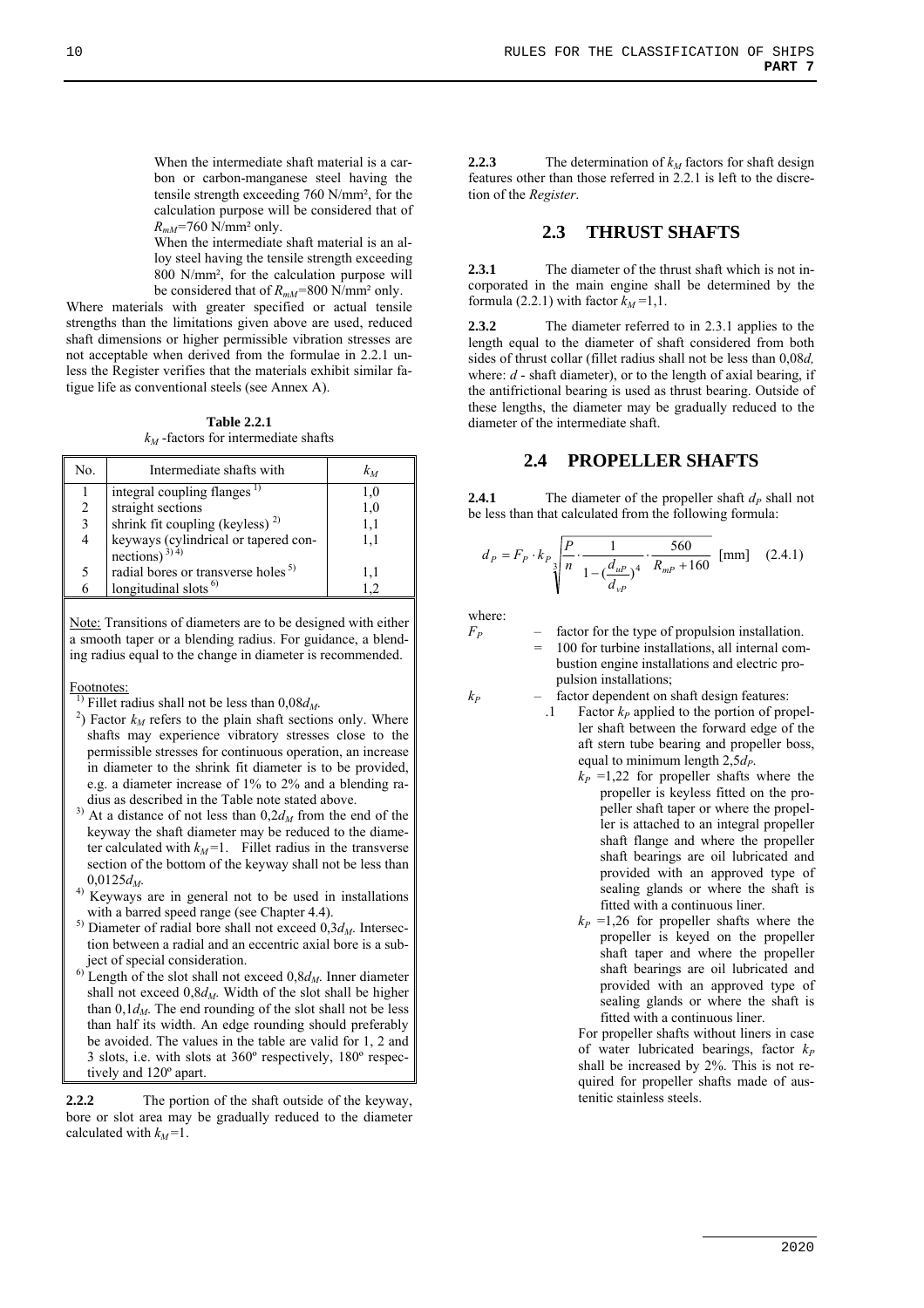

**Figure 2.4.2.2**  Keyways in tapered end of propeller shaft

- .2 Factor  $k_P$  applied to the portion of propeller shaft between the forward edge of the forward stern tube seal to the forward edge of the aft stern tube bearing:  $k_P$  =1,15 for all shaft design features.
- .3 The determination of  $k_P$  factors for shaft design features other than those referred to above is left to the discretion of the *Register*.
- .4 The diameter of the propeller shaft located forward of the inboard stern tube seal may be gradually reduced to the corresponding diameter required for the intermediate shaft (calculated by formula 2.2.1), where the minimum specified tensile strength of the propeller shaft material  $(R_{mP})$  is used as the material specified tensile strength.
- *P* the same as in 2.2.1,  $[kW]$ ;
- *n* rated speed of propeller shaft, [rpm];
- *duP* diameter of internal longitudinal shaft bore,  $[mm]$ ;
- $d_{vP}$  outside shaft diameter, [mm]. If  $d_{\mu} \leq 0.4d_{\nu}$ , it may be taken that:

$$
1 - (\frac{d_{uP}}{d_{vP}})^4 = 1.0
$$

 $R_{mP}$  – tensile strength of the shaft material taken for calculation, [N/mm<sup>2</sup>]. When the shaft material is a steel having tensile strength exceeding 600 N/mm² for the calculation purposes it shall be taken  $R_{mP}$  =600 N/mm<sup>2</sup>.

For ships under 90 meters in length and with unprotected shaft exposed to sea water, when the propeller shaft material, or the material of other shafts, is an age-hardened martensitic stainless steel, or a higher strength austenitic stainless steel, or another high strength alloy with the particular tensile strength exceeding 930 N/mm² for the calculation purposes it shall be taken  $R_{mP}$  =930 N/mm<sup>2</sup>. The materials referred to are e.g. ASTM type XM-19 (UNS number S20910), XM-21 (UNS number S30452), XM-28 UNS number S24100), or equivalent.

#### **2.4.2 Propeller shaft cone with keyways**

**2.4.2.1** Where the propeller is fitted to the shaft by means of a key, the propeller shaft cone shall be made with a taper not in excess of 1:12.

**2.4.2.2** For shafts of 100 mm in diameter and over, the forward ends of the keyway should be spoon-shaped. The edges shall be smoothly rounded off and the keyway corners shall be rounded to a radius equal to 1,25% of the propeller shaft diameter, but not less than 1 mm. The distance between the top of the cone and the forward end of the keyway shall not be less than 20% of the propeller shaft diameter (Figure 2.4.2.2).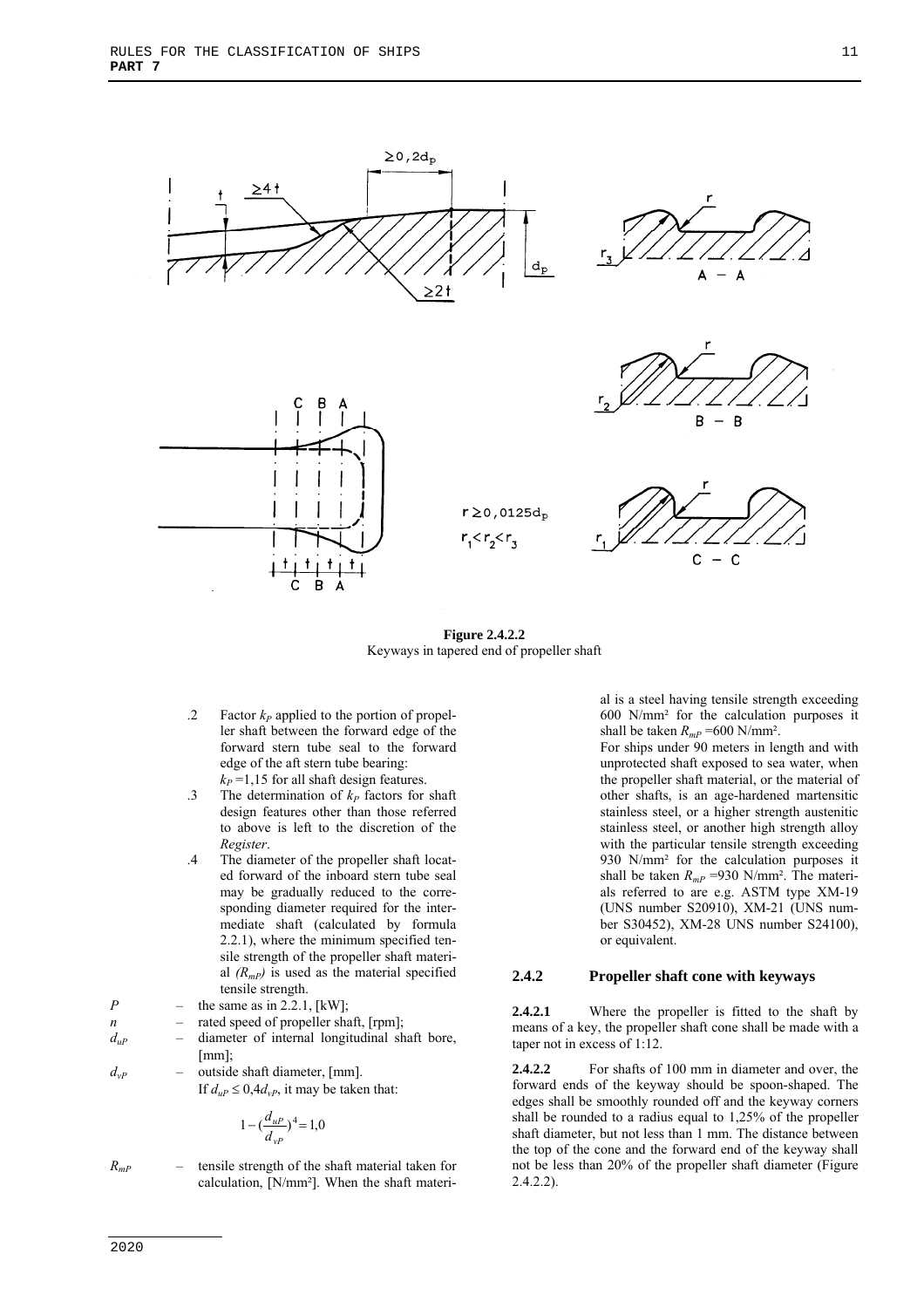#### **2.4.3 Corrosion protection of the propeller shaft**

**2.4.3.1** Propeller shafts shall be effectively protected against exposure to sea water.

**2.4.3.2** Propeller shaft liners shall be made of high quality alloys resistant to sea water.

**2.4.3.3** The thickness of shaft bronze liner shall not be less than that given by the formula:

$$
s = 0.033 \cdot d_P + 7.5 \quad \text{[mm]} \tag{2.4.3.3}
$$

where:

 $d_P$  – actual diameter of the propeller shaft, [mm].

The thickness of the liner between the working surfaces may be reduced to 0,75*s*.

**2.4.3.4** Continuous liners are recommended. The junctions of composite liners shall be made by welding or other method approved by the *Register*.

Welded joints shall be outside the working areas of the liner.

Where non-continuous liners are applied, the portion of the shaft between the liners shall be protected against the effect of the sea water by a method approved by the *Register*.

**2.4.3.5** To protect the propeller shaft cone against the sea water penetration a special seal shall be fitted between the shaft cone and propeller boss.

2.4.3.6 Sealing system of stern tube shall be approved by the *Register*. Oil-lubricated stern bearings shall be provided with the seals of type approved by the *Register*.

**2.4.3.7** Pins, bolts and similar shall not be used for securing the shaft liner.

Appropriate protection between propeller and sterntube shall be provided (rope guard).

# **2.5 SHAFT COUPLINGS**

2.5.1 As a rule, couplings of intermediate thrust and propeller shafts shall be coupled by means of fitted bolts. The diameter of the fitted coupling bolts shall not be less than that given by the formula:

$$
d_S = 0.65 \sqrt{\frac{d_M^3}{i \cdot D} \cdot \frac{(R_{mM} + 160)}{R_{mS}}} \quad \text{[mm]} \tag{2.5.1}
$$

where:

| $d_M$    |     | intermediate shaft diameter determined in ac-       |
|----------|-----|-----------------------------------------------------|
|          |     | cordance with $2.2.1$ , $\lceil \text{mm} \rceil$ ; |
| i        | $-$ | number of fitted bolts;                             |
| D        |     | diameter of the pitch circle of the bolts,          |
|          |     | $[mm]$ :                                            |
| $R_{mM}$ |     | tensile strength of the intermediate shaft ma-      |

- terial [N/mm²], in accordance with 2.2.1;
- *RmS*  tensile strength of bolts material, [N/mm²], taken as:  $R_{mM} \leq R_{mS} \leq 1,7R_{mM}$ . If  $R_{mS} \ge 1000$  N/mm<sup>2</sup> the value  $R_{mS} = 1000$ N/mm² shall be used.

**2.5.2** The use of types of bolts other than those in accordance with 2.5.1, shall be a matter of special consideration by the *Register* in each case.

**2.5.3** The thickness of the flanges of intermediate and thrust shafts and the propeller shaft forward (inside) flange shall be at least equal to the one of the following values, whichever is greater:

- 0,2 of the diameter of intermediate shaft, in accordance with 2.2.1, or
- diameter of bolts calculated in accordance with 2.5.1 for the material with tensile strength equal to the one of the shaft in question.

Flanges with surface areas which are not parallel shall be a matter of special consideration by the *Register*. In no case flange thickness shall be less than that of the bolt diameter concerned.

The thickness of aft (outside) propeller shaft flange shall be not less than 0,25 of the diameter of the shaft in the flange area.

**2.5.4** The fillet radius at the base of the flange shall not be less than 0,08 of the actual shaft diameter. The surface of the rounding shall be smooth and without any recesses in the way of nut and the bolt head. The rounding may be performed with different radii, but the factor of stress concentration shall not exceed the value for the equivalent circular rounding with the radius 0,08 of the actual shaft diameter.

**2.5.5** The use of removable coupling flanges will be specially considered by the *Register* in each particular case. Safety factor against friction slip at nominal load shall not be less than 2,8.

In these cases special consideration shall be given to the way of the transmission of propeller forces when running astern.

**2.5.6** Flange couplings with non-fitted coupling bolts may be accepted on the basis of the calculation of bolt tightening, bolt stress due to tightening, and assembly instructions.

To this end, the torque based on friction between the mating surfaces of flanges is not to be less than 2,8 times the transmitted torque, assuming a friction coefficient for steel on steel of 0,18. In addition, the bolt stress due to tightening in way of the minimum cross-section is not to exceed 0,8 times the minimum yield strength  $(R<sub>eff</sub>)$ , or 0,2 proof stress  $(R_{p,0,2})$ , of the bolt material.

The value 2,8 above may be reduced to 2,5 in the following cases

ships having two or more main propulsion shafts

- when the transmitted torque is obtained, for the whole functioning rotational speed range, as the sum of the nominal torque and the alternate torque due to the torsional vibrations
- Transmitted torque has the following meanings: .1 For main propulsion systems powered by diesel engines fitted with slip type or high elasticity couplings, by turbines or by electric motors: the mean transmitted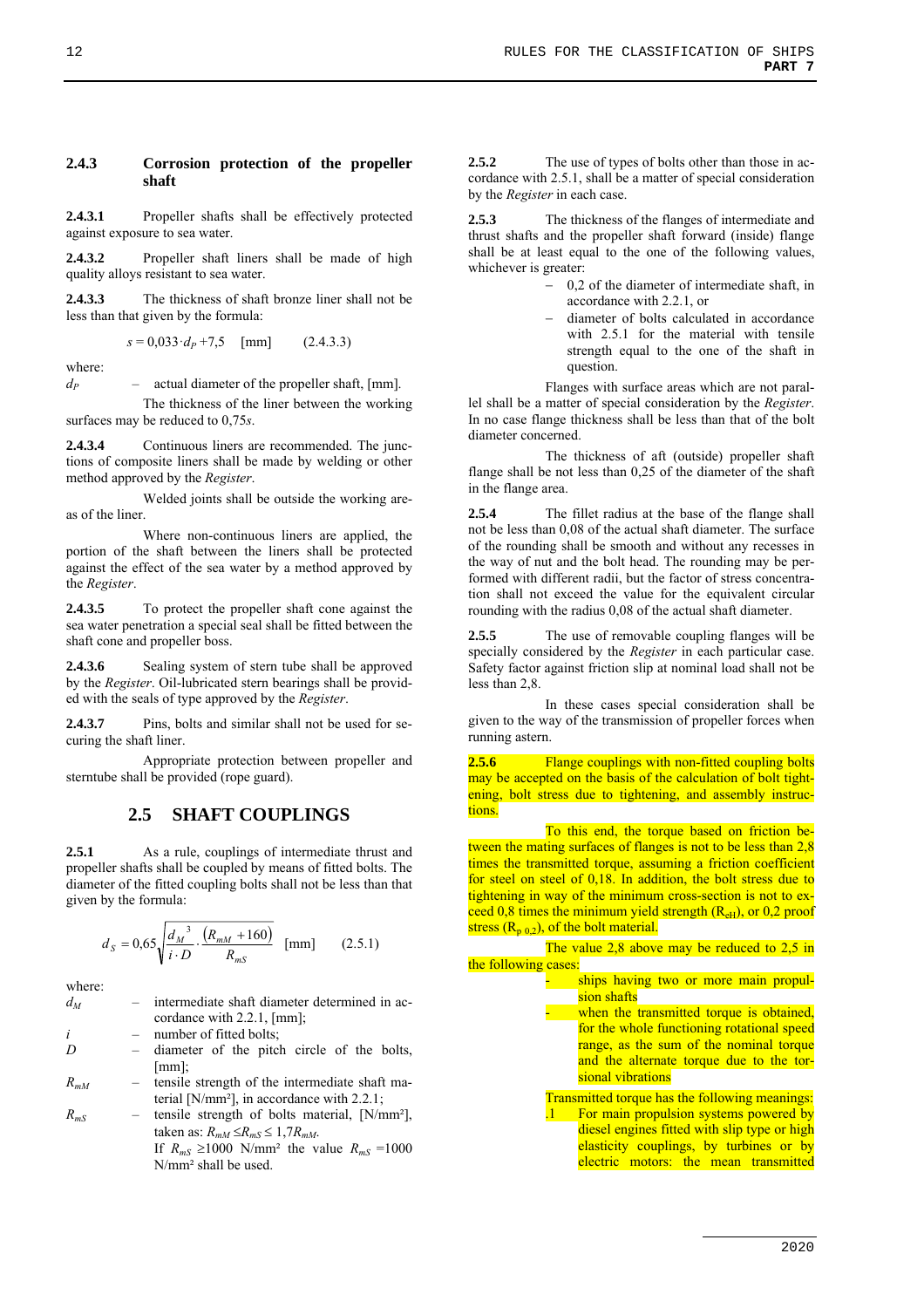torque corresponding to the rated power P and the relevant speed of rotation n.

.2 For main propulsion systems powered by diesel engines fitted with couplings other than those mentioned above the mean torque above increased by 20% or by the torque due to torsional vibrations, whichever is the greater.

# **2.6 PROPELLER SHAFT BEARINGS**

**2.6.1** For oil lubricated bearings of white metal the length of white metal lined bearings is to be not less than 2.0 times the rule diameter of the shaft in way of the bearing. The length of the bearing may be less provided the normal bearing pressure is not more than 8 bar as determined by static bearing reaction calculation taking into account shaft and propeller weight which is deemed to be exerted solely on the aft bearing divided by the projected area of the shaft. However, the minimum length is to be not less than 1.5 times the actual diameter.

For bearings of synthetic rubber, reinforced resin or plastics materials which are approved for use as oil lubricated stern bush bearings, the length of the bearing is to be not less than 2.0 times the rule diameter of the shaft in way of the bearing. The length of bearing may be less provided the nominal bearing pressure is not more than 6 bar as determined by static bearing reaction calculation taking into account shaft and propeller weight which is deemed to be exerted solely on the aft bearing divided by the projected area of the shaft. However, the minimum length is to be not less than 1.5 times the actual diameter. Where the material has proven satisfactory testing and operating experience, consideration may be given to an increased bearing pressure.

For water lubricated bearings the length of the bearing is to be not less than 4.0 times the rule diameter of the shaft in way of the bearing.

For a bearing of synthetic material, consideration may be given to a bearing length not less than 2.0 times the rule diameter of the shaft in way of the bearing, provided the bearing design and material is substantiated by experiments to the satisfaction of the *Register*. Synthetic materials for application as water lubricated stern tube bearings are to be Type Approved.

**2.6.2** In case of sea-water lubricated bearings, a valve or a cock shall be fitted on the after peak bulkhead or stern tube to check water inflow. A flow indicator shall be provided on the pipe-line. Provision shall be made for a signalling device to indicate minimum permissible flow.

It is recommended to provide a device protecting stern tube from freezing.

**2.6.3** The oil lubricated stern bush shall be provided with means of forced cooling, unless water is continuously maintained in the after peak.

A suitable device shall be provided for measuring the oil or bearing temperature in stern tube.

**2.6.4** In the gravity system of lubrication, the gravity tanks shall be located at least 3 m above the waterline of the ship's maximum draught. The oil tanks shall be provided with level indicators and level alarms.

**2.6.5** It is recommended that the distance between the centres of adjacent bearings of shaftline, where there are no concentrated masses in the span, meets the condition:

$$
5.5\sqrt{d} \le l \le \lambda \sqrt{d} \tag{2.6.5}
$$

where:

|   | distance between the bearings, [m]; |
|---|-------------------------------------|
| d | intermediate shaft diameter, [m];   |
| λ | factor taken:                       |

14,0 for  $n \le 500$  rpm,  $=\frac{300}{\sqrt{n}}$  for *n* >500 rpm,

 $n$  – the same as in 2.2.1, [rpm].

#### **2.7 HYDRAULIC TESTS**

2.7.1 After being mechanically treated, propeller shaft liners and stern tubes shall be subjected to hydraulic tests with test pressure of 0,2 MPa.

Welded and forged-welded stern tubes are not to be subjected to hydraulic tests if the 100% of welded seam is examined by one of the non-destructive methods.

**2.7.2** In case of oil lubrication, the sealing glands of the stern tube shall be tested for tightness after assembling with hydraulic pressure equal to the maximum lubricating oil head in the gravity tank. The propeller shaft shall be turning during testing.

# **2.8 KEYLESS FITTING OF PROPELLERS (WITHOUT ICE STRENGTHENING)**

**2.8.1** These conditions apply to the solid shafts without a sleeve between the propeller boss and the shaft. Other cases shall be specially considered and approved by the *Register*.

The formulae are suitable for forward running, but also in case of running astern they give reasonable safety.

**2.8.2** The taper of the propeller shaft cone shall not be greater than 1:15.

**2.8.3** Prior to the final push-up of the boss onto the cone, the contact area shall be checked and shall not be less than 70% of the theoretical fitting area and the contact shall be uniformly distributed. Continuous non-contact bands extending circumferentially around the cone or over the full length of the cone are not acceptable.

**2.8.4** After final push-up, the propeller shall be secured by a nut on the tailshaft. The nut shall be secured to the shaft.

2.8.5 The factor of safety against friction slip at 35<sup>°</sup>C shall not be less than 2,8 under loading specified in 2.8.9.

**2.8.6** For the oil injection method, the coefficient of friction for bosses made of steel or copper alloys shall be assumed to be 0,13. For other methods, the coefficient of friction shall be considered by the *Register* in each particular case.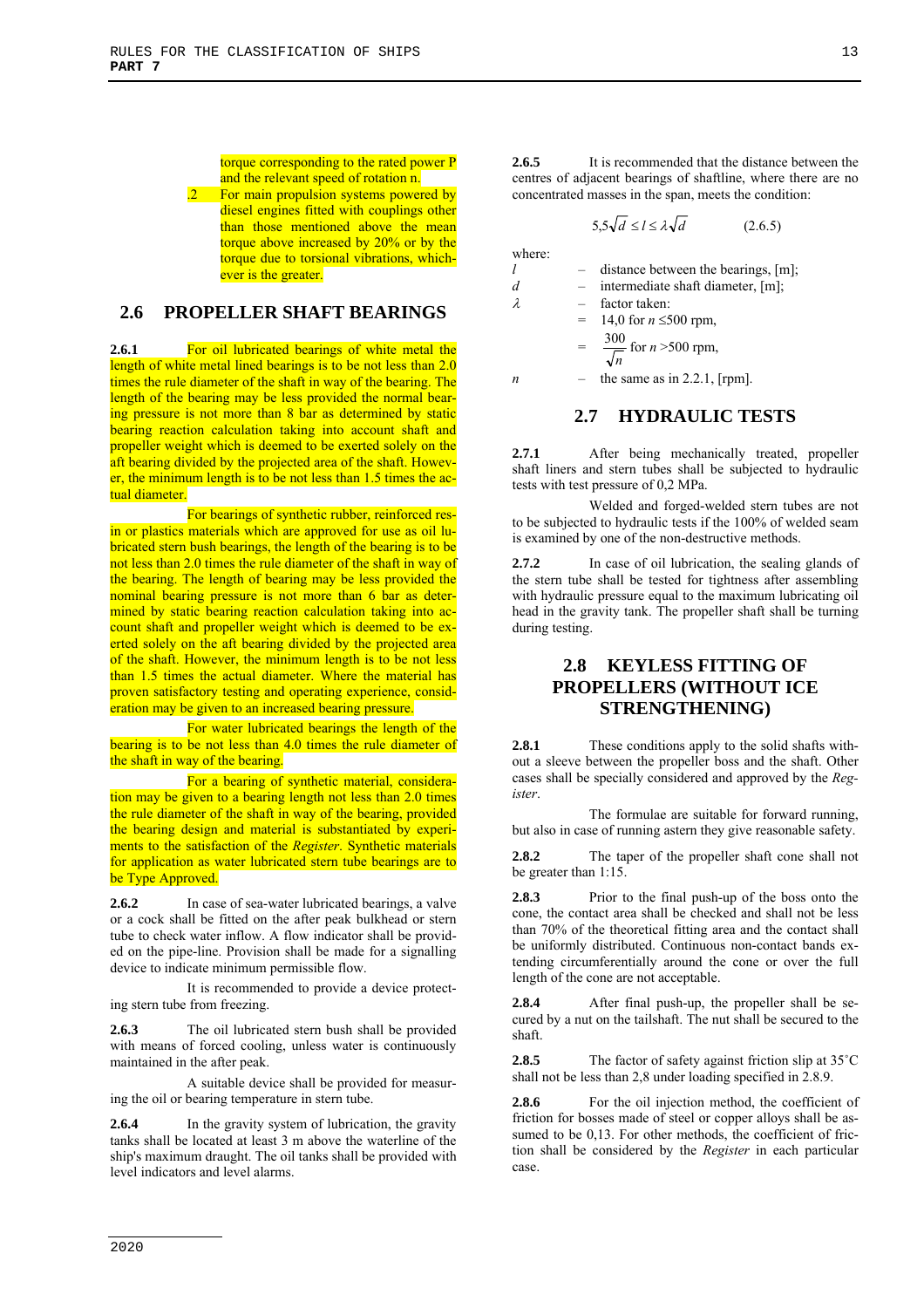| 2.8.7 | The maximum equivalent stresses in the boss,                      |
|-------|-------------------------------------------------------------------|
|       | calculated in accordance with HMH energy theory, at $0^{\circ}$ C |

shall not exceed 70% of the yield point  $(R_e)$  or 0,2% offset yield point  $(R_{p0,2})$ .

| <b>Table 2.8.8</b>  |  |
|---------------------|--|
| Material properties |  |

| Material                                                                     | Modulus of elasticity<br>$[N/mm^2]$ | Poisson's ratio | Coefficient of linear<br>thermal expansion $\text{[mm/mm}^{\circ}\text{C}$ |  |  |
|------------------------------------------------------------------------------|-------------------------------------|-----------------|----------------------------------------------------------------------------|--|--|
| Cast and forged steel                                                        | 210 000                             | 0,29            | $12.0 \cdot 10^{-6}$                                                       |  |  |
| Cast iron                                                                    | 100 000                             | 0.26            | $12.0 \cdot 10^{-6}$                                                       |  |  |
| Copper alloys,<br>category CU1 and $CU21$                                    | 110 000                             | 0,33            | $17,5 \cdot 10^{-6}$                                                       |  |  |
| Copper alloys,<br>category CU3 and $CU41$                                    | 120 000                             | 0.33            | $17,5 \cdot 10^{-6}$                                                       |  |  |
| Note:                                                                        |                                     |                 |                                                                            |  |  |
| <sup>1)</sup> The <i>Rules, Part 25 - Metallic materials</i> , Table 4.3.6.1 |                                     |                 |                                                                            |  |  |

**2.8.8** Mechanical and thermal material properties shall be determined in accordance with the Table 2.8.8.

**2.8.9** Minimum required surface pressure at 35˚C.

$$
p_{35} = \frac{S \cdot T}{A \cdot B} \cdot \left[ -S \cdot \theta + \sqrt{\mu^2 + B \left( \frac{F_v}{T} \right)^2} \right] \text{ [N/mm²]} \tag{2.8.9}
$$

where:<br> $S$ 

factor of safety against friction slip at 35°C. (see  $2.8.5$ );

*T* – continuous thrust developed for free running vessel, [N]. If not known, it shall be determined by the formulas:

$$
T = 1760 \frac{P}{v_b} \text{ [N]}
$$

or

$$
T = 57.6 \cdot 10^6 \frac{P}{H \cdot n} \text{ [N]}
$$

$$
v_b
$$
 – ship speed at rated power, [knots];

- $v_b$  ship speed at rated p<br>  $P$  rated power, [kW];<br>  $H$  mean propeller pitcl
	- mean propeller pitch, [mm];
- *n* rated number of revolutions per minute of the propeller, [rpm];
- *A* theoretical contact area between boss and shaft (100%), as given from the drawing disregarding oil grooves, [mm²];

$$
B = \mu^2 - S^2 \cdot \theta^2
$$

- $\mu$  coefficient of friction between mating surfaces;
- $\theta$  half taper,
	- (e.g. for taper  $1/15$  it follows  $\theta = 1/30$ );
- *Fv* circumferential force determined by the formula:

$$
F_v = \frac{2.0 \cdot C \cdot M_t}{D_s} \text{ [N]}
$$

 $M_t$  – torque moment resulting from the rated power *P* at the rated number of revolutions *n*, [Nmm];

- $C = 1,0$  for turbines or geared diesel drives with a hydraulic, electro-magnetic or highly flexible coupling;
	- = 1,0 for electric propulsion;
	- 1,2 for a direct coupled diesel engine;
- *Ds* mean diameter of propeller cone, [mm] (Figure 2.8.9).



**Figure 2.8.9**  Keyless fitting of propeller

**2.8.10** Corresponding minimum push-up length at temperature of 35˚C:

$$
\delta_{35} = p_{35} \cdot \frac{D_s}{2\theta} \left[ \frac{1}{E_g} \left( \frac{K^2 + 1}{K^2 - 1} + v_g \right) + \frac{1}{E_o} (1 - v_o) \right] \text{ [mm]}
$$
\n(2.8.10)

where:

*K* =

- *Eg* modulus of elasticity of boss material, [N/mm²];
- *Eo* modulus of elasticity of shaft material,  $[N/mm^2]$ ;

$$
= \frac{D_g}{D_s};
$$

- *Dg* outer diameter of propeller boss [mm] corresponding to the position of diameter *Ds* (Figure  $2.8.9$ ;
- $v_g$  Poisson's ratio for boss material;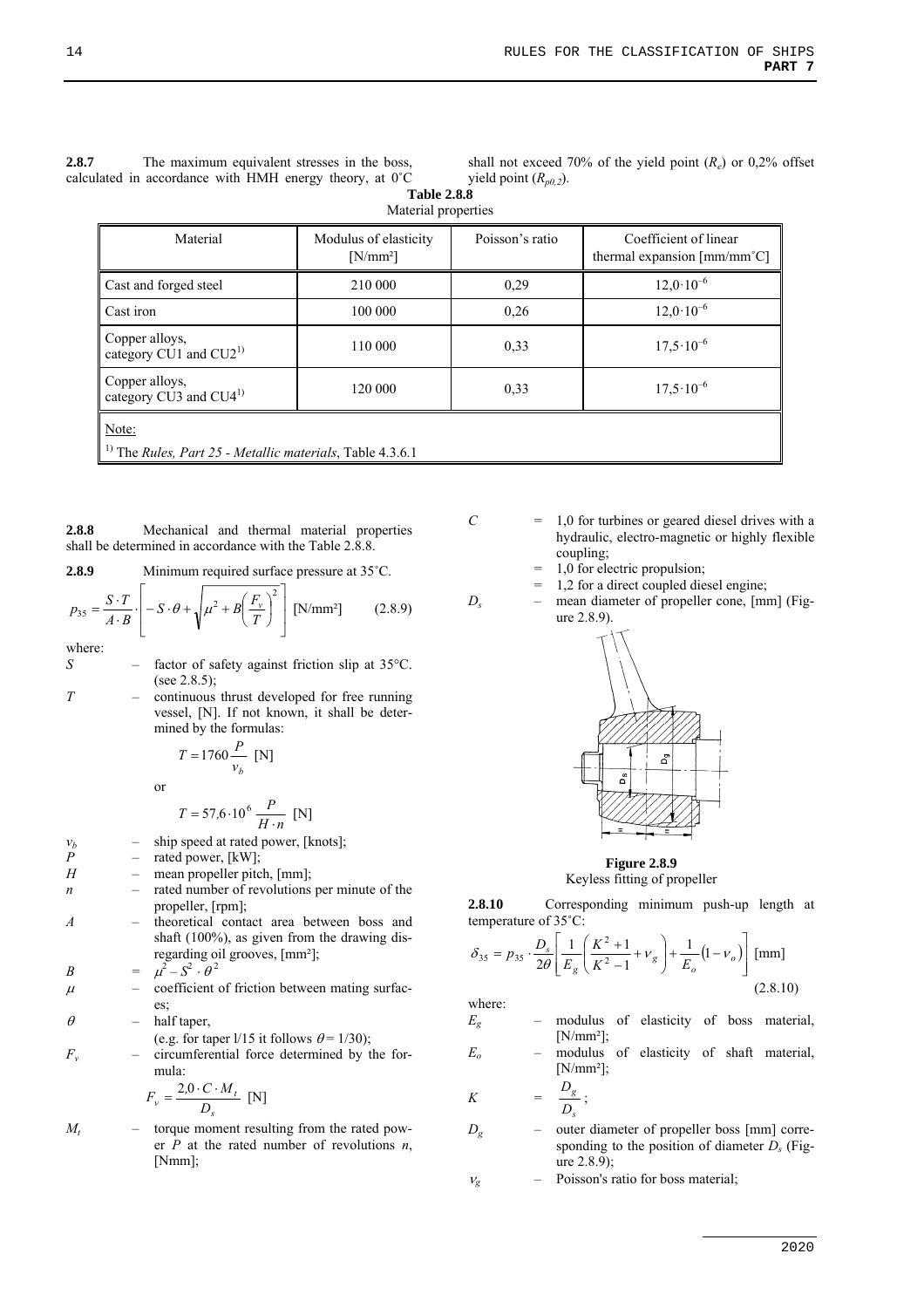#### $v_0$  – Poisson's ratio for shaft material.

**2.8.11** Minimum pull-up length at temperatures  $t \leq 35^{\circ}$ C.

$$
\delta_t = \delta_{35} + \frac{D_s}{2\theta} \left( \alpha_g - \alpha_o \right) \cdot (35 - t) \text{ [mm]}
$$
 (2.8.11)

where:

- $\alpha_{g}$  coefficient of linear thermal expansion of boss material, [mm/mm°C];
- $\alpha$  coefficient of linear thermal expansion of shaft material, [mm/mm°C].

**2.8.12** Minimum surface pressure between mating surfaces at  $t \leq 35^{\circ}C$ .

$$
p_t = p_{35} \cdot \frac{\delta_t}{\delta_{35}} \quad \text{[N/mm²]} \tag{2.8.12}
$$

**2.8.13** Minimum push-up load at  $t \leq 35^{\circ}$ C:

$$
F_t = A p_t(\mu + \theta) \text{ [N]} \tag{2.8.13}
$$

**2.8.14** Maximum permissible pressure between mating surfaces at  $t = 0$ °C:

$$
p_{max} = \frac{0.7R_e\left(K^2 - 1\right)}{\sqrt{3K^4 + 1}} \quad \text{[N/mm$^2$]} \tag{2.8.14}
$$

where:

*R<sub>e</sub>* – yield point of propeller material, [N/mm<sup>2</sup>].

**2.8.15** Maximum permissible push-up length at  $t = 0$ °C is determined in accordance with:

$$
\delta_{max} = \frac{p_{max}}{p_{35}} \cdot \delta_{35} \quad \text{[mm]} \tag{2.8.15}
$$

**2.8.16** It is necessary to submit, in addition to calculation, the diagram of propeller push-up to the propeller shaft cone with respect to temperature and all other data necessary to check up the joint.

**2.8.17** The approved diagram of the propeller push-up to propeller shaft cone with respect to temperature, shift indicator and instructions manual for the fitting and dismantling of propeller shall be available on board ship.

**2.8.18** Fixed mark of the longitudinal and circumferential position of propeller to the propeller shaft shall be impressed in the propeller boss, nut and propeller shaft.

**2.8.19** Test push-up of the propeller to the propeller shaft shall be carried out in workshop to check up shift, pressure and mating surfaces.

# **2.9 PROPELLER SHAFT CONDITION MONITORING (PMON) – DESIGN REQUIREMENTS**

#### **2.9.1 Oil-lubricated propeller shafts**

The class notation PMON is assigned, to ships fitted with oil lubricated systems for propeller shaft bearings complying with the requirements of this Section.

**2.9.1.1 Oil sealing gland:** Oil-lubricated propeller shafts are to be fitted with an approved oil sealing gland which is capable of being replaced without withdrawal of the propeller shaft or removal of the propeller.

Sealing gland is to be type approved by Register with regard to protection of the sterntube against ingress of seawater.

**2.9.1.2 Temperature monitoring and alarm:** The vessel is to be provided with a temperature monitoring and alarm system for the propeller shaft stern tube aft bearing. Two temperature sensors or one easily interchangeable sensor shall be fitted on the aft stern tube bearing. The sensor(s) shall be located in the bearing metal near the surface, in way of the area of highest load. When one easily interchangeable sensor is fitted, a spare sensor shall be kept onboard.

Temperature monitoring and alarm system is to be located in the propulsion machinery space. When a centralized control and monitoring station is installed, the alarm is to be activated in such a station.

**2.9.1.3 Measurement of bearing weardown:** Arrangements and means for the propeller shaft stern tube aft bearing weardown measurement are to be provided. The history of measurements shall be available on board, as well as any change in oil sealing gland arrangement or measuring device.

**2.9.1.4 Lubricating oil analysis:** The oil sampling points shall be arranged with a test cock and shall be fitted with a signboard. Stern tube lubricating oil analysis shall be carried out at regular intervals not exceeding six months. Testing is to be conducted for the parameters stated in the *Rules for the classification of ships, Part 1, Chapter 5 – Surveys of ships in service,* 10.5.1. Samples shall be taken under similar running conditions and are to be representative of the oil within the sterntube.

**2.9.1.5 Records:** The following data are to be regularly recorded and available on board showing in particular trend of parameters recorded:

- lubricating oil analysis
- lubricating oil consumption
- bearing temperature

**2.9.1.6 Documentation required for approval:** The following details are required for scheme approval:

- arrangement plan
	- piping diagram of lubrication and sealing oil system
	- data of the oil sealing gland
	- arrangements for bearing weardown measurements
	- arrangements for stern tube bearing temperature measurement and recording
	- arrangements for taking oil samples from the stern tube under service conditions.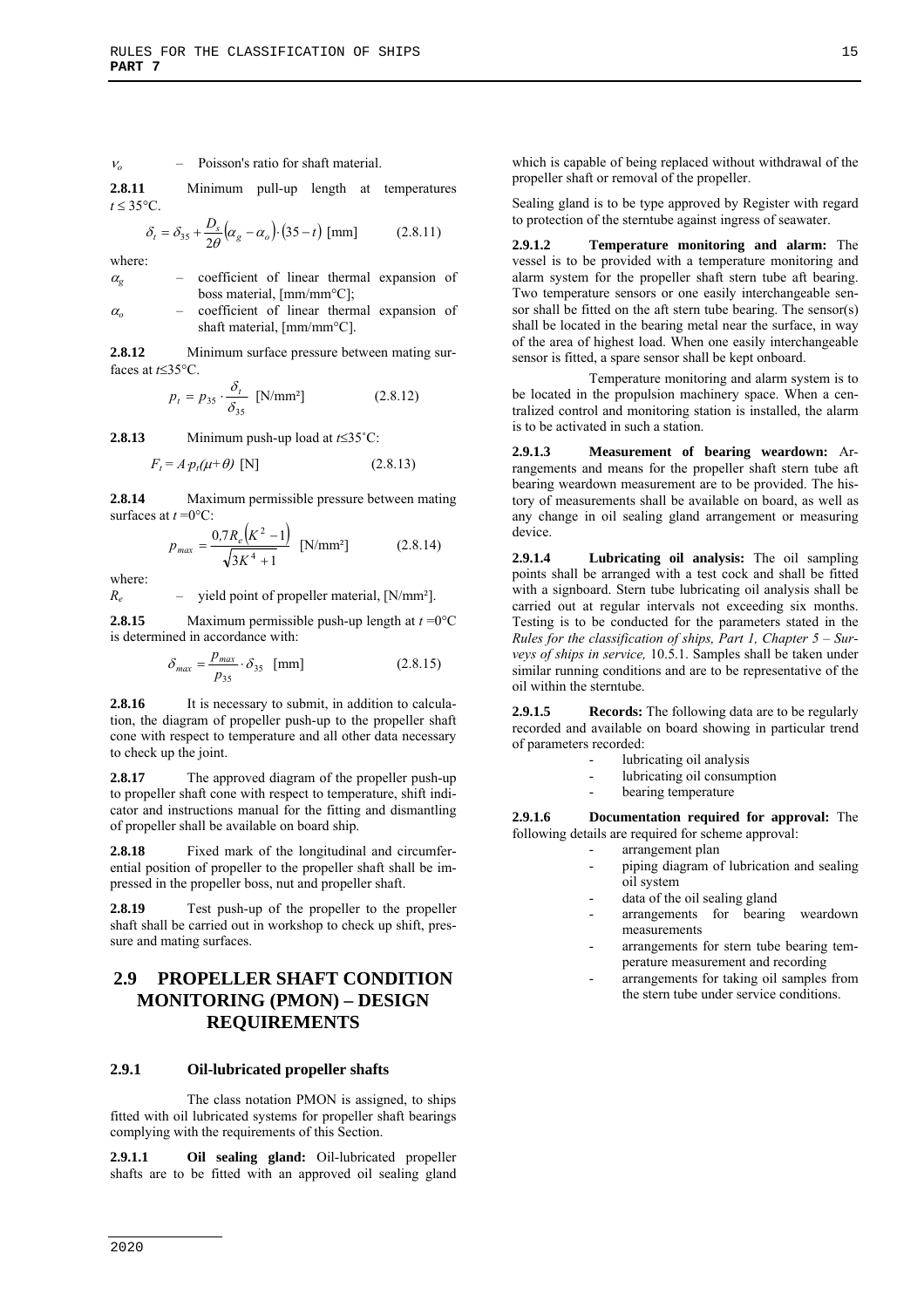## **3.1 GENERAL REQUIREMENTS**

**3.1.1** The requirements of the present Chapter apply to the propellers intended for ships without ice strengthening. For the ships with ice class notations see the *Rules, Part 29 – Polar Class Ships and Ice Class Ships*.

**3.1.2** The design and size of cycloidal propulsors (Voith-Schneider) will be specially considered by the *Register* in each particular case.

#### **3.2 BLADE THICKNESS**

**3.2.1** The thickness of the expanded cylindrical blade section (Figure 3.2.1) of solid propellers, fixed pitch propellers with detachable blades, or controllable pitch propellers) shall not be less than:

$$
s = 3.67 A \sqrt{\frac{k}{z \cdot b} \cdot \frac{P_p}{R'_m \cdot n} + \frac{c \cdot m \cdot 9.81}{R'_m} \left(\frac{D \cdot n}{300}\right)^2 \text{ [mm]}} \quad (3.2.1)
$$

where:

*A* – coefficient to be determined from the Table 3.2.1-3 depending on radius *r* of the section and the corresponding pitch ratio *H/D,* where the intermediate values, including the values in the Table, may be determined from: *A =* 235,630127 –89,3916433*r/R* –  $-203,659692 \cdot (r/R)^2$  +

$$
+[167,358511+157,198164-r/R+\n+60,7248508(r/R)^2](H/D)+\n+(52,732298-69,0823521-r/R)(H/D)^2\nk-\ncoefficient from the Table 3.2.1-1;
$$

*z* – number of blades;

*b* – width of the expanded cylindrical section,  $[m]$ ;

- *Pp* shaft power at rated output of main engine,  $[kW]$ ;
- *n* revolutions per minute of the propeller, [rpm];
- $R'_m$  =  $0.6R_m + 175$  [N/mm<sup>2</sup>] but not more than:  $570$  N/mm<sup>2</sup> – for steel blades,  $608$  N/mm<sup>2</sup> – for blades of non-ferrous metals;
- $R_m$  tensile strength of blades material, [N/mm<sup>2</sup>];
- *c*  coefficient of centrifugal stresses (determined from the Table  $3.2.1-2$ ):
- $m$  rake at blade tip (Figure 3.2.1-1), [mm];

*D* – propeller diameter (Figure 3.2.1-1), [m].

The blade thickness shall be checked at the blade root and at the radius 0,6*R* (Figure 3.2.1-1).

The designed root section shall be:

- .1 For solid propellers:
	- at the radius of 0,2*R*, if the hub radius  $< 0.2R$ ;
	- at the radius of 0,25*R*, if the hub radius  $\geq 0.2R$ ;
- .2 For fixed pitch propellers with detachable blades:
	- at the radius of 0,3*R*, where the coefficients *A* and *c* shall be read off for  $r = 0.25R$
- .3 For controllable pitch propellers:
	- at the radius of 0,35*R*.
- .4 The blade thickness so determined does not take into account fillets at blade roots.
	- .5 The holes for the blade fastening parts of fixed pitch propellers with detachable blades and of controllable pitch propellers shall not reduce the design section.
	- .6 The thickness of propeller blades in ships of restricted navigation areas 2 to 8 may be reduced by 5%.

**Table 3.2.1-1**  Coefficient *k*

Notes:

|                  | Type of ship and propeller material                                       | Without ice<br>strengthening |
|------------------|---------------------------------------------------------------------------|------------------------------|
| 1.               | Cargo and passenger ships:<br>a) Special brass or bronze<br>b) Cast steel | 7,8<br>8,6                   |
| $\overline{2}$ . | Fishing vessels:<br>a) Special brass or bronze<br>b) Cast steel           | 8,4<br>9,2                   |
| 3.               | Tugs:<br>a) Special brass or bronze<br>b) Cast steel                      | 8,4<br>9,2                   |

Notes:

1 If the number of cylinders of engines is less than four, coefficient *k* shall be increased by 7%.

2 In propulsion plants with engines with hydraulic or electromagnetic couplings, coefficient *k* may be reduced by 5%. 3 For side thrusters of ships without ice strengthening, value of *k* may be reduced by 7%.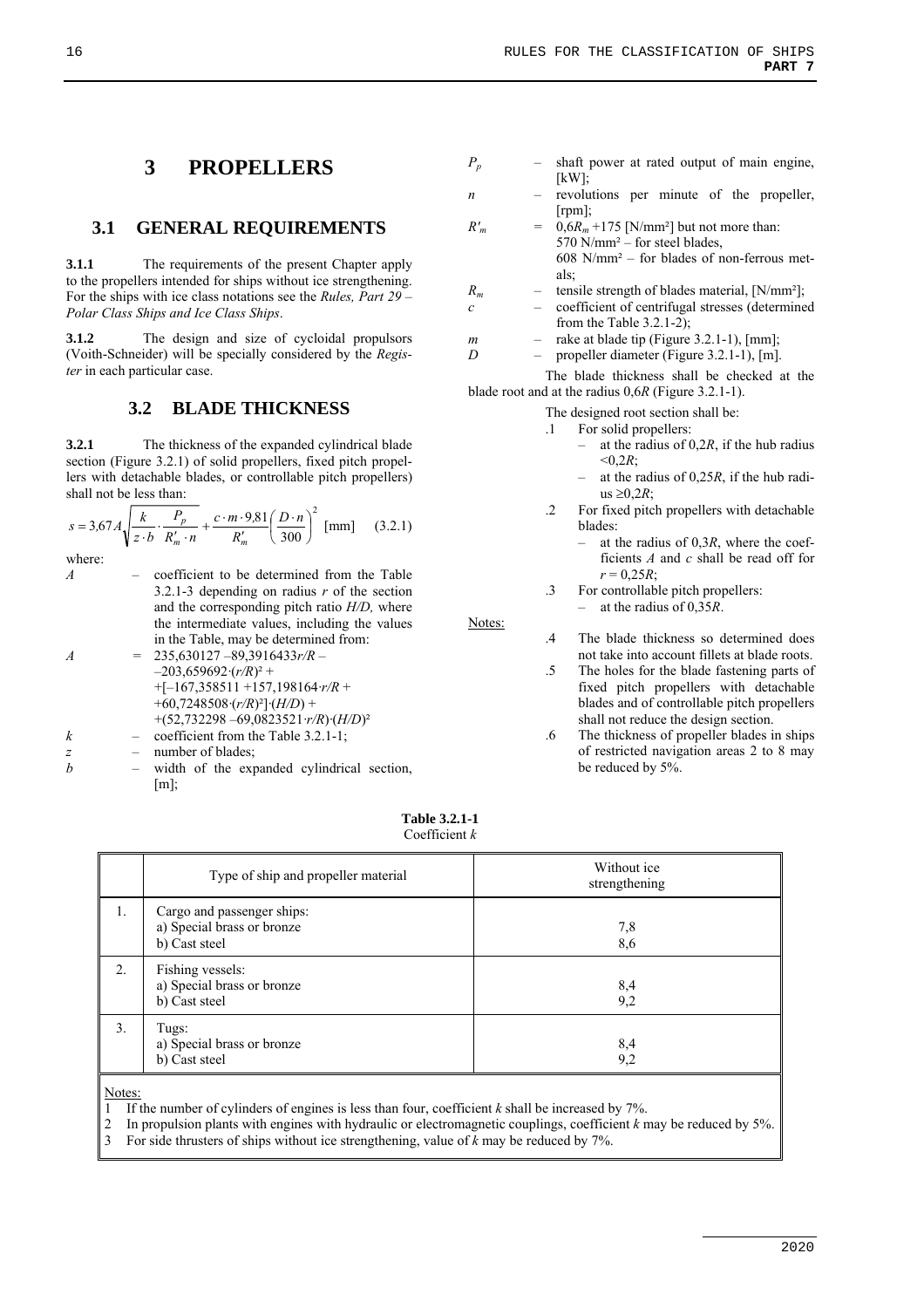

#### **Figure 3.2.1-1**  Blade Section

**Table 3.2.1-2**  Values of coefficient of centrifugal forces stresses *c*

| $r/R =$ | 0.20 | 0.25 | 0,35 | 0.60 |
|---------|------|------|------|------|
| C       | 0,50 | 0,45 | 0,30 | 0,00 |

**Table 3.2.1-3**  Values of coefficient *A*

| Coefficient<br>A, for |     |       | $r/R =$ |       |      |
|-----------------------|-----|-------|---------|-------|------|
|                       |     | 0,20  | 0,25    | 0,35  | 0,60 |
| $H/D =$               | 0,5 | 152,6 | 147,3   | 134,1 | 85,9 |
|                       | 0.6 | 143.5 | 138,8   | 126,7 | 82,0 |
|                       | 0,7 | 135,2 | 130,9   | 120,0 | 78,4 |
|                       | 0.8 | 127,7 | 123,8   | 113,7 | 75,0 |
|                       | 0.9 | 121,0 | 117,4   | 108,1 | 71,8 |
|                       | 1,0 | 115,0 | 111,8   | 103,0 | 68,8 |
|                       | 1,1 | 109.9 | 106,8   | 98,6  | 66,0 |
|                       | 1,2 | 105,5 | 102,5   | 94,6  | 63,5 |
|                       | 1,3 | 101,8 | 98.9    | 91,3  | 61,2 |
|                       | 1,4 | 99,0  | 96,1    | 88.5  | 59,1 |
|                       | 1,5 | 96.9  | 93,9    | 86,3  | 57,3 |
|                       | 1,6 | 95,6  | 92,5    | 84,7  | 55,7 |
| Note:                 |     |       |         |       |      |

For controllable pitch propellers *H/D* shall be based on the designed service operation.

**3.2.2** The thickness of blade tips shall not be less than:

0,0035*D* – for ships without ice strengthening.

**3.2.3** The blade thickness calculated in accordance with 3.2.1 and 3.2.2 may be reduced (e.g. for blades of particular shape) provided the relevant documentation with a detailed strength calculation are submitted for consideration to the *Register*. In that case a detailed hydrodynamic load and stress analysis carried out by the propeller designer may be considered by the *Register*, on a case by case basis. The safety factor to be used in this analysis is not to be less than 8 with respect to the ultimate tensile strength of the propeller material *Rm*.

**3.2.4** On ships with ice class notations strength conditions in the case of blade fracture are stated in the *Rules, Part 29 – Polar Class Ships and Ice Class Ships*.

# **3.3 HUB AND BLADE FASTENING PARTS**

**3.3.1** Fillet radii of the transition from blade to hub shall exceed: 0,04*D* on the suction side, and 0,03*D* on the thrust side.

If the blades are without rake, the fillet radii on both sides shall not be less than 0,03*D*.

Gradual transition from blade to hub with variable radii is allowed.

**3.3.2** The propeller hub shall be provided with holes through which the empty spaces between the hub and shaft cone are filled with non-corrosive mass. The propeller cap shall be also filled with such a mass.

**3.3.3** The internal diameter of the thread (core diameter) of stud bolts  $(d_v)$  for fastening the blades to the hub shall not be less than:

$$
d_{v} = K \cdot s \sqrt{\frac{b \cdot R_{mk}}{d_0 \cdot R_{mv}}} \quad \text{[mm]}
$$
 (3.3.3)

where:

- $K = 0.33$  in case of 3 stud bolts on thrust side;
	- $0.30$  in case of 4 stud bolts on thrust side;
	- = 0,28 in case of 5 stud bolts on thrust side;
- *s* maximum thickness of blade at the design root section. (see 3.2.1), [mm]
- *b* width of the straightened blade at the design root section, [mm];
- *Rmk* tensile strength of the blade material,  $[N/mm^2]$ ;
- $R_{mv}$  tensile strength of the stud bolts material,  $[N/mm^2]$ ;
- *d*<sub>0</sub> diameter of pitch circle of stud bolts holes, [mm].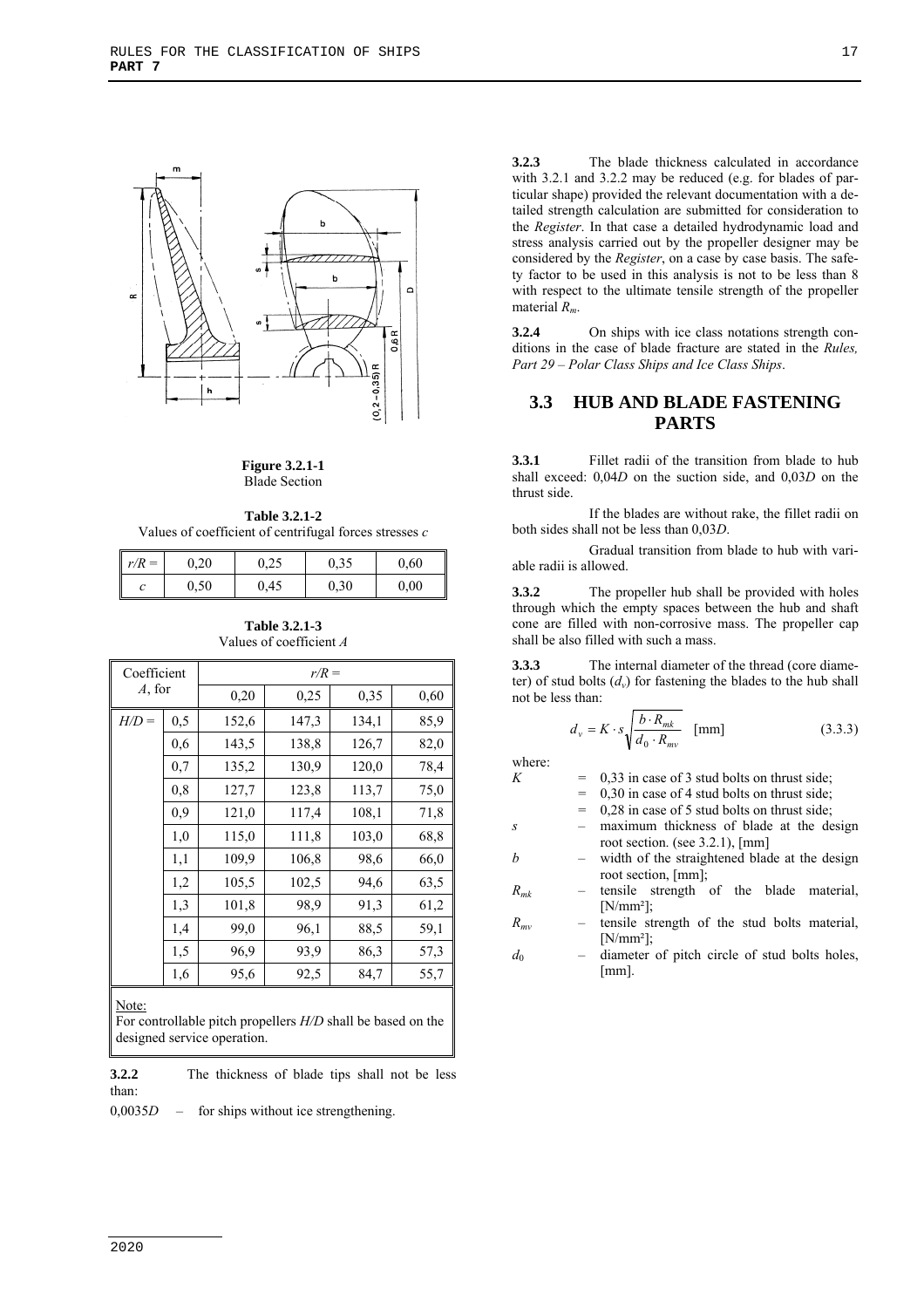

**Figure 3.3.3** Propeller hub with holes for blade fastening

For other arrangements of stud bolts:

 $d_0 = 0.85l$ 

where:

*l* – maximum distance between stud bolts, [mm] (Figure 3.3.3).

Stud bolts shall be secured of self-screwing off.

## **3.4 PROPELLER BALANCING**

**3.4.1** The completely finished propeller shall be statically balanced. The balancing shall be carried out by means of a test load which, when suspended to any blade in horizontal position shall cause the propeller to rotate.

The mass of test load shall not be greater than the value obtained by the formula:

$$
m = k \cdot \frac{m_p}{R} \qquad \text{[kg]} \tag{3.5.1}
$$

where:

- *k* =  $0,75$  with  $n \le 200$ ; 0,50 with  $200 < n \le 500$ ;  $0.25$  with  $n > 500$ .
- *n* rated number of propeller revolutions per minute, [rpm];

 $m_p$  – propeller mass, [t];

 $R^{\sim}$  – propeller radius, [m].

Where propeller mass exceeds 10 t, the coefficient k shall not be greater than 0,5 irrespective of the propeller rotational speed.

**3.4.2** The difference in mass of regular and spare detachable blades of built propellers shall not exceed 1,5%.

# **3.5 CONTROLLABLE PITCH PROPELLERS**

**3.5.1** The hydraulic system of the pitch control gear shall be provided with two separate pumps of equal capacity, one of which shall be stand-by pump. One of the pumps may be driven by the main engine in which case the pump shall be capable of operating the propeller blades under all operating conditions of the engine.

Ships having two controllable pitch propellers, may be provided with one independent stand-by pump for both propellers. A stand-by pump may not be provided where the propeller blades can be operated by a hand-driven pump or a hand drive actuated by one person.

The time of putting over the blades shall be in accordance with 3.5.4.

**3.5.2** In ships with a controllable pitch propeller in which the main engine may become overloaded due to particular service conditions, it is recommended that automatic protection against overloading be used for the main engine.

**3.5.3** The hydraulic control system shall comply with the *Rules, Part 9 - Machines*, section 7 and the *Rules, Part 8- Piping*, section 15.

**3.5.4** The time of putting over the controllable pitch propeller blades from "full ahead" to "full astern" position when main engine is out of operation shall not exceed:

20 seconds – for propellers with  $D \le 2$  m,

30 seconds – for propellers with *D* >2 m,

where:

*D* – propeller diameter, [m].

**3.5.5** With gravity systems of lubrication used for controllable pitch propellers, the gravity tanks and lubricating oil system shall comply with the requirements of 2.6.4.

## **3.6 TIGHTNESS TESTS**

**3.6.1** After fitting of the propeller to the propeller shaft, the seal shall be tested for tightness by a pressure of 0,2 MPa.

If the seal is exposed to the oil pressure from the stern tube or the propeller hub, it shall be tested by the pressure equal to that used for testing of the stern tube seal or the propeller hub.

**3.6.2** The hub of the controllable pitch propeller after being assembled with blades, shall be tested by internal pressure equal to the lubricating oil head in gravity tank or equal to the pressure of the lubricating pump of the lubricating system.

**3.6.3** Sealing of cycloidal propulsors (Voith-Schneider) shall be tested by the internal pressure equal to the lubricating oil head in gravity tank.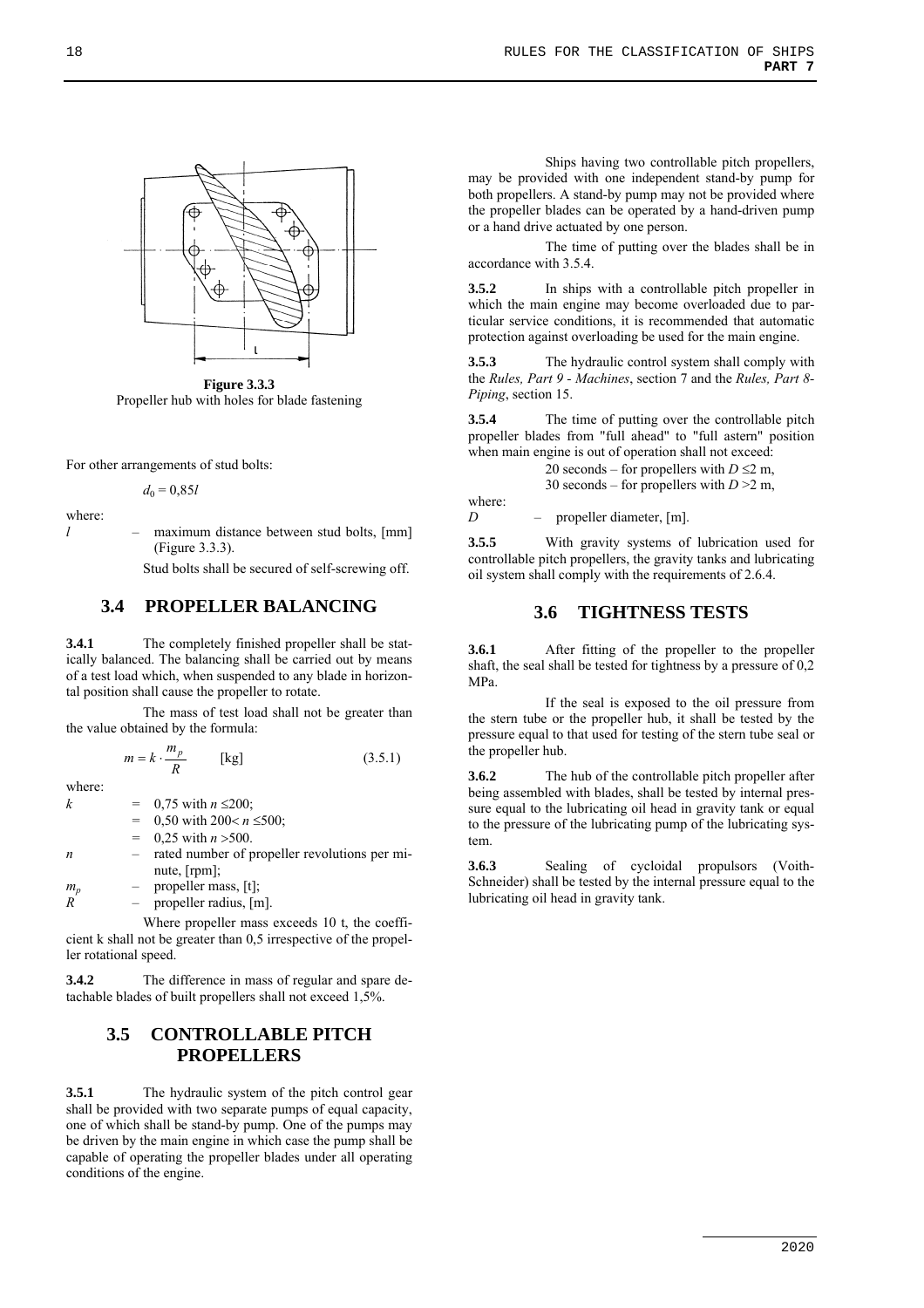# **4 TORSIONAL VIBRATIONS**

# **4.1 GENERAL REQUIREMENTS**

**4.1.1** The calculation of torsional vibrations shall include the following operations:

- .1 running with spare propeller, if its moment of inertia differs from that of the working propeller by 10% or more;
- .2 operation at maximum power take-off and idle running, in case of controllable pitch propeller and cycloidal propulsor (Voith-Schneider);
- .3 operation with additional power consumers connected to the system, if the inertia moment of the power consumer is significant in comparison with that of the working cylinder;
- .4 astern running if a reverse gear is fitted;
- .5 with one cylinder not firing;
- .6 with individual and simultaneous operation of the main engines for multi engine plants fitted with one reduction gearing.

**4.1.2** The calculation of torsional vibrations shall contain all necessary data such as:

- .1 detailed data of the component parts of the dynamic system:
	- size of moments of mass inertia and torsional stiffness of dynamic system;
	- layouts of all possible operating variants of systems referred to in 4.1.1;
	- type and the parameters of the vibration damper, flexible couplings, gearing and generators;
- .2 natural frequency tables for all modes having significant resonances within the range of 0,2 to 1,2 of the rated number of revolutions;
- .3 firing order in cylinders of internal combustion engine and the geometrical sums of the relative vibration amplitudes of the cranks of the working cylinders for all orders and modes under consideration;
- .4 stresses at the weakest cylindrical cross sections of the shafting resulted from the existing moment of all resonances in the speed range of 0,2 to 1,2 of the rated number of revolutions;
- .5 for flexible couplings:
	- dynamic moments resulting from the torsional vibrations or the stresses in the coupling elements and the comparison with the permissible values;
- .6 for reduction gears: dynamic moments on the (tooth) gearing and the comparison with the mean torque, dynamic moments in the range of the rated number of revolutions as specified in .4;
- .7 for diesel generators:

variable moments on rotor and their comparison with the torque moment;

- .8 drawings and calculations of vibration dampers if any;
- .9 amplitude of vibrations at the point where the measurement of torsional vibrations corresponds to the calculated values of stresses and dynamic moments required, in compliance with .4 and .5.

**4.1.3** The alternating torsional stress amplitude is understood as  $(\tau_{\text{max}} - \tau_{\text{min}})/2$  as can be measured on a shaft in a relevant condition over a repetitive cycle.

## **4.2 PERMISSIBLE STRESSES**

#### **4.2.1 Crankshafts and generator shafts**

**4.2.1.1** Permissible stresses due to torsional vibrations in crankshafts of main engines when running continuously shall not exceed the values of alternating torsional stresses for which the calculation of the engine crankshaft calculation is approved (the *Rules, Part 9- Machines*, 2.4.3).

**4.2.1.2** Permissible stresses due to torsional vibration for crankshafts of engines driving generators and other auxiliary machinery for essential services shall not exceed the values of alternating torsional stresses for which the calculation of the engine crankshaft calculation is approved (the *Rules, Part 9 - Machines*, 2.4.3).

**4.2.1.3** Permissible stresses in crankshafts of main engines for speed ranges forbidden for continuous operation and allowed only to be rapidly passed through shall not exceed the following values:

$$
\tau_{\text{dop1}} = \pm 2.0 \left( 45 - 0.4\sqrt{d} - 13 \frac{n_i}{n} \right) \frac{2R_m - 510}{R_m} \quad \text{[N/mm$^2$]} \tag{4.2.1.3}
$$

within the speed range:

 0,70*n –* for ships with ice strengthening of 1AS and 1A categories;

0,80*n –* for other ships;

where:

- $\tau_{dop1}$  permissible stresses, [N/mm<sup>2</sup>];
- $d \rightarrow$  shaft diameter, [mm]; *n<sub>i</sub>* – speed under consideration, [rpm];
- *n* rated speed, [rpm];
- *Rm* tensile strength of the shaft material, [N/mm²].

For ships the main engines of which run continuously with the maximum torque moment at speeds lower than rated values (e.g. tugs, fishing trawlers and similar),  $n_i=n$ shall be taken in all cases.

Critical speeds within the manoeuvring speed ranges shall be avoided.

**4.2.1.4** Permissible stresses due to torsional vibration, in speed range  $0,85n \div 1,05n$ , for shafts of generators shall not exceed the values determined by:

$$
\tau_{\text{dops}} = \pm \left( 22.5 - 0.2\sqrt{d} \right) \frac{2R_m - 510}{R_m} \text{ [N/mm²]} \tag{4.2.1.4}
$$

*d* – generator shaft diameter, [mm];

 $n$  – nominal rotational speed, [rpm];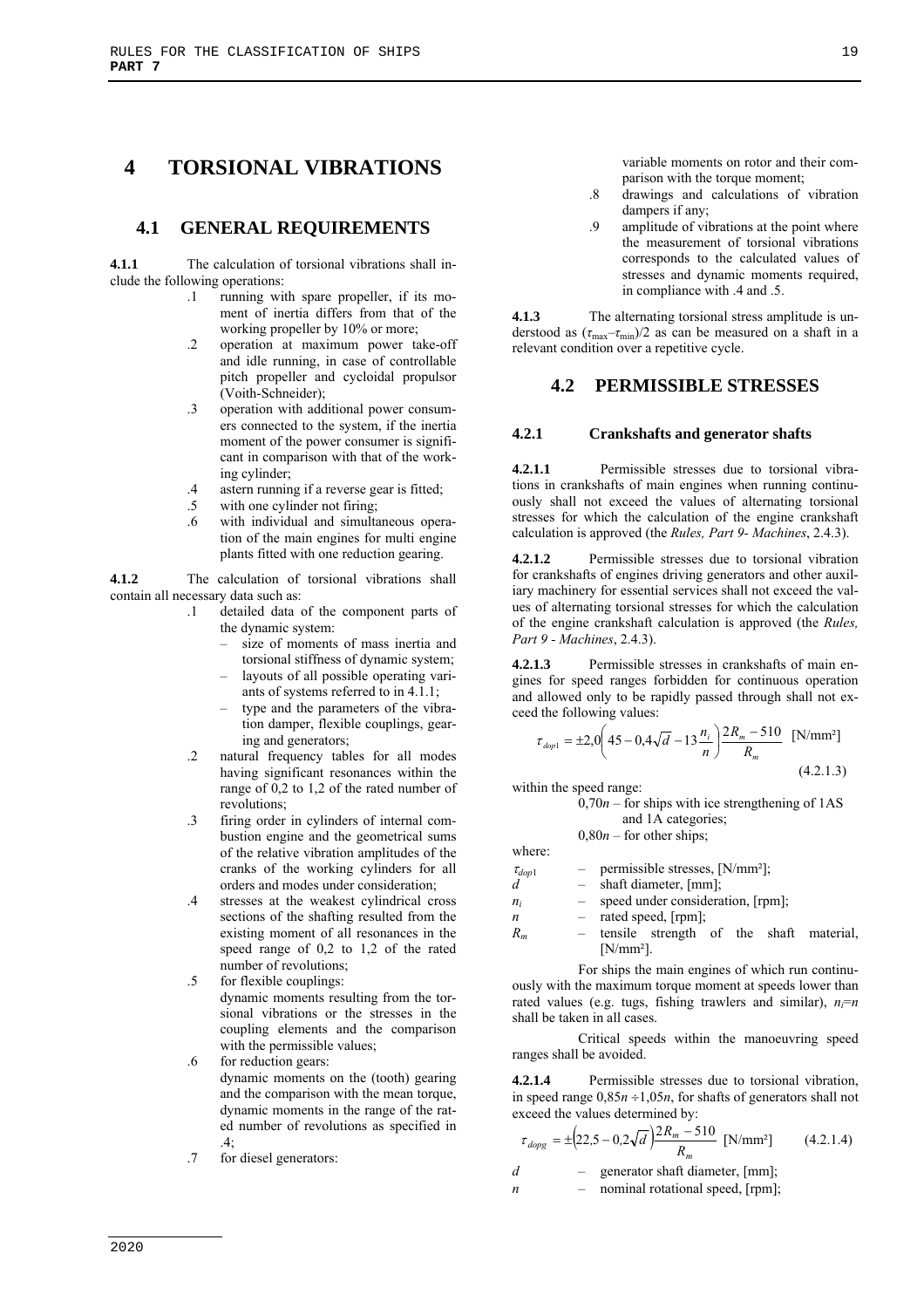#### *Rm* – tensile strength of generator shaft material,  $IN/mm<sup>2</sup>$

**4.2.1.5** Permissible stresses in generator shafts, forbidden for continuous operation and allowed only to be rapidly passed through shall not exceed the following value:

 $5\tau_{don,g}$  (4.2.1.5)

where:  
\n
$$
\tau_{dops} \qquad - \qquad \text{permissible stresses determined by the form} \qquad \text{a (4.2.1.4), } [N/mm^2].
$$

**4.2.1.6** Forbidden number of revolutions shall not be allowed in the speed range:

| >0.70n | for ships with ice strengthening of 1AS and |
|--------|---------------------------------------------|
|        | 1A categories;                              |

 $>0,80n$  – for main engines of other ships;

 $\geq 0.85n$  – for generators and generator diesel engines.

#### **4.2.2 Intermediate, thrust and propeller shafts**

**4.2.2.1** Permissible stresses due to torsional vibrations for continuous operation in speed range:

 $0,7n+1,05n$  – for ships with ice strengthening of categories 1AS, 1A and 1B;

 $0,9n + 1,05n -$  for other ships;

shall not exceed the values determined by the formula:

$$
\tau_{dop1} = \pm \frac{R_m + 160}{18} C_k \cdot C_d \cdot 1,38 \text{ [N/mm²]} \tag{4.2.2.1-1}
$$

Permissible stresses in speed ranges lower than the above mentioned shall not exceed the values determined by:

$$
\tau_{dop2} = \pm \frac{R_m + 160}{18} \cdot C_k \cdot C_d \left[ 3 - 2 \left( \frac{n_i}{n} \right)^2 \right] \text{ [N/mm²]}
$$
\n(4.2.2.1-2)

where:

 $\tau_{dop1}$  = permissible stress, [N/mm<sup>2</sup>];

 $\tau_{dop2}$  = permissible stress, [N/mm<sup>2</sup>];

 $R_m$  – tensile strength of the shaft material, [N/mm<sup>2</sup>]. When the intermediate shaft material is a carbon or carbon-manganese steel having the tensile strength exceeding 600 N/mm², for the calculation purpose will be considered that of  $R_m = 600$ N/mm² only.

When the intermediate shaft material is an alloy steel having the tensile strength exceeding 800 N/mm², for the calculation purpose will be considered that of  $R_m$  = 800 N/mm<sup>2</sup> only.

When the propeller shaft material is a carbon, carbon-manganese or alloy steel having the tensile strength exceeding 600 N/mm², for the calculation purpose will be considered that of  $R_m$ =600 N/mm² only.

**Table 4.2.2.1**   $C_k$ -factors for different design features

| Factor $C_k$   |                                                  |            |  |  |
|----------------|--------------------------------------------------|------------|--|--|
| No.            | for intermediate shafts with                     | $C_k$      |  |  |
| 1              | integral coupling flanges <sup>1)</sup>          | 1,0        |  |  |
| $\sqrt{2}$     | straight sections                                | 1,0        |  |  |
| $\overline{3}$ | shrink fit coupling (keyless) <sup>2)</sup>      | 1,0        |  |  |
| $\overline{4}$ | keyways, tapered connections <sup>3)4)</sup>     | 0,60       |  |  |
| 5              | keyways, cylindrical connections <sup>3)4)</sup> | 0,45       |  |  |
| 6              | radial holes <sup>5)</sup>                       | 0,50       |  |  |
| 7              | longitudinal slot <sup>6)</sup>                  | $0,30^{7}$ |  |  |
|                | for thrust shafts external to engines            |            |  |  |
| 8              | on both sides of thrust collar <sup>1)</sup>     | 0,85       |  |  |
| 9              | in way of bearing (when a roller bear-           | 0.85       |  |  |
|                | ing is used)                                     |            |  |  |
|                | for propeller shafts                             |            |  |  |
| 10             | flange mounted $^{1)5}$                          | 0,55       |  |  |
| 11             | keyless taper fitted propellers <sup>5)</sup>    | 0,55       |  |  |
| 12             | key fitted propellers <sup>5)</sup>              | 0,55       |  |  |
| 13             | between forward edge of aft most                 | 0.80       |  |  |
|                | bearing and forward stern tube seal              |            |  |  |

Note: Transitions of diameters are to be designed with either a smooth taper or a blending radius. For guidance, a blending radius equal to the change in diameter is recommended.

#### Footnotes:

<sup>1</sup>) Fillet radius shall not be less than  $0.08d_M$ .

- $^{2'}$ )  $C_k$  refers to the plain shaft sections only. Where shafts may experience vibratory stresses close to the permissible stresses for continuous operation, an increase in diameter to the shrink fit diameter is to be provided, e.g. a diameter increase of 1% to 2% and a blending radius as described in the Table note stated above.
- <sup>3</sup>) At a distance of not less than  $0,2d_M$  from the end of the keyway the shaft diameter may be reduced to the diameter calculated with  $k=1,0$ .
- ) In general, keyways are not to be used in installations with a barred speed range. Fillet radius in the transverse section of the bottom of the keyway shall not be less than
- $0,0125d_M$ .<br><sup>5</sup>) Diameter of radial bore shall not exceed  $0,3d_M$ . Intersection between a radial and an eccentric axial bore is a subject of special consideration.
- $^{6}$ ) Length of the slot shall not exceed  $0, 8d<sub>M</sub>$ . Inner diameter shall not exceed  $0,8d<sub>M</sub>$ . Width of the slot shall be higher than  $0,1d<sub>M</sub>$ . The end rounding of the slot shall not be less than half its width. An edge rounding should preferably be avoided, as this increases the stress concentration slightly. The values in the Table are valid for 1, 2 and 3 slots, i.e. with slots at 360º respectively, 180º respectively and 120° apart.
- $\int$ <sup>7</sup>)  $C_k$  = 0,3 is an approximation within the limitations given in footnote (6). More accurate estimate of the stress concentration factor  $(a_t)$  may be determined from 4.2.2.4 or by direct application of FE calculation, in which case:

 $C_k = 1,45/a_t$ <br><sup>8</sup>) Applicable to the portion of the propeller shaft between the forward edge of the aftermost shaft bearing and the forward face of the propeller hub (or shaft flange), but not less than 2,5 times the required diameter.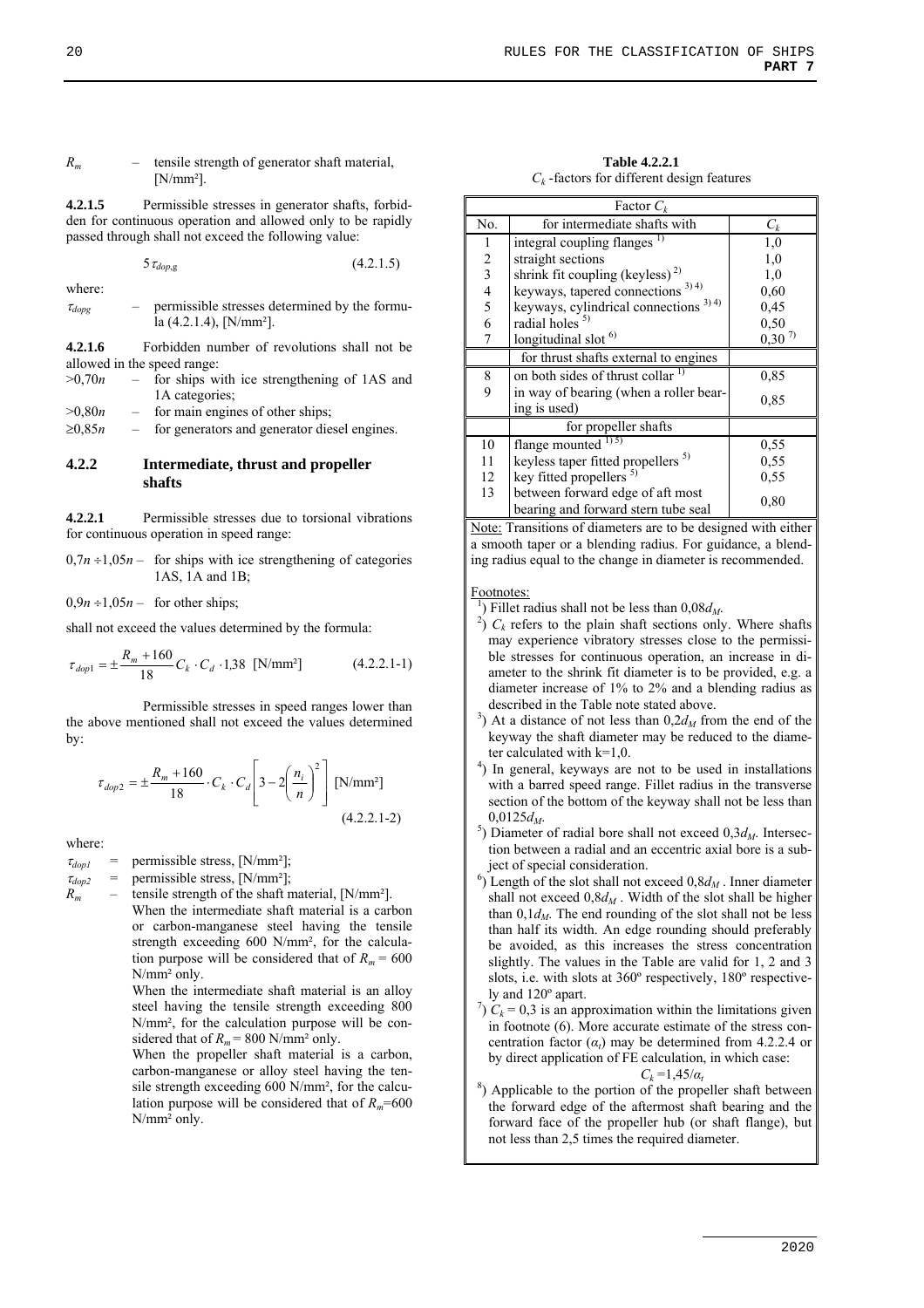$C_k$  – factor for different shaft design features (see Table 4.2.2.1);

*Cd* – size factor;

- $= 0.35 + 0.93/d^{0.2}$ *d* – shaft diameter, [mm];
- *ni* rated speed under consideration, [rpm];
- *n* rated speed, [rpm].

For ships the main engine of which run continuously with maximum torque at speeds less than calculated *n* (e.g. tugs, fishing trawlers etc.) the formula (4.2.2.1-1) shall be used throughout the speed range 0,2*n* to 1,05*n*.

**4.2.2.2** Stress concentration factor *αt* (see footnote 7 in the Table 4.2.2.1) is defined as the ratio between the maximum local principal stress and  $\sqrt{3}$  times the nominal torsional stress (determined for the bored shaft without slots).

#### **4.2.2.3 Explanation of low cycle and high cycle fatigue factors**

The factors  $k$  (for low cycle fatigue) and  $C_k$  (for high cycle fatigue) take into account the influence of:

.1 The stress concentration factors *αt* relative to the stress concentration for a flange with fillet radius of  $0.08d<sub>M</sub>$  (geometric stress concentration factor of approximately 1,45).

 $\hat{k} = (\alpha_t/1, 45)^x$  $(4.2.2.3-1)$  $C_k = 1.45/a_t$  (4.2.2.3-2) where the exponent *x* considers low cycle notch sensitivity.

- .2 The notch sensitivity. The chosen values are mainly representative for soft steels (with their specified tensile strength  $R_m$ <600 N/mm<sup>2</sup>), while the influence of steep stress gradients in combination with high strength steels may be underestimated.
- .3 The size factor  $C_d$  being a function of diameter only does not purely represent a statistical size influence, but rather a combination of this statistical influence and the notch sensitivity.

The actual values for  $k$  and  $C_k$  are rounded off.

#### **4.2.2.4 Stress concentration factor of slots**

The stress concentration factor  $\alpha_t$  at the end of slots can be determined by means of the following empirical formulae:

$$
\alpha_{t} = \alpha_{t(hole)} + 0.8 \frac{\left(l - e\right)/d}{\sqrt{\left(1 - \frac{d_i}{d}\right) \cdot \frac{l}{d}}}
$$
(4.2.2.4-1)

$$
\alpha_{t(hole)} = 2,3 - 3\frac{e}{d} + 15\left(\frac{e}{d}\right)^2 + 10\left(\frac{e}{d}\right)^2 \left(\frac{d_i}{d}\right)^2 \qquad (4.2.2.4-2)
$$

where:

- *αt(hole)*  the stress concentration of radial holes,
	- *e*  hole diameter, mm
	- *l*  slot length, mm
	- *d*  outside diameter of the shaft, mm
	- *di*  inner diameter of the shaft, mm

Application of the formulae (4.2.2.4-1) and (4.2.2.4-2) are subject to limitations stated in footnote 6 of the Table 4.2.2.1.

The formula (4.2.2.4-1) applies to:

- slots at 120<sup>°</sup> (three slots apart), or 180<sup>°</sup> (two slots apart) or 360º (one slot).
- .2 slots with semi-circular ends. A multiradii slot end can reduce the local stresses, but this is not included in this empirical formula.
- .3 slots with no edge rounding (except chamfering), as any edge rounding increases the stress concentration factor *α<sup>t</sup>* slightly.

**4.2.2.5** Permissible stresses for speed ranges forbidden for continuous running and allowed only to be rapidly passed through (i.e. restricted speed ranges), shall not exceed the values determined by:

$$
\pm \frac{1.7\tau_{dop,2}}{\sqrt{C_k}} \text{ [N/mm²]} \tag{4.2.2.5}
$$

For notations see 4.2.2.1.

Restricted speed range for continuous running is not allowed with number of revolutions:

- $\geq 0.7n$  for ships with ice strengthening of 1AS and 1A categories,
- $\geq 0.8n$  for other ships.

Restricted speed ranges in one-cylinder misfiring conditions of single propulsion engine ships are to enable safe navigation.

**4.2.2.6** If the minimum intermediate shaft, thrust shaft or propeller shaft diameter is greater than minimum permissible value calculated in accordance with 2.2, 2.3 or 2.4.1, permissible stresses due to torsional vibrations may be greater than determined in accordance with 4.2.2.1, subject to consideration of the *Register*.

**4.2.2.7** Greater values of the permissible stresses determined by alternative formulae which are not referred to in 4.2.2.1, shall be considered by the *Register* in each particular case.

#### **4.2.3 Diesel generators**

Variable torque moments on the generator rotor under conditions of the rated loading of generator within the speed range  $0.95n + 1,10n$ , shall not exceed the double rated torque moment of the main engine.

# **4.3 TORSIOGRAPH RECORDS**

**4.3.1** Torsional vibration results shall be confirmed by torsiograph measurement during the sea trials. Estimation of non-resonant forced vibration shall be based on the harmonic analysis of the torsiograph record.

**4.3.2** The measured frequencies of natural vibrations shall not differ from the calculated ones by more than 5%, otherwise the calculations shall be corrected accordingly.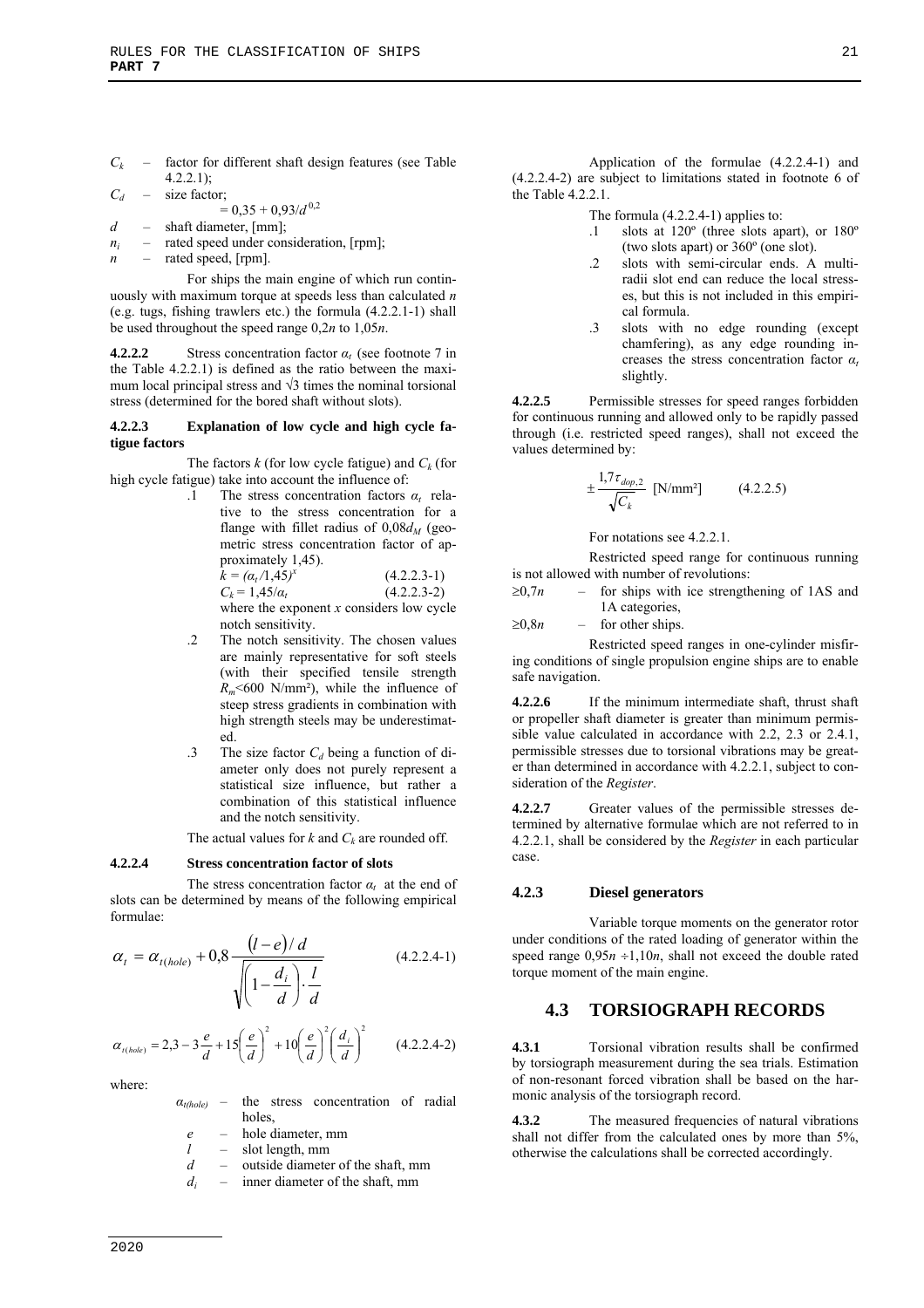# **4.4 BARRED SPEED RANGES**

**4.4.1** Where the vibration stresses exceed the limiting values for continuous running determined by the items 4.2.1.1, or 4.2.1.2, or by the formula (4.2.2.1-2) barred speed ranges shall be imposed.

**4.4.2** The limits of the barred speed range shall be determined as follows:

**4.4.2.1** The barred speed range is to cover all speeds where the acceptable limits (*τdop*) are exceeded. For controllable pitch propellers with the possibility of individual pitch and speed control, both full and zero pitch conditions have to be considered.

Additionally the tachometer tolerance has to be added. At each end of the barred speed range the engine shall be stable in operation.

**4.4.2.2** In general, and subject to 4.4.2.1, the barred speed range shall be determined by the formula:

$$
\frac{16n_k}{18 - \frac{n_k}{n}} \le n_z \le \frac{\left(18 - \frac{n_k}{n}\right) \cdot n_k}{16}
$$
 [rpm] (4.4.2)

where:

| $n_{k}$ |     | critical speed range, [rpm]; |
|---------|-----|------------------------------|
| n       |     | rated speed range, [rpm];    |
| $n_z$   | $-$ | barred speed range, [rpm].   |
|         |     |                              |

**4.4.3** Barred speed range (see 4.4.2) where the stresses due to torsional vibration, or the torque moments in the flexible couplings or reduction gears (see 4.1.2.5 and 4.1.2.6) exceed the permissible values, shall be increased by 0,03*n* in both directions.

**4.4.4** In case of the barred speed range, the accuracy of tachometer shall be within  $\pm 2.5\%$ . Barred speed range shall be clearly marked on tachometer scale.

**4.4.5** Where the operation referred to in 4.1.1.5 proves, by calculation or measurement, that there are zones where stresses due to torsional vibration or torque moments in flexible couplings or reduction gears, exceed the permissible values, it shall be necessary:

- .1 when the main engine is provided with the automatic alarm in case when one of cylinders is out of operation, to provide instructions concerning for bidden area conditions of the engine operation in compliance with 4.4.2 and 4.4.3;
- .2 in case the automatic alarm referred to in item .1 is not provided, forbidden speed range shall not be allowed as a rule, or it shall be indicated on the tachometer as specified in 4.4.4 provided that the forbidden speed range does not impede the normal service of the ship.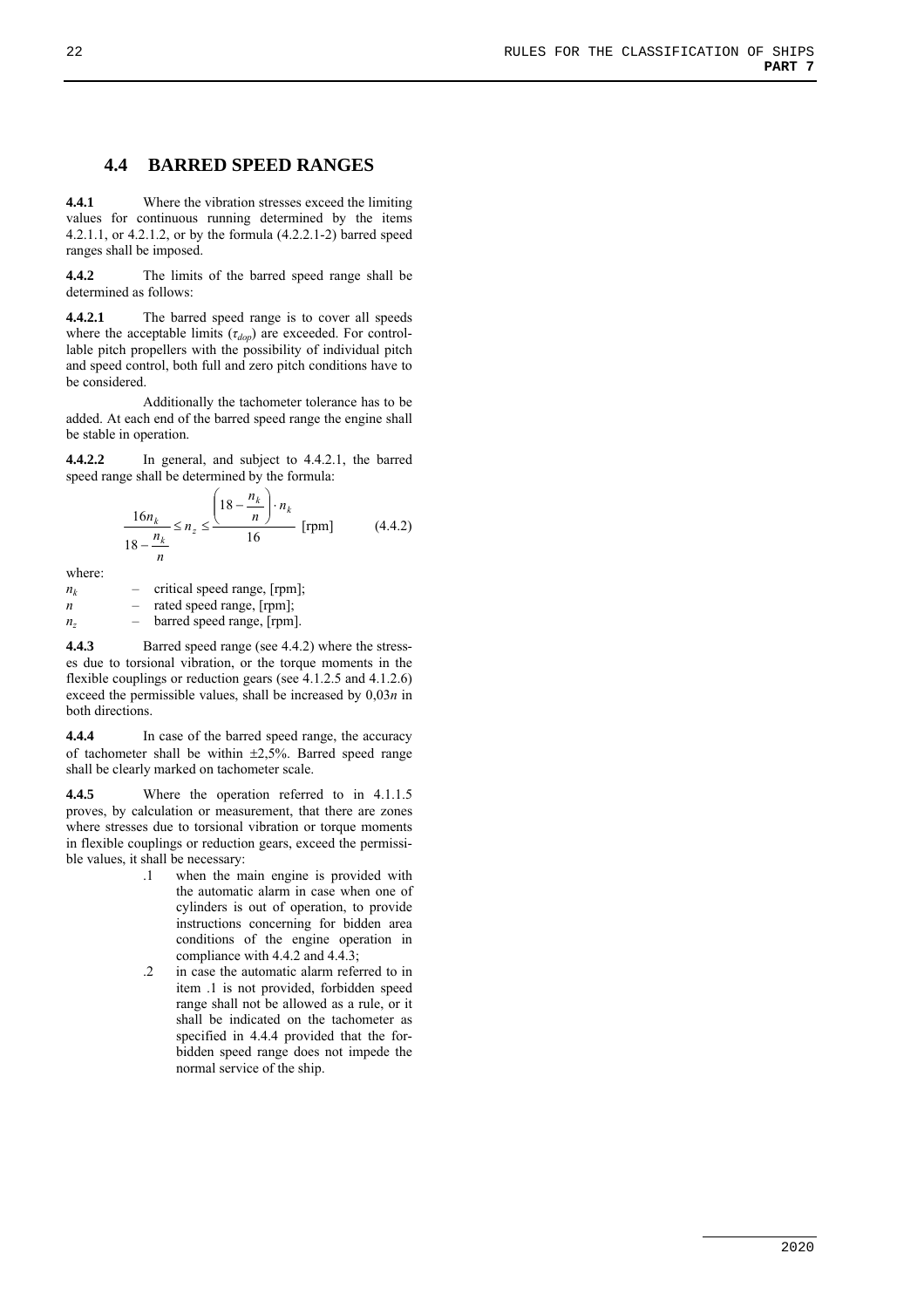# **5 SHAFTING AXIAL VIBRATION**

#### **5.1 GENERAL**

**5.1.1** For all main propulsion shafting systems, it is to be ensured that axial vibration amplitudes are satisfactory throughout the entire speed range. Where natural frequency calculations or measurements indicate significant axial vibration responses, sufficiently wide restricted speed ranges will be imposed.

# **5.2 PARTICULARS TO BE SUBMITTED**

**5.2.1** The results of calculations, together with recommendations for any speed restrictions found necessary.

**5.2.2** Engine builder's recommendation for axial vibration amplitude limits at the non-driving end of the crankshaft or at the thrust collar.

**5.2.3** Estimate of flexibility of the thrust bearing and its supporting structure.

**5.2.4** The requirement for calculations to be submitted may be waived upon request provided evidence of satisfactory service experience of similar dynamic installations is submitted.

# **5.3 CALCULATIONS**

**5.3.1** Calculations of axial vibration natural frequency are to be carried out using appropriate techniques, taking into account the effects of flexibility of the thrust bearing, for shaft systems where the propeller is:

- .1 Driven directly by a reciprocating internal combustion engine.
- .2 Driven via gears, or directly by an electric motor, and where the total length of shaft between propeller and thrust bearing is in excess of 60 times the intermediate shaft diameter.

**5.3.2** Where an axial vibration damper is fitted, the calculations are to consider the effect of a malfunction of the damper.

**5.3.3** For those systems as defined in .2 of item 5.3.1 the propeller speed at which the critical frequency occurs may be estimated using the following formula:

$$
n_c = \frac{0.98}{z} \sqrt{\frac{a \cdot b}{a + b}} \qquad \text{[rpm]}
$$
 (5.3.3)

where:

a = 
$$
\frac{E}{\rho \cdot \ell^2} \left(66.2 + 97.5A - 8.88A^2\right)^2
$$
 [cyc/min]<sup>2</sup>

$$
b = 91.2 \frac{k}{m_e} \quad \text{[cyc/min]}^2
$$

- *k*  estimated stiffness at thrust block bearing, [N/m]
- *l*  length of shaft line between propeller and thrust bearing, [mm]
- $m_s$  mass of shaft line considered, [kg]

$$
m_s = 0{,}785(D^2-d^2)\rho\ell
$$

*A* =  $m_s/m_p$ 

- *D*  outside diameter of shaft, taken as an average over length *ℓ*, [mm]
- *d*  internal diameter of shaft, [mm]
- *E*  modulus of elasticity of shaft material, [N/mm²]
- *ρ* density of shaft material, [kg/mm<sup>3</sup>]
- $m_p$  dry mass of propeller, [kg]

 $m_e$  =  $m_p \cdot (A+2)$ 

*z* – number of propeller blades

Where the results of this method indicate the possibility of an axial vibration resonance in the vicinity of the maximum service speed, calculations using a more accurate method will be required.

#### **5.4 MEASUREMENTS**

**5.4.1** Where calculations indicate the possibility of excessive axial vibration amplitudes within the range of working speeds under normal or malfunction conditions, measurements are required to be taken from the shafting system for the purpose of determining the need for restricted speed ranges.

# **5.5 RESTRICTED SPEED RANGES**

**5.5.1** The limits of any speed restriction are to be such as to maintain axial amplitudes within recommended levels during continuous operation.

**5.5.2** Limits of a speed restriction, where required, may be determined by calculation or on the basis of measurement.

**5.5.3** Where a speed restriction is imposed for the contingency of a damper malfunction, the speed limits are to be entered in the *Machinery Operating Manual* and regular monitoring of the axial vibration amplitude is required. Details of procedure for monitoring are to be submitted to the *Register*.

### **5.6 VIBRATION MONITORING**

**5.6.1** Where a vibration monitoring system is to be specified, details of proposals are to be submitted to the *Register*.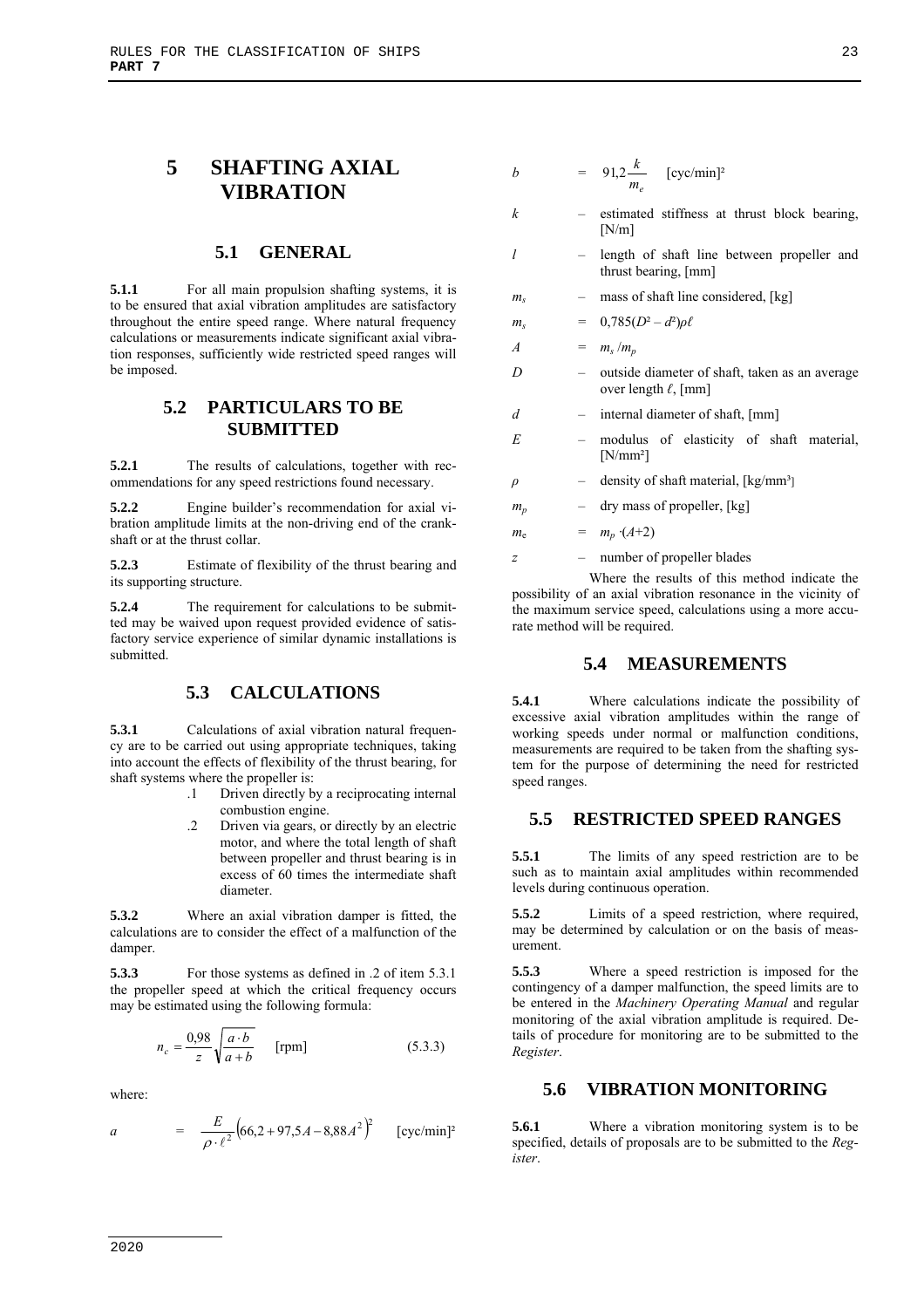# **6 SHAFTING LATERAL VIBRATION**

## **6.1 GENERAL**

**6.1.1** For all main propulsion shafting systems, it is to be ensured that lateral vibration characteristics are satisfactory throughout the speed range.

# **6.2 PARTICULARS TO BE SUBMITTED**

**6.2.1** Calculations of the lateral vibration characteristics of shafting systems having supports outboard of the hull or incorporating cardan shafts are to be submitted.

# **6.3 CALCULATIONS**

**6.3.1** The calculations in 6.2.1, taking account of bearing, oil-film (where applicable) and structural dynamic stiffnesses, are to investigate the excitation frequencies giving rise to all critical speeds which may result in significant amplitudes within the speed range, and are to indicate relative deflections and bending moments throughout the shafting system.

**6.3.2** Requirements for calculations may be waived upon request provided evidence of satisfactory service experience of similar dynamic installations is submitted.

# **6.4 MEASUREMENTS**

**6.4.1** Where calculations indicate the possibility of significant lateral vibration responses within the range of  $\pm 20\%$  of the speed at maximal continuous rated power, measurements using an appropriate recognised technique may be required to be taken from the shafting system for the purpose of determining the need for restricted speed ranges.

**6.4.2** The method of measurement is to be appropriate to the machinery arrangement and the modes of vibration which are of concern. When measurements are required, detailed proposals are to be submitted in advance to the *Register*.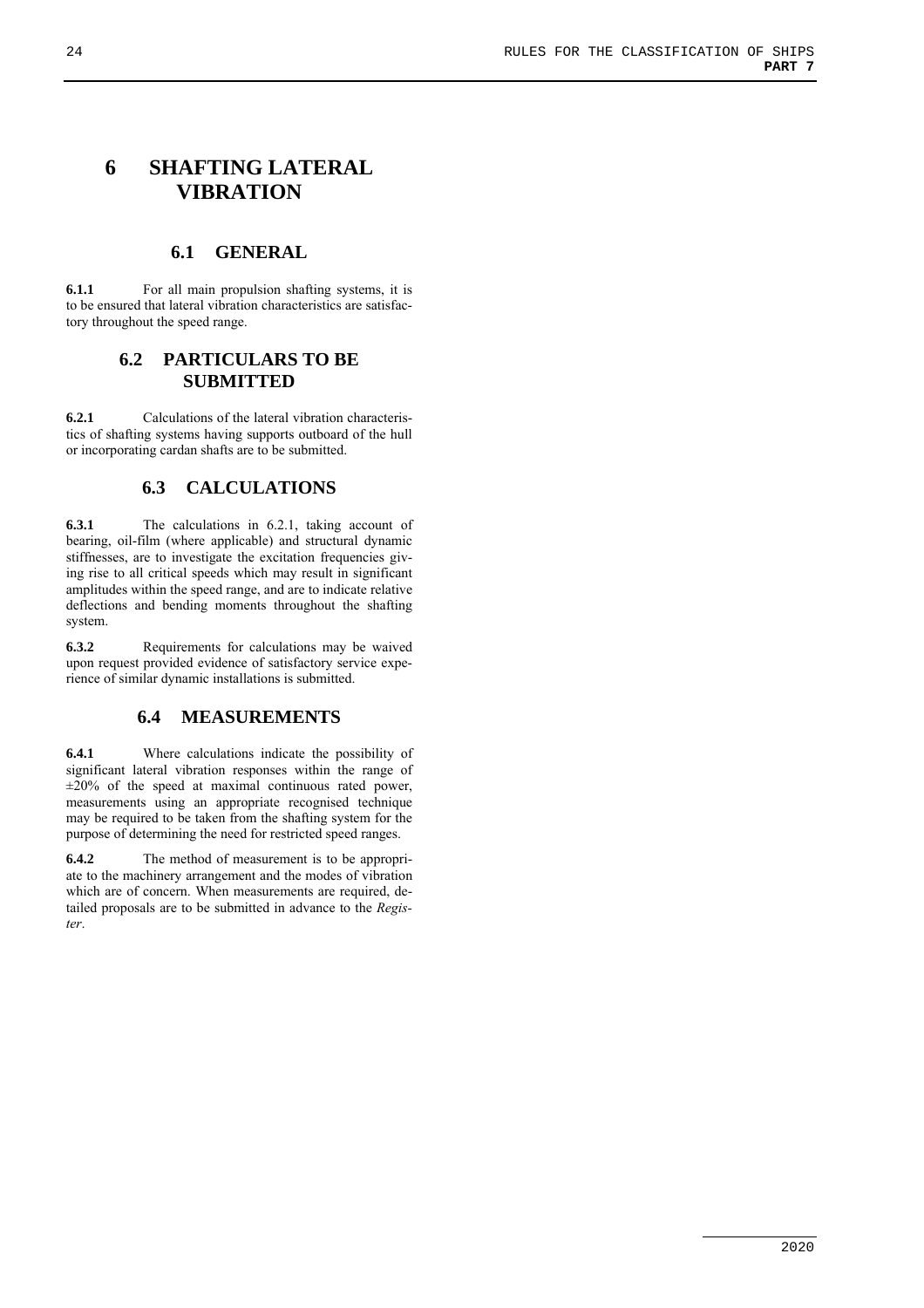# **7 SHAFT ALIGNMENT**

### **7.1 GENERAL**

**7.1.1** Shaft alignment calculations are to be carried out for all installations and to prepare alignment procedures detailing the proposed alignment method and the alignment checks to demonstrate compliance with the requirements of this Section.

# **7.2 SHAFT ALIGNMENT CALCULATIONS**

**7.2.1** Shaft alignment calculations are to be submitted to the *Register* for approval for the following shafting systems where the propeller shaft has a diameter of 250 mm or greater in way of the aftermost sterntube bearing:

- .1 All geared installations;
- .2 Installations with one shaftline bearing, or less, inboard of the sterntube bearing/seal;
- .3 Where prime movers or shaftline bearings are installed on resilient mountings.

**7.2.2** The shaft alignment calculations are to take into account the:

- .1 thermal displacements of the bearings between cold static and hot dynamic machinery conditions;
- .2 buoyancy effect of the propeller immersion due to the ship's different operating draughts;
- .3 effect of predicted hull deformations over the range of the ship's operating draughts, where known;
- .4 effect of filling the aft peak ballast tank upon the bearing loads, where known;
- .5 gear forces, where appropriate, due to prime-mover engagement on multipleinput single-output installations;
- .6 propeller offset thrust effects;
- .7 maximum allowed bearing weardown, for water or grease lubricated sterntube bearings, and its effect on the bearing loads.

**7.2.3** The shaft alignment calculations are to state the:

- .1 expected bearing loads for all operating loading conditions of the ship, for the machinery in cold and hot, static and dynamic conditions;
- .2 bearing influence coefficients and the deflection, slope, bending moment and shear force along the shaftline;
- .3 details of propeller offset thrust;
- .4 details of proposed slope-bore of the aftermost sterntube bearing, where applicable;
- .5 manufacturer's specified limits for bending moment and shear force at the shaft couplings of the gearbox/prime movers;
- .6 estimated bearing weardown rates for water or grease lubricated sterntube bearings;
- .7 expected hull deformation effects and their origin, namely whether finite element calculations or measured results from sister or similar ships have been used;
- .8 anticipated thermal rise of prime movers and gearing units between cold static and hot running conditions; and
- .9 manufacturer's allowable bearing loads.

# **7.3 SHAFT ALIGNMENT PROCEDURE**

**7.3.1** A shaft alignment procedure is to be submitted for review for all main propulsion installations detailing, as a minimum, the:

- .1 expected bearing loads for all operating loading conditions of the ship, for the machinery in cold and hot, static and dynamic conditions;
- .2 maximum permissible loads for the proposed bearing designs;
- .3 design bearing offsets from the straight line;
- .4 design gaps and sags on flanges;
- .5 location and loads for the temporary shaft supports;
- .6 expected relative slope of the shaft and the bearing in the aftermost sterntube bearing;
- .7 details of slope-bore of the aftermost sterntube bearing, where applied;
- .8 proposed bearing load measurement technique and its estimated accuracy;
- .9 jack correction factors for each bearing where the bearing load is measured using a specified jacking technique;
- .10 proposed shaft alignment acceptance criteria, including the tolerances (permissible deviations); and
- .11 flexible coupling alignment criteria.

# **7.4 DESIGN AND INSTALLATION CRITERIA**

**7.4.1** For main propulsion installations, the shafting is to be aligned to give, in all conditions of ship loading and machinery operation, bearing load distribution satisfying the requirements of 7.4.2.

**7.4.2** Design and installation of the shafting is to satisfy the following criteria:

- .1 The bearings are to be positioned and the bearing seatings constructed to minimize the effects of hull deflections under any of the ship's operating conditions with the aim of optimising the bearing load distribution.
- .2 Relative slope between the propeller shaft and the aftermost sterntube bearing is, in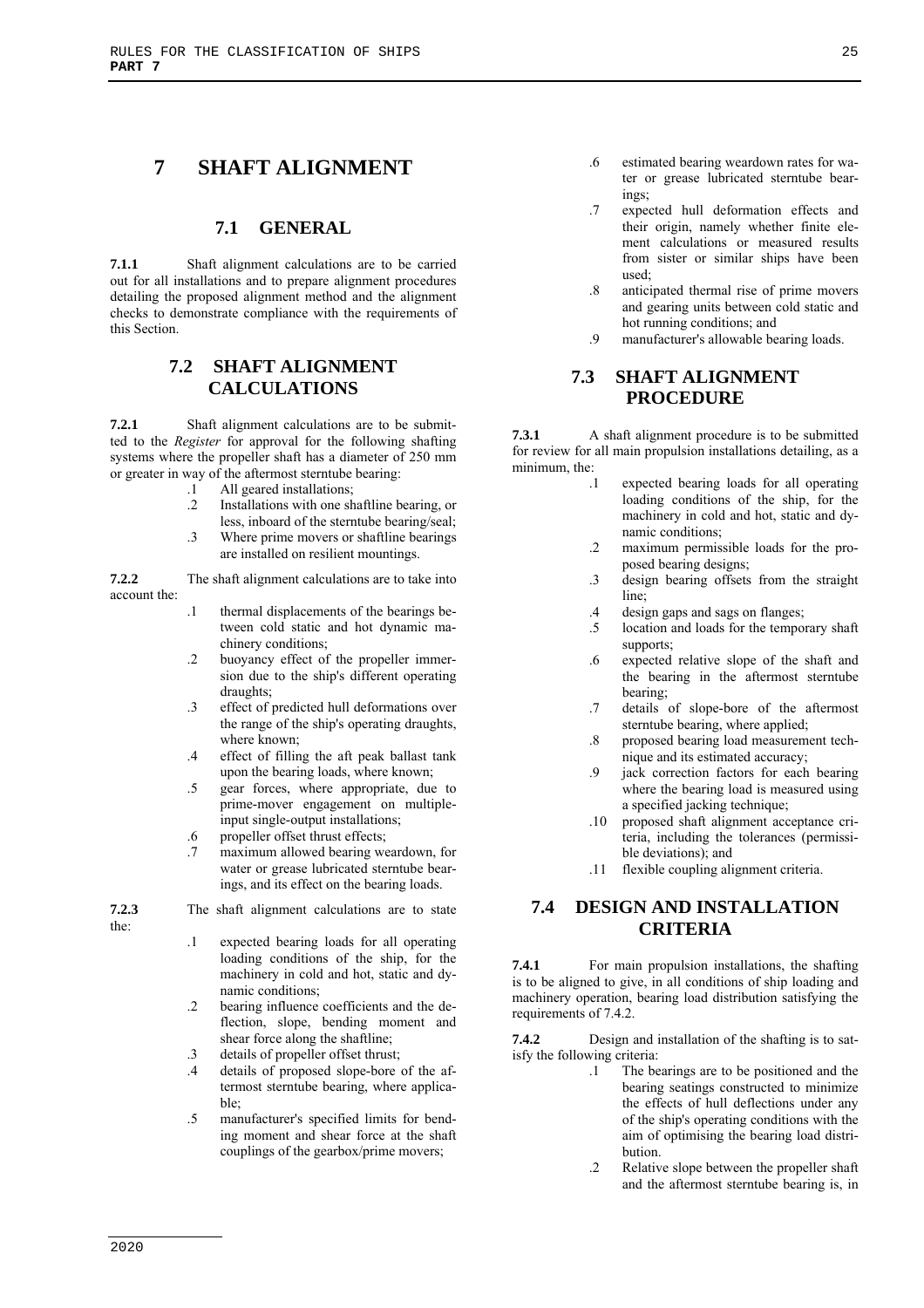general, not to exceed 0,3 mm/m (i.e.  $3 \cdot 10^{-4}$  rad) in the static condition.

- .3 Sterntube bearing loads are to satisfy the requirements of 2.6.
- .4 Bearings of synthetic material are to be verified as being within tolerance for ovalilty and straightness, circumferentially and longitudinally, after installation.
- .5 The sterntube forward bearing static load is to be sufficient to prevent unloading in all static and dynamic operating conditions, including the transient conditions experienced during manoeuvring turns and during operation in heavy weather.
- .6 Intermediate shaft bearings' loads are not to exceed 80% of the bearing manufacturer's allowable maximum load for plain journal bearings, based on the bearing projected area.
- .7 Equipment (i.e. prime movers, gearing, etc.) bearing loads are to be within the manufacturer's specified limits.
- .8 Resulting shear forces and bending moments are to meet the equipment manufacturer's specified coupling conditions.
- .9 The manufacturer's radial, axial and angular alignment limits for the flexible couplings are to be maintained.

# **7.5 MEASUREMENTS**

**7.5.1** The system bearing load measurements are to be carried out to verify that the design loads have been achieved. In general the measurements will be carried out by the jack-up measurement technique using calibrated equipment.

**7.5.2** For the first vessel of a new design an agreed programme of static shaft alignment measurements is to be carried out in order to verify that the shafting has been installed in accordance with the design assumptions and to verify the design assumptions in respect of the hull deflections and the effects of machinery temperature changes. The programme is to include static bearing load measurements in a number of selected conditions. Depending on the ship type and the operational loading conditions that are achievable prior to and during sea trials these should include, where practicable, combinations of light ballast cold, full ballast cold, full ballast hot and full draught hot with aft peak tank empty and full.

**7.5.3** For vessels of an existing design or similar to an existing design where evidence of satisfactory service experience is submitted to the *Register* for consideration and for subsequent ships in a series a reduced set of measurements may be accepted. In such cases the minimum set of measurements is to be sufficient to verify that the shafting has been installed in accordance with the design assumptions and are to include at least one cold and one hot representative condition.

**7.5.4** Where calculations indicate that the system is sensitive to changes in alignment under different service conditions, the shaft alignment is to be verified by measurements during sea trials using an approved strain gauge technique.

# **7.6 FLEXIBLE COUPLINGS**

**7.6.1** Where the shafting system incorporates flexible couplings, the effects of such couplings on the various modes of vibration are to be considered, see Sections 4, 5 and 6.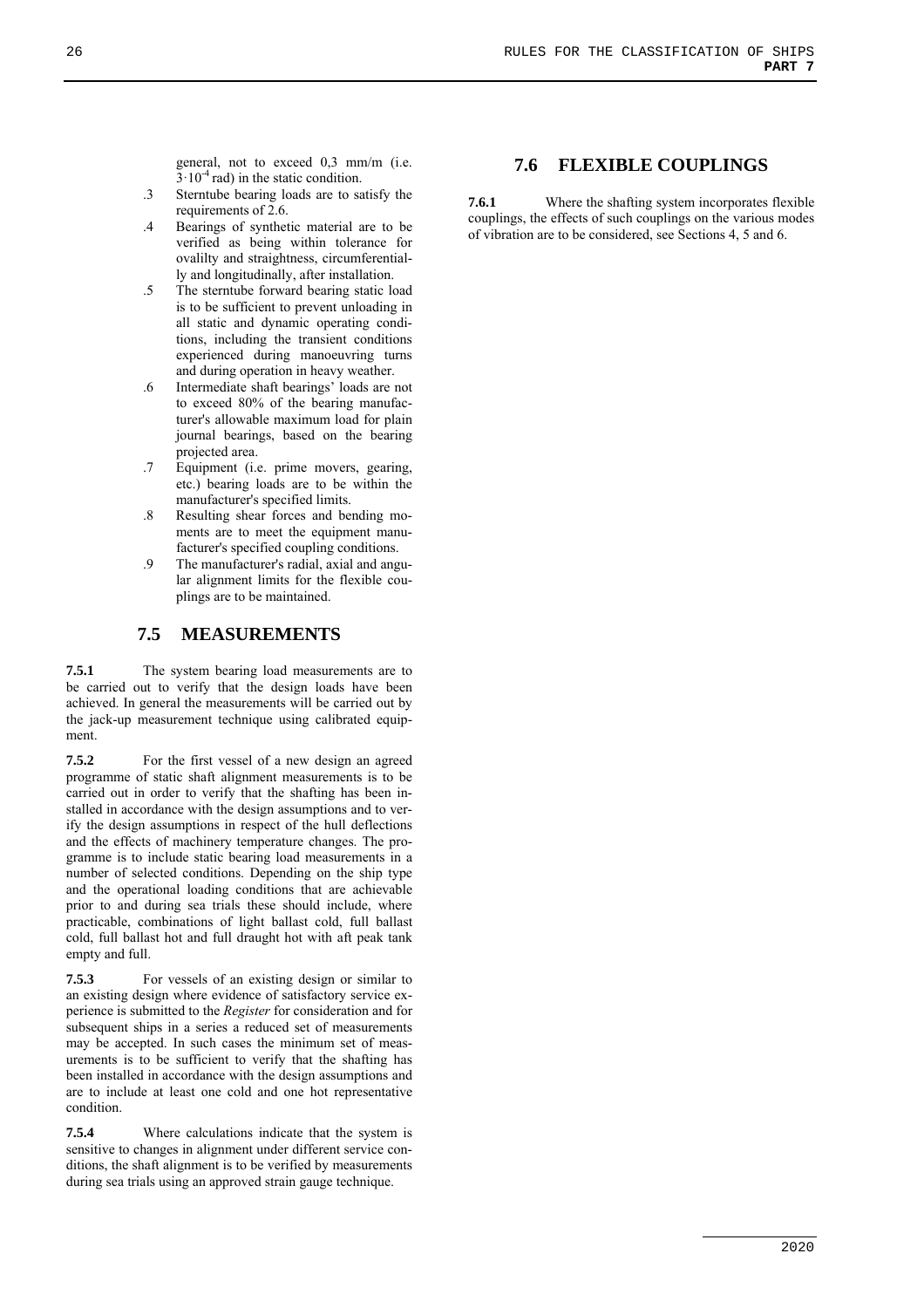# **8 STRENGTHENING FOR NAVIGATION IN ICE**

**8.1.** For the ships with ice class notations see the *Rules, Part 29 – Polar Class Ships and Ice Class Ships*.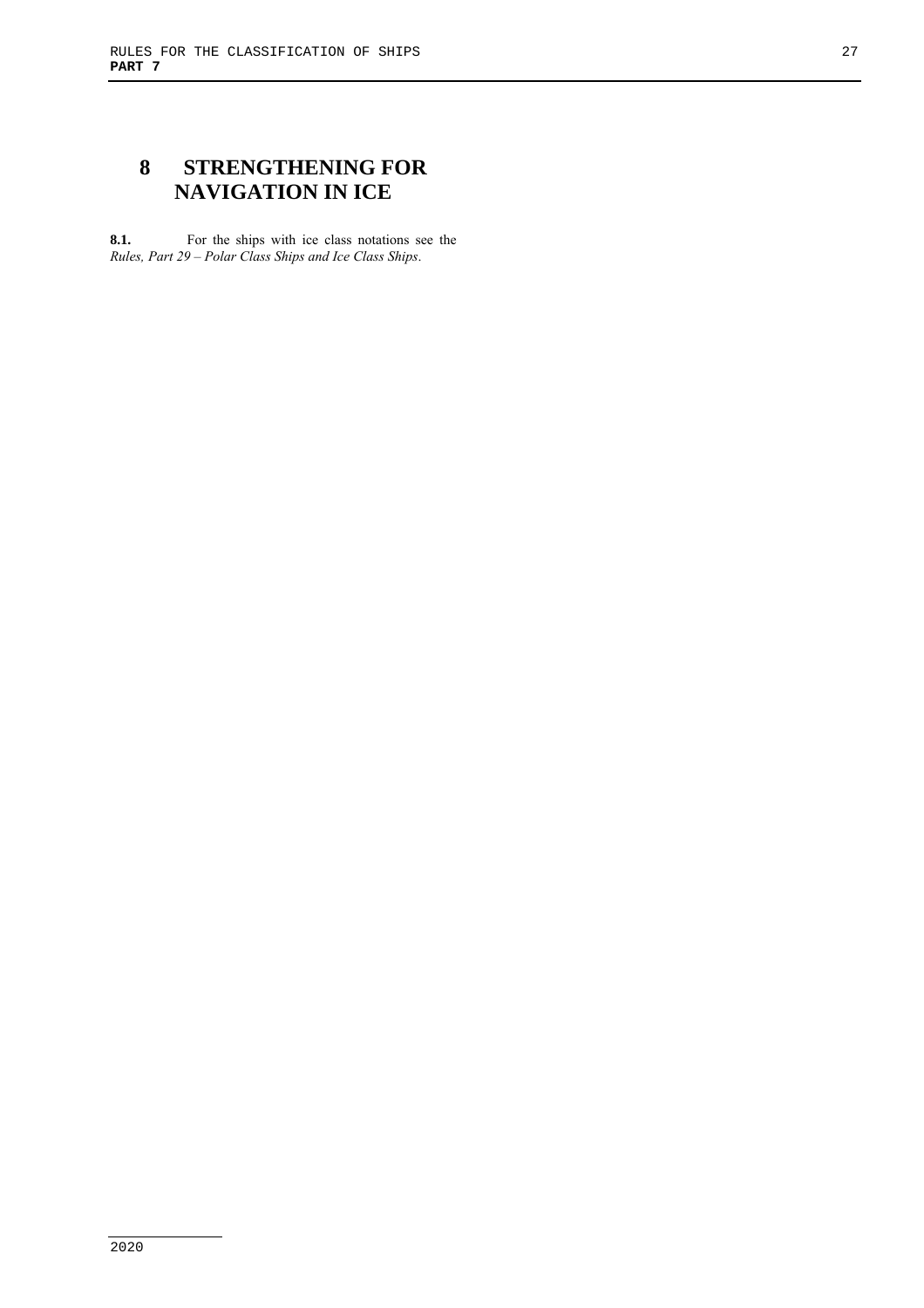# **9 SPARE PARTS**

# **9.1 GENERAL REQUIREMENTS**

**9.1.1** In this Chapter, the minimum spare part quantities are stated, which are recommended to be available on ships of navigation area 1 (unrestricted area of navigation).

**9.1.2** It is recommended that where, for maintenance or repair work of the essential machinery, special tools or equipment shall be used, these are available on board.

**9.1.3** When the spares recommended in accordance with this Chapter are utilised, it is recommended that new spares are supplied as soon as possible.

| <b>Table 9.2.1</b>                                           |
|--------------------------------------------------------------|
| Spare parts recommended for main internal combustion engines |

|    | Item                      | Spare parts                                                                                                                                                                                       | Quantity            |
|----|---------------------------|---------------------------------------------------------------------------------------------------------------------------------------------------------------------------------------------------|---------------------|
|    | 1. Main bearings          | Main bearings or shells for one bearing of each size and type fitted, complete with shims,<br>bolts and nuts                                                                                      | 1                   |
|    |                           | Pads for one face of Mitchell type thrust block, or                                                                                                                                               | 1 set               |
| 2. | Main thrust block         | Complete white metal thrust shoe of solid ring type, or                                                                                                                                           |                     |
|    |                           | Inner and outer race with rollers, where roller thrust bearings are fitted                                                                                                                        | 1                   |
| 3. | Cylinder liner            | Cylinder liner, complete with joint rings and gaskets                                                                                                                                             | $\mathbf{1}$        |
|    | 4. Cylinder covers        | Cylinder cover, complete with valves, joint rings and gaskets                                                                                                                                     | $\mathbf{1}$        |
|    |                           | Cylinder cover bolts and nuts, for one cylinder                                                                                                                                                   | $\frac{1}{2}$ set   |
|    |                           | Exhaust valves, complete with casings, seats, springs and other fittings for one cylinder                                                                                                         | 2 sets              |
|    | 5. Cylinder valves        | Air inlet valves, complete with casings, seats, springs and other fittings for one cylinder                                                                                                       | 1 set               |
|    |                           | Starting air valve, complete with casting, seat springs and other fittings                                                                                                                        | 1                   |
|    |                           | Cylinder overpressure sentinel valve, complete                                                                                                                                                    | $\mathbf{1}$        |
|    |                           | Fuel valves of each size and type fitted, complete with all fittings, for one engine                                                                                                              | $1^{(1)}$           |
|    | 6. Connecting rod bear-   | Bottom end bearings or shells of each size and type fitted, complete with shims, bolts and<br>nuts, for one cylinder                                                                              | 1 set               |
|    | ings                      | Top end bearings or shells of each size and type fitted, complete with shims, bolts and nuts,<br>for one cylinder                                                                                 | 1 set               |
|    | 7. Pistons                | Crosshead type; piston of each type fitted, complete with piston rod, stuffing box, skirt,<br>rings, studs and nuts                                                                               | $\mathbf{1}$        |
|    |                           | Trunk piston type; piston of each type fitted, complete with skirt, rings, studs, nuts, gudgeon<br>pin and connecting rod                                                                         | $\mathbf{1}$        |
| 8. | Piston rings              | Piston rings, for one cylinder                                                                                                                                                                    | 1 set               |
|    | 9. Piston cooling         | Telescopic cooling pipes and fittings or their equivalent, for one cylinder unit                                                                                                                  | 1 set               |
|    | 10. Cylinder lubricators  | Lubricator, complete, of the largest size, with its chain drive or gear wheels, or equivalent<br>spare part kit                                                                                   | 1                   |
|    | 11. Fuel injection pumps  | Fuel pump complete or, when replacement at sea is practicable, a complete set of working<br>parts for one pump (plunger, sleeve, valves, springs, etc.), or equivalent high pressure fuel<br>pump |                     |
|    | 12. Fuel injection piping | High pressure double wall fuel pipe of each size and shape fitted, complete with couplings                                                                                                        |                     |
|    | 13. Scavenge blower, in-  | Rotors, rotor shafts, bearings, nozzle rings and gear wheels or equivalent working parts if                                                                                                       | $1 \text{ set}^{2}$ |
|    | cluding turbo chargers    | other types                                                                                                                                                                                       |                     |
|    | 14. Scavenging system     | Suction and delivery valves for one pump of each type fitted                                                                                                                                      | 1 set               |
|    | 15. Reduction and/or re-  | Complete bearing bush, of each size fitted in the gear case assembly                                                                                                                              | 1 set               |
|    | verse gear                | Roller or ball race, of each size fitted in the gear case assembly                                                                                                                                | 1 set               |

Footnotes:

1. a) Engines with one or two fuel valves per cylinder: one set of fuel valves, complete.

b) Engines with three or more fuel valves per cylinder: two fuel valves complete per cylinder, and a sufficient quantity of valve parts, excluding the body, to form, with those fitted in the complete valves, a full engine set.

2. The spare parts may be omitted where it has been demonstrated at the Builder's test bench for one engine of the type concerned, that the engine can be manoeuvred satisfactorily with one blower out of action.

The requisite blanking and blocking arrangements for running with one blower out of action shall be available on board.

Notes:

1. The availability of other spare parts, such as gears and chains for camshaft drive, should be separately considered and decided upon by the Owner.

2. It is assumed that the crew has on board the necessary tools and equipment.

3. When the recommended spares are utilised, it is recommended that new spares are supplied as soon as possible.

4. In case of installations with several engines of the same type the minimum recommended spares refer to only one engine.

5. For electronically controlled engines spare parts as recommended by the engine designer/manufacturer.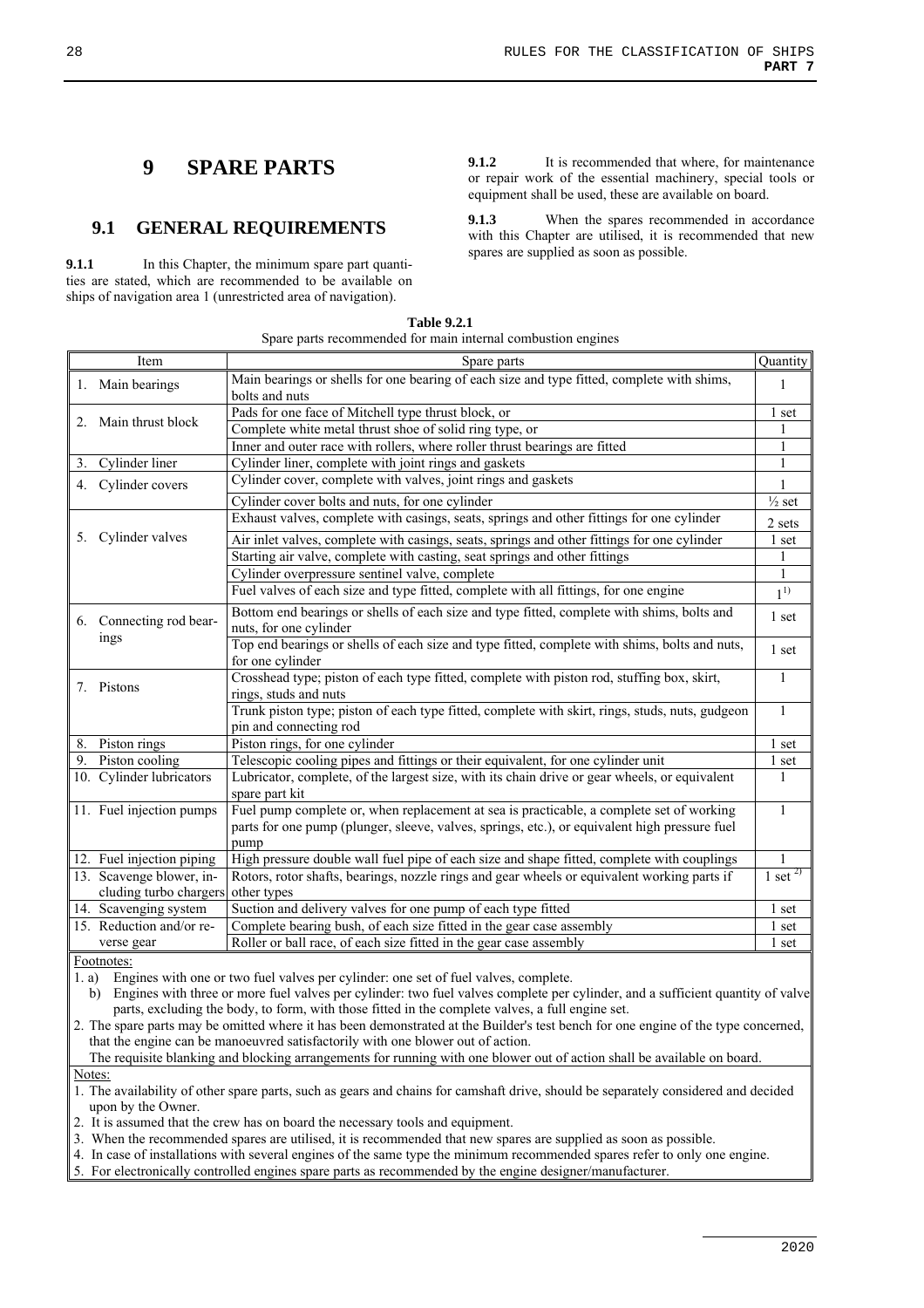# **9.2 LIST OF RECOMMENDED SPARE PARTS FOR SHIPS OF UNRESTRICTED SERVICE**

**9.2.1** List of minimum recommended spare parts for main internal combustion engines on ships specified in 9.1.1 is given in the Table 9.2.1.

**9.2.2** List of minimum recommended spare parts for each type of auxiliary internal combustion engine driving electric generators for essential services on ships specified in 9.1.1, is given in the Table 9.2.2.

| <b>Table 9.2.2</b>                                                                                                   |  |
|----------------------------------------------------------------------------------------------------------------------|--|
| Recommended spare parts for auxiliary internal combustion engines driving electric generators for essential services |  |

|                  | Item                    | Spare parts                                                                                                                                                                                       | Quantity          |
|------------------|-------------------------|---------------------------------------------------------------------------------------------------------------------------------------------------------------------------------------------------|-------------------|
|                  | Mean bearings           | Mean bearings or shells for one bearing of each size and type fitted, complete with<br>shims, bolts and nuts                                                                                      |                   |
| $\mathfrak{2}$ . | Cylinder valves         | Exhaust valves, complete with casings, seats, springs and other fittings for one cyl-<br>inder                                                                                                    | 2 sets            |
|                  |                         | Air inlet valves, complete with casings, seats, springs and other fittings for one cyl-<br>inder                                                                                                  | 1 set             |
|                  |                         | Starting air valve, complete with casing, seat springs and other fittings                                                                                                                         |                   |
|                  |                         | Cylinder overpressure sentinel valve, complete                                                                                                                                                    |                   |
|                  |                         | Fuel valves of each size and type fitted, complete with all fittings, for one engine                                                                                                              | $\frac{1}{2}$ set |
| 3.               | Connecting rod bearings | Bottom end bearings or shells of each size and type fitted, complete with shims,<br>bolts and nuts, for one cylinder                                                                              | 1 set             |
|                  |                         | Trunk piston type: gudgeon pin with bush for one cylinder                                                                                                                                         | 1 set             |
| $4_{\cdot}$      | Piston rings            | Piston rings, for one cylinder                                                                                                                                                                    | 1 set             |
| 5.               | Piston cooling          | Telescopic cooling pipes and fittings or their equivalent, for one cylinder unit                                                                                                                  | 1 set             |
| 6.               | Fuel injection pumps    | Fuel pump complete or, when replacement at sea is practicable, a complete set of<br>working parts for one pump (plunger, sleeve, valves, springs, etc.), or equivalent<br>high pressure fuel pump |                   |
| 7.               | Fuel injection piping   | High pressure double wall fuel pipe of each size and shape fitted, set with couplings                                                                                                             |                   |
| 8.               | Gaskets and packings    | Special gaskets and packings of each size and type fitted, for cylinder covers and<br>cylinder liners for one cylinder                                                                            | 1 set             |

Notes:

1. The availability of other spare parts should be separately considered and decided upon by the Owner.

2. It is assumed that the crew has on board the necessary tools and equipment.

3. When the recommended spares are utilised, it is recommended that new spares are supplied as soon as possible.

4. Where the number of generators of adequate capacity fitted for essential services exceeds the required number, spare parts may be omitted.

3. For electronically controlled engines spare parts as recommended by the engine designer/manufacturer..

#### **Table 9.2.3**

Recommended spare parts for main steam turbines

| Item             | Spare parts                                                                                          | Ouantity |
|------------------|------------------------------------------------------------------------------------------------------|----------|
| Turbine shaft    | Carbon sealing rings, where fitted, with springs for each size of sealing rings and<br>type of gland | set      |
| Oil filters      | Strainer baskets or inserts for filters of special design of each type and size 1 set                | set      |
| $N_{\text{max}}$ |                                                                                                      |          |

Notes:

1. The availability of other spare parts should be separately considered and decided upon by the Owner.

2. It is assumed that the crew has on board the necessary tools and equipment.

3. When the recommended spares are utilised, it is recommended that new spares are supplied as soon as possible.

4. In case of multi-turbine installations, the minimum recommended spare parts refer to only one turbine.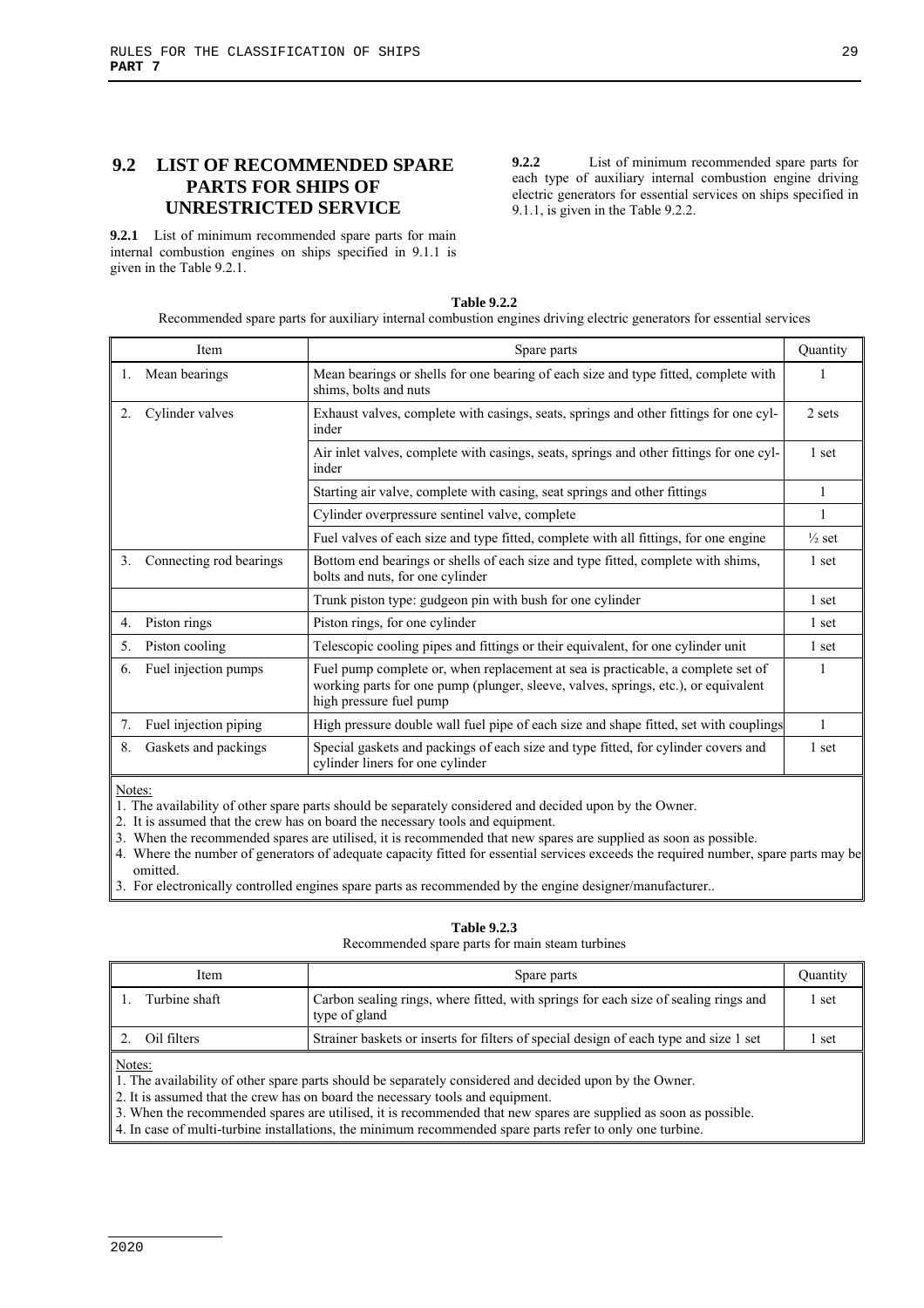**9.2.3** List of minimum recommended spare parts for main steam turbines on ships specified in 9.1.1 is given in the table 9.2.3.

**9.2.4** List of minimum recommended spare parts for auxiliary steam turbines driving electric generators for essential services on ships specified in 9.1.1 is given in the Table 9.2.4.

| <b>Table 9.2.4</b>                                                                                      |
|---------------------------------------------------------------------------------------------------------|
| Recommended spare parts for auxiliary steam turbines driving electric generators for essential services |

| Item          | Spare parts                                                                                                            | Ouantity |
|---------------|------------------------------------------------------------------------------------------------------------------------|----------|
| Turbine shaft | Carbon sealing rings, where fitted, with springs, for each size of sealing rings and<br>type of gland, for one turbine | set      |
| Oil filters   | Strainer baskets or inserts, for filters of special design, of each type and size                                      | set      |

Notes:

1. The availability of other spare parts should be separately considered and decided upon by the Owner.

2. It is assumed that the crew has on board the necessary tools and equipment.

3. When the recommended spares are utilised, it is recommended that new spares are supplied as soon as possible.

4. Where the number of generators of adequate capacity fitted for essential services exceeds the required number, spare parts may be omitted.

**9.2.5** The number of minimum recommended spare parts on ships specified in 9.1.1 for auxiliary internal combustion engines and steam turbines driving essential service machinery is to be in accordance with that recommended for internal combustion engines (see 9.2.2) and turbines driving electric generators (see 9.2.4). When an additional unit for the same purpose and of adequate capacity is fitted, spare parts may be omitted.

**9.2.6** List of minimum recommended spare parts for pumps on ships specified in 9.1.1 is given in the Table 9.2.6.

**9.2.7** List of minimum recommended spare parts for compressors for essential services on ships specified in 9.1.1, is given in the Table 9.2.7.

| Engines                                                                                                  | Spare parts                                     | <b>Quantity</b> |  |
|----------------------------------------------------------------------------------------------------------|-------------------------------------------------|-----------------|--|
| Piston pumps                                                                                             | Valve with seats and springs, each size fitted  | 1 set           |  |
|                                                                                                          | Piston rings, each type and size for one piston | 1 set           |  |
| Centrifugal pumps                                                                                        | Bearing of each type and size                   |                 |  |
|                                                                                                          | Rotor sealing of each type and size             |                 |  |
| Gear type pumps                                                                                          | Bearing of each type and size                   |                 |  |
|                                                                                                          | Rotor sealing of each type and size             |                 |  |
| Notes:<br>1. When a sufficiently rated standby pump is available, the spare parts may be dispensed with. |                                                 |                 |  |

#### **Table 9.2.6**  Recommended spare parts for pumps

#### **Table 9.2.7**

Recommended spare parts for compressors for essential services

| Engines        | Spare parts                                                     | Ouantity           |
|----------------|-----------------------------------------------------------------|--------------------|
| 1. Compressors | Suction and delivery valves set of each size fitted in one unit | $\frac{1}{2}$ sets |
|                | Piston rings of each type and size fitted for one piston        | set                |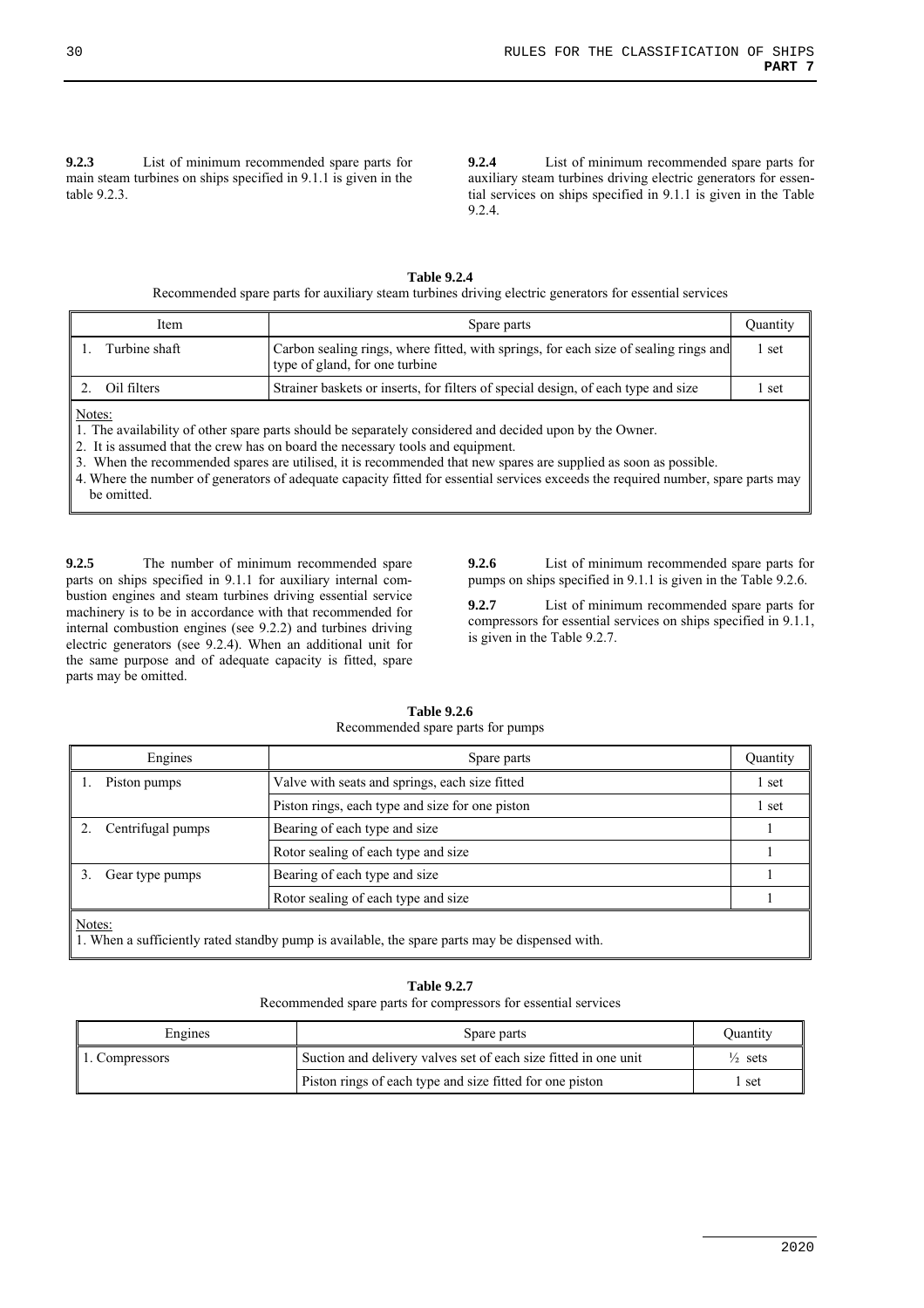# **10 QUALITATIVE FAILURE ANALYSIS FOR PROPULSION AND STEERING ON PASSENGER SHIPS**

## **10.1 SCOPE AND APPLICATION**

**10.1.1** The requirements of the present Section shall be implemented by the *Register* for passenger ships contracted for construction on or after 1 January 2010.

**10.1.2 Contracted for construction date** means the date on which the contract to build the vessel is signed between the prospective owner and the shipbuilder. For further details regarding the date of contract for construction, refer to IACS Procedural Requirement (PR) No. 29.

**10.1.3** The requirements of the present Section refer to the qualitative failure analysis for propulsion and steering for new passenger ships including those having a length of 120 m or more or having three or more main vertical zones.

This may be considered as the first step for demonstrating compliance with the revised SOLAS Chapter II-2, Regulation 21 – SOLAS 2006 Amendments, Resolution MSC.216(82), annex 3.

## **10.2 OBJECTIVES**

**10.2.1** For ships having at least two independent means of propulsion and steering to comply with SOLAS requirements for a safe return to port, the following shall be provided:

- .1 knowledge of the effects of failure in all the equipment and systems due to fire in any space, or flooding of any watertight compartment that could affect the availability of the propulsion and steering;
- .2 solutions to ensure the availability of propulsion and steering upon such failures in item 10.2.1.1.

**10.2.2** Ships not required to satisfy the safe return to port concept will require the analysis of failure in single equipment and fire in any space to provide knowledge and possible solutions for enhancing availability of propulsion and steering.

# **10.3 SYSTEMS TO BE CONSIDERED**

**10.3.1** The qualitative failure analysis shall consider the propulsion and steering equipment and all its associated systems which might impair the availability of propulsion and steering.

- **10.3.2** The qualitative failure analysis shall include:
	- .1 propulsion and electrical power prime movers (Diesel engines, electric motors),
	- .2 power transmission systems (shafting, bearings, power converters, transformers, slip ring systems),
- .3 steering gear (rudder actuator or equivalent for azimuthing propulsor, rudder stock with bearings and seals, rudder, power unit and control gear, local control systems and indicators, remote control systems and indicators, communication equipment),
- .4 propulsors (propeller, azimuthing thruster, water jet),
- .5 main power supply systems (electrical generators and distribution systems, cable runs, hydraulic, pneumatic),
- .6 essential auxiliary systems (compressed air, oil fuel, lubricating oil, cooling water, ventilation, fuel storage and supply systems),
- .7 control and monitoring systems (electrical auxiliary circuits, power supplies, protective safety systems, power management systems, automation and control systems),
- .8 support systems (lighting, ventilation).

**10.3.3** To consider the effects of fire or flooding in a single compartment, the analysis shall address the location and layout of equipment and systems.

# **10.4 FAILURE CRITERIA**

**10.4.1 Failures** – deviations from normal operating conditions such as loss or malfunction of a component or system such that it cannot perform an intended or required function.

**10.4.2** The qualitative failure analysis shall be based on single failure criteria, (i.e. not two independent failures occurring simultaneously).

**10.4.3** Where a single failure cause results in failure of more than one component in a system (common cause failure), all the resulting failures shall be considered together.

**10.4.4** Where the occurrence of a failure leads directly to further failures, all those failures shall be considered together.

# **10.5 VERIFICATION OF SOLUTIONS**

**10.5.1** The shipyard shall submit a report to the *Register* that identifies how the objectives have been addressed. The report shall include the following information:

- .1 identify the standards used for analysis of the design;
- .2 identify the objectives of the analysis;
- .3 identify any assumptions made in the analysis;
- .4 identify the equipment, system or subsystem, mode of operation of the equipment;
- .5 identify probable failure modes and acceptable deviations from the intended or required function;
- .6 evaluate the local effects (e.g. fuel injection failure) and the effects on the system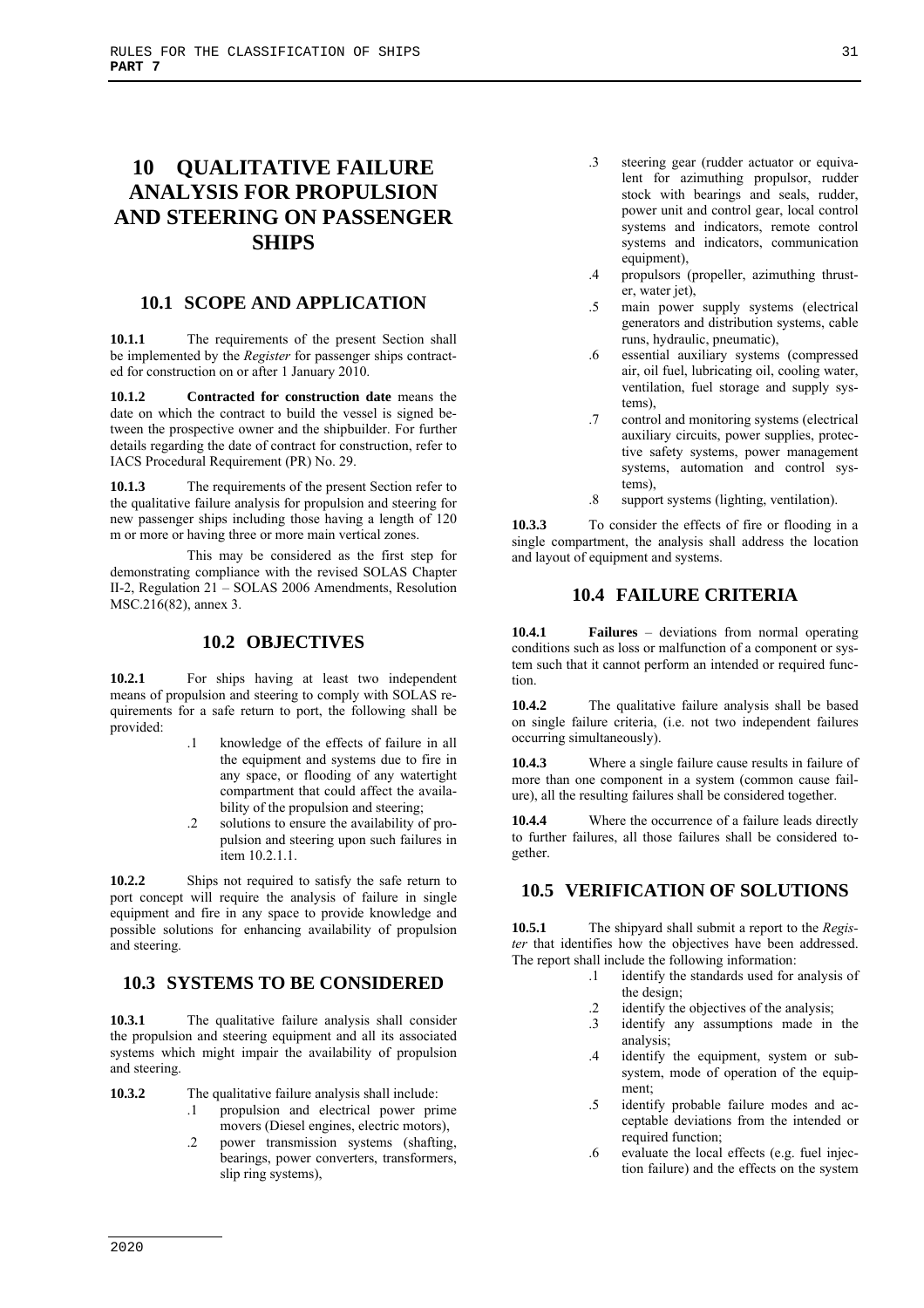as a whole (e.g. loss of propulsion power) of each failure mode as applicable;

.7 identify trials and testing necessary to prove conclusions.

Note: All stakeholders (the *Register*, owners, shipyard and manufacturers) shall as far as possible be involved in the development of the report.

**10.5.2** The report shall be submitted prior to approval of detail design plans. The report may be submitted in two parts:

- .1 **Preliminary analysis** as soon as the initial arrangements of different compartments and propulsion plant are known which can form the basis of discussion. This shall include a structured assessment of all essential systems supporting the propulsion plant after a failure in equipment, fire or flooding in any compartment casualty;
- .2 **Final report** detailing the final design with a detailed assessment of any critical system identified in the preliminary report.

**10.5.3** Verification of the report findings shall be agreed between the *Register* and the shipyard.